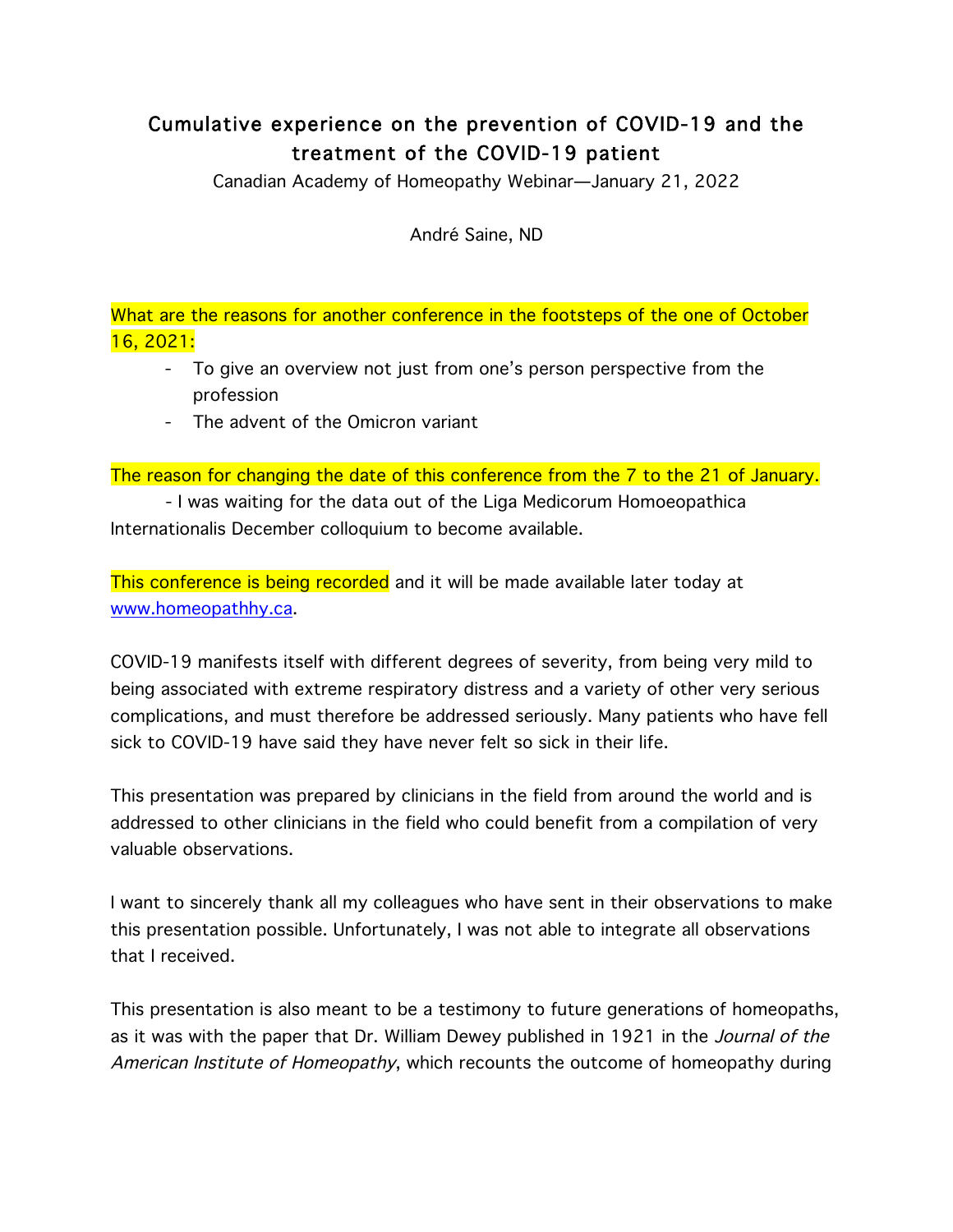the Spanish flu pandemic that was entitled, Homeopathy in Influenza-A Chorus of Fifty in Harmony.<sup>1</sup>

I will present in this review the cumulative experience of a great number of colleagues who sent me their observations, mostly during the Delta phase of epidemic, which has many advantages, including of,

- 1- Obtaining a broader overview of the outcome of homeopathy in this epidemic;
- 2- The enhancement of learning from each other's experiences;
- 3- The reporting of rare and unusual observations whose knowledge could have greater implications for our community in general;
- 4- And the comparison of results with the use of different protocols in different populations.

I will essentially address two points:

- 1- The prevention of COVID-19.
- 2- The treatment of the acute COVID-19 patients.

# The prevention of COVID-19

The prevention of COVID-19 has so far been a great success with homeoprophylaxis, especially during the original Wuhan strain and the Alpha, Delta and now Omicron variants phase of the epidemic.

I will address the current phase of the epidemic, the Omicron phase, a bit later.

Despite the many different geographical areas and the different SARS-Cov-2 variants, Bryonia was overall the main prescribed remedy in the sick (about in 65-70% for the first stage of the disease of my patients recovered quickly under Bryonia and up to 95% in some of my colleague's practices) and for this reason Bryonia was used almost exclusively from March 2020 until the Omicron phase by many colleagues and myself to prevent COVID-19.

Bryonia was chosen very early in the pandemic, as 3 or 4 cases of my patients who presented with unusually severe flu-like symptoms in December 2019 and January 2020, responded quickly to Bryonia.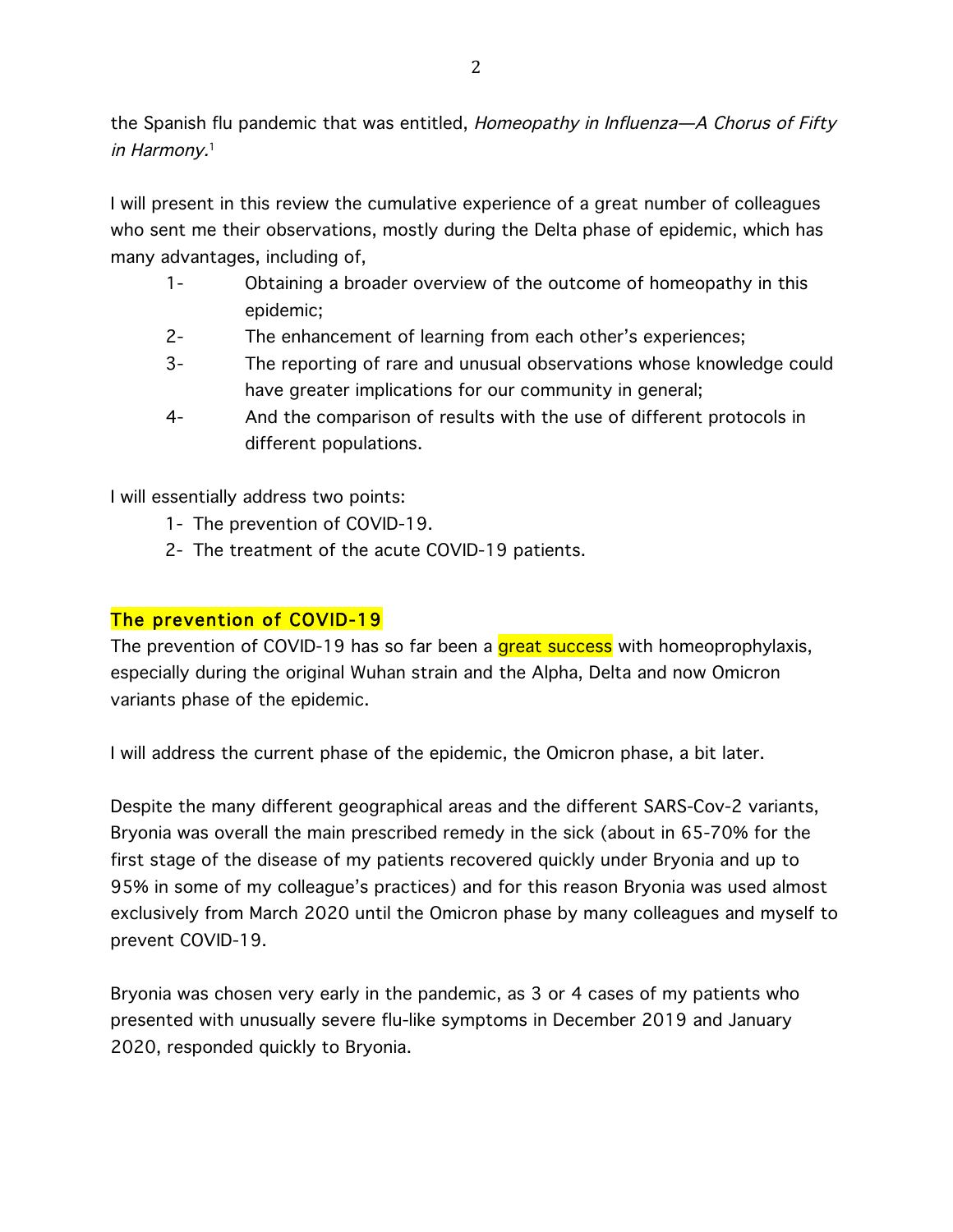The more the epidemic progressed, the more Bryonia became confirmed as the most successful remedy we had so far prescribed for prevention, with the exception of the use of Ipecac, as in the late summer/early fall 2021, after the arrival of the Delta variants in some parts of the Northeast U.S., there was a cluster of about 8 cases in the same area that responded to Ipecac, and Ipecac was subsequently used in that area for prevention.

None of the ones who took Ipecac got COVID-19, but this no proof of its efficacy.

Here is an interesting observation reported by Betsy Beaven from Massachusetts just prior to the Omicron phase, "I found Bryonia helpful in over 85-90 percent of the cases I dealt with all year ... maybe 10 percent needed another remedy."

Not all my colleagues abided to the same posology for the prevention of COVID-19, but here is how I recommended my patients who are *not* hypersensitive to take Bryonia, which is one dose of the 200C or 200D potency once a week to every six weeks depending on the degree of exposure and this is continued for a period of six to twelve months depending on the number of doses taken.

After six to twelve months, I recommended my patients to switch to Bryonia 1M which is taken in a similar manner for another 12 months.

After one year on Bryonia 1M potency, they were encouraged to take Bryonia 10M potency every four to six weeks for another year.

If there would be a clear exposure to someone who is coughing or with a person who has been diagnosed with active COVID-19, I encouraged my patients to take the prophylactic remedy in the potency they were already taking twice a day for two to three days.

For the ones who were flying and mixed with others in airports and large groups or in closed rooms, we recommended that they take extra doses of Bryonia in the potency they were already taking before and after each flight or more intense contact, and sometimes twice the next day especially during times of heightened number of cases in the population.

For hypersensitive persons, the potency of Bryonia has to be appropriately and individually adjusted. For instance, I have an extremely sensitive patient who rarely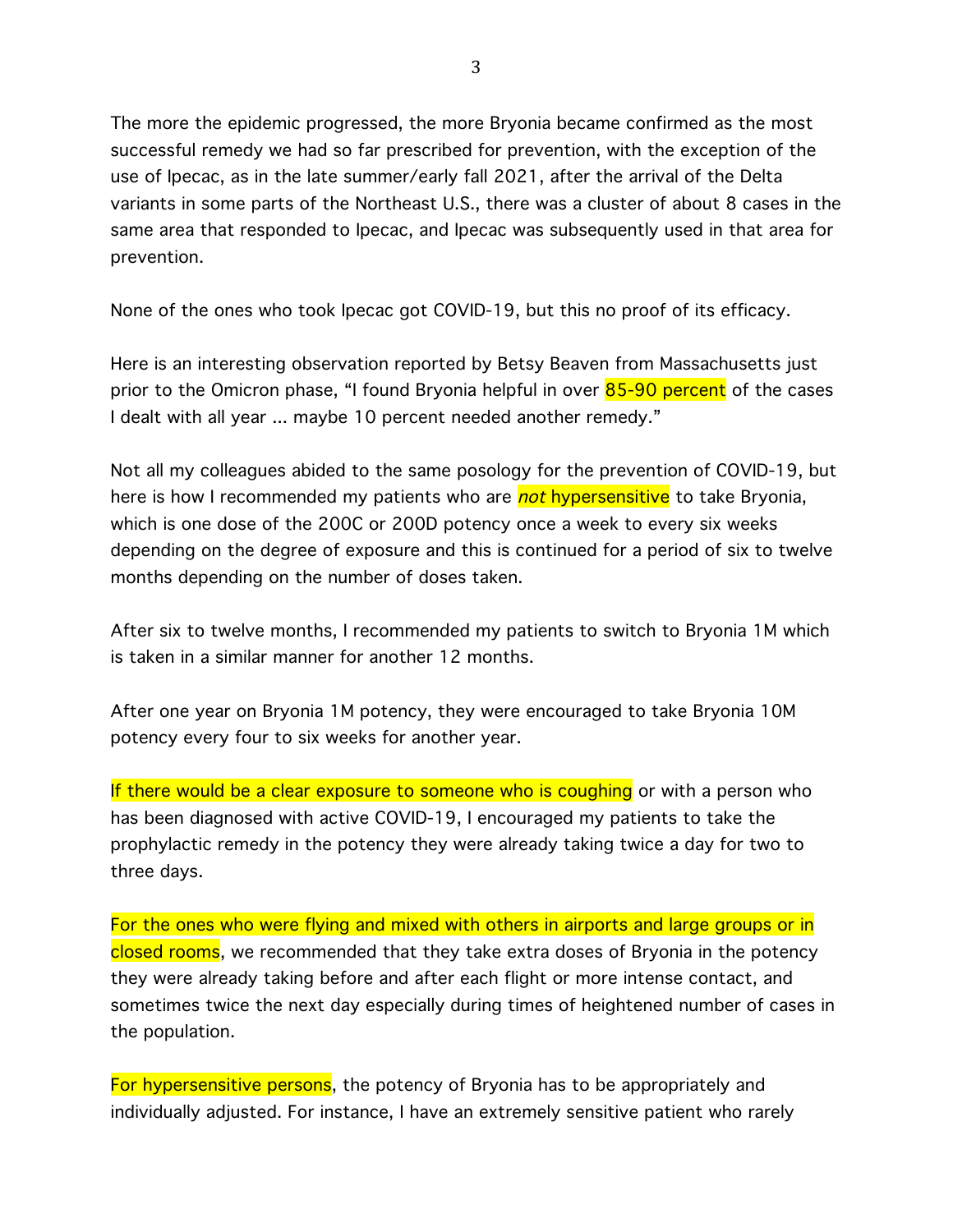leaves her house, but whose husband mix with many others every working day of the week. She has been taking Bryonia 6C very diluted with a toothpick on the skin once every 6-8 weeks. She was exposed to her husband who developed COVID-19, but never developed it. However, she reported that since March 2020 she has taken Bryonia 6C, as indicated above, five or six times at the very beginning of when she experienced flulike symptoms and every time it stopped the disease process at once.

We also told patients to take Bryonia in the potency they were already taking for prevention every hour for three doses at any time they would experience flu-like symptoms, such as a combination of sore throat, chills, fever, body aches, unusual fatigue, loss of taste or smell, difficulty breathing, coughing.

Many people have followed these instructions exactly and none to my knowledge fell seriously sick to COVID-19.

Patients were told to again repeat one dose per hour for three doses of Bryonia as soon as they would experience a relapse of the flu-like symptoms.

If the symptoms keep relapsing they are told to begin the next potency of Bryonia and to take it in the same fashion.

However, if at any time they are not responding to Bryonia, they are instructed to call us right away.

I don't recall a single patient who followed the protocol to the letter has falling sick so far.

On the other hand, many have taken the remedy very irregularly, mainly when there was a clear encounter with a COVID-19 patient did they take the Bryonia or when they experienced flu-like symptoms, which may also be a very good strategy.

As for most, with the exception of the severely immunocompromised persons and very old and frail people, pregnant women or people with serious comorbidities, it is fine to get COVID-19 in order to develop long-term immunity.

By taking Bryonia in such a way, that is as needed when they feel they were highly exposed or at the beginning of symptoms, rather that to follow a more regimented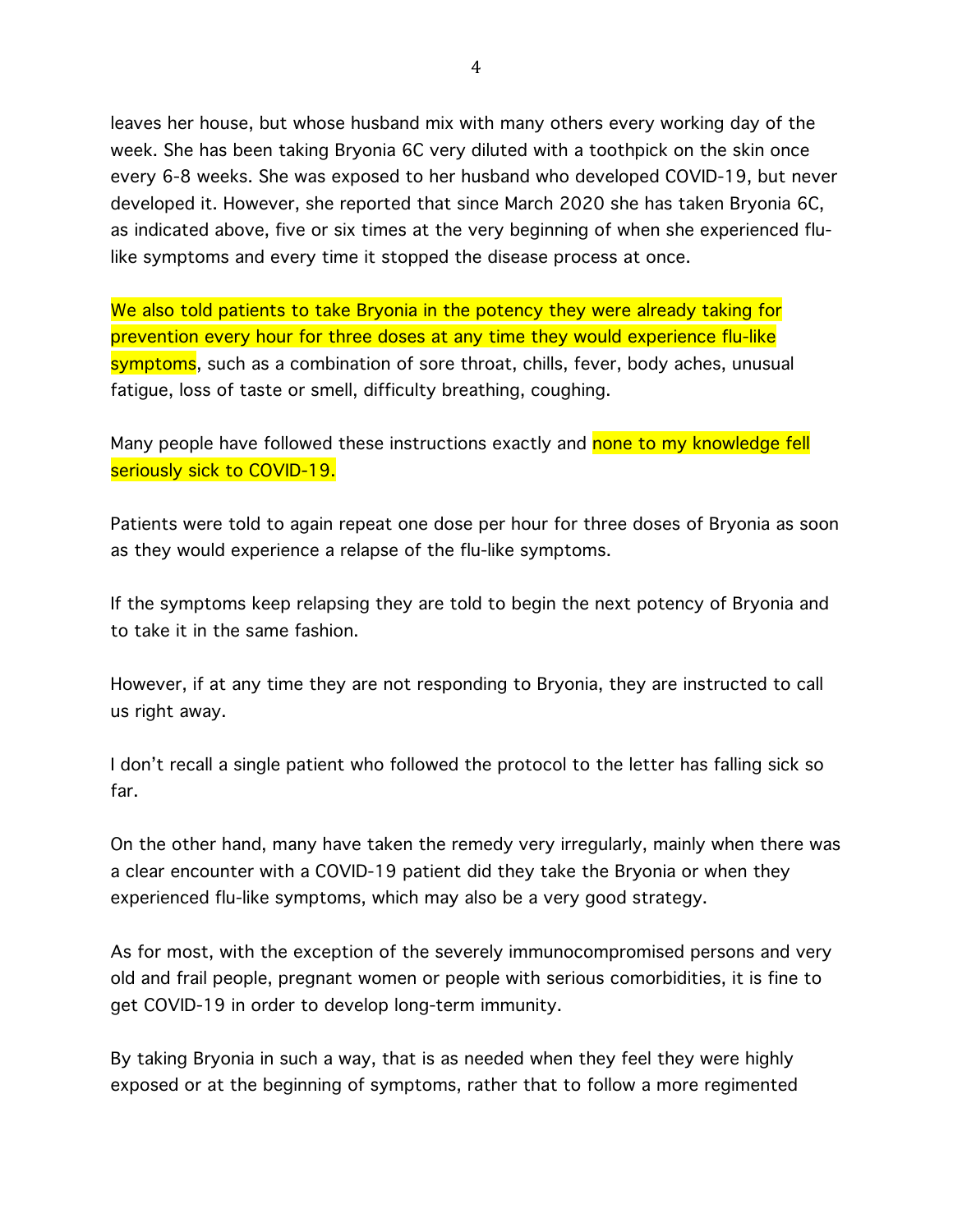prophylactic protocol, they provide greater opportunity for their organism to develop natural immunity.

The results so far obtained in the prevention of COVID-19 with Bryonia have met our expectation, as we should expect when people are taking a homeopathic remedy for prevention that is corresponding to the first stage of the disease in about 65-95% of the cases, as it has so far been observed in this epidemic.

The degree of effectiveness of Bryonia is so far comparable the one obtained with Belladonna for the prevention of scarlet fever.

In over 800 people who were similarly exposed to scarlet fever only 1% of the ones who took Belladonna preventively contracted the disease while 60% of the ones who didn't Belladonna fell sick to it.

I will make available a **summary of a systematic review** that I recently completed on the scientific evidence of the effectiveness and efficacy of Belladonna to prevent scarlet fever.

However, despite the best prevention measures with homeopathy there will always be some cases that will fall sick during epidemics, which is also the case in the current COVID-19 pandemic, and we ask patients not to delay calling their practitioner, as COVID-19 can degenerate quickly in some individuals and it is relatively easy to treat COVID-19 patients with homeopathy, especially in the early stage and *as long as* patients have readily access to the most used remedies.

This is particularly important with changing variants and genius epidemicus.

It is for this reason that we asked our patients who are from all over the world to have in their possession or have readily access to the following remedies, which would also be equally useful in the event of upcoming influenza epidemics:

- 1- Arsenicum album 200, 1M and 10M
- 2- Belladonna 200 and 1M
- 3- Bryonia 200, 1M, 10M, 50M and CM
- 4- Carboneum oxygenisatum 200 (or 500), 1M, 10M, 50M and CM
- 5- Carbo vegetabilis 200, 1M and 10M
- 6- Cov-4 (COVID-19 delta nosode) 200 and 1M
- 7- Eupatorium perfoliatum 200 and 1M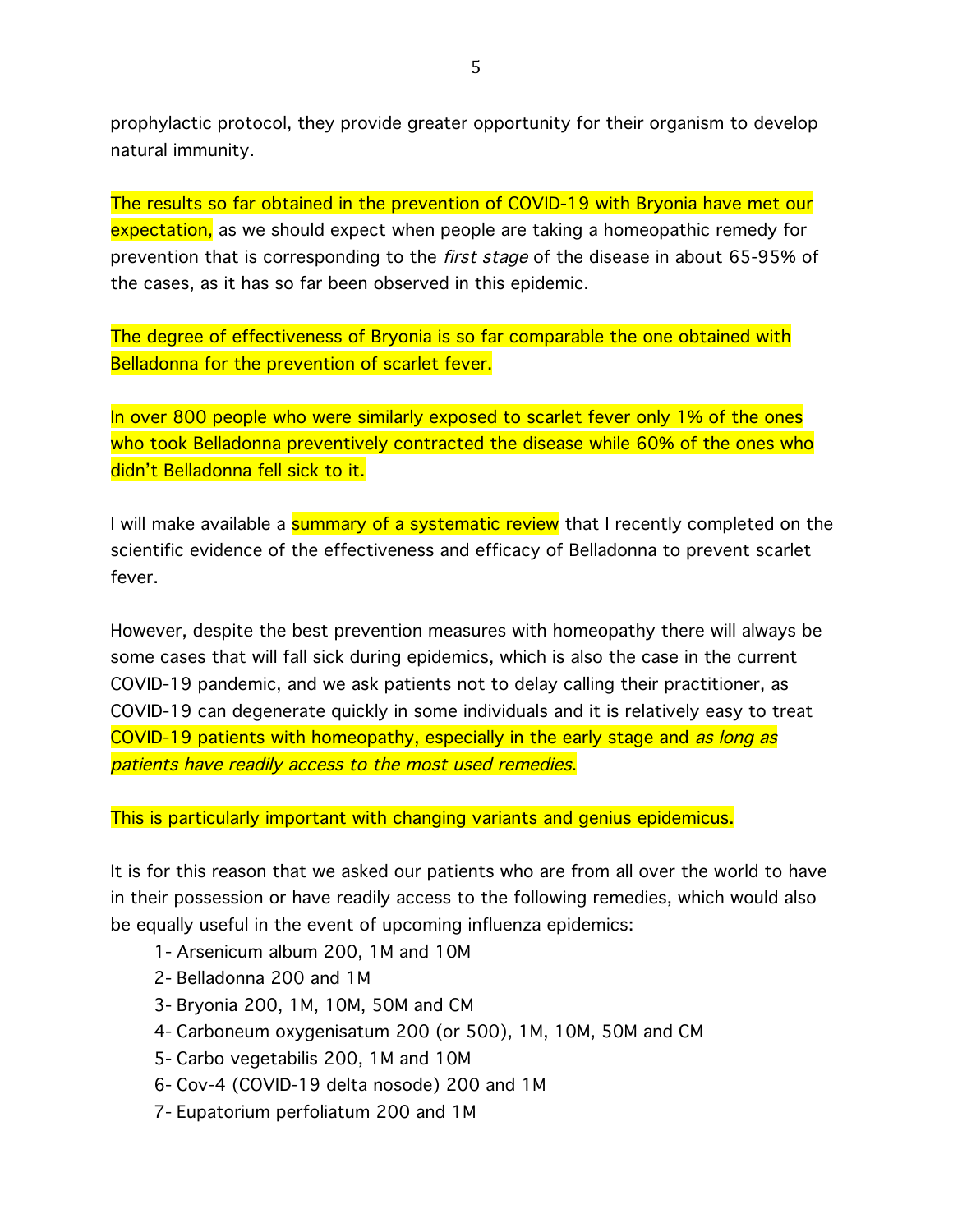8- Gelsemium 200 and 1M 9- Ipecac 200, 1M and 10M 10- Lobelia purpurascens 200 and 1M 11- Nux vomica 200, 1M and 10M 12- Phosphorus 200, 1M and 10M 13- Pulsatilla 200, 1M and 10M 14- Sulphur 200, 1M and 10M

 

Another advantage of homeoprophylaxis, aside from the prevention of developing the disease, when the remedy use for prevention is not the *omnimo genius epidemicus*,\* i<mark>s</mark> the decrease in the severity and mortality from the epidemic disease.

I collected the experience of several colleagues who shared their observations they have so far made in this pandemic with the use of Bryonia to prevent COVID-19, as with few exceptions, the great majority of colleagues have used Bryonia as the prophylactic remedy around the globe.

|          | Prevention of COVID-19 with Bryonia alba |           |            |        |          |                |                |  |  |  |
|----------|------------------------------------------|-----------|------------|--------|----------|----------------|----------------|--|--|--|
|          | People who                               | Known to  | People     | Spared | Got      | The            | <b>Number</b>  |  |  |  |
|          | took                                     | have      | with clear | of     | COVID-   | disease        | of             |  |  |  |
|          | <b>Bryonia</b>                           | been      | exposition | COVID- | 19       | was            | deaths         |  |  |  |
|          | preventively                             | clearly   | but were   | 19     |          | severe         | from           |  |  |  |
|          |                                          | exposed   | spared of  |        |          |                | COVID-         |  |  |  |
|          |                                          | to family | the        |        |          |                | 19             |  |  |  |
|          |                                          | members   | disease    |        |          |                |                |  |  |  |
|          |                                          | or        |            |        |          |                |                |  |  |  |
|          |                                          | patients  |            |        |          |                |                |  |  |  |
|          |                                          | with      |            |        |          |                |                |  |  |  |
|          |                                          | COVID-19  |            |        |          |                |                |  |  |  |
| A. Saine | $300+1$                                  | 6         | 6          | $288+$ | $12^{+}$ | 1 <sup>§</sup> | $\overline{0}$ |  |  |  |

<sup>\*</sup> An agent that is capable of protecting all the people exposed to a contagium from developing the disease.

<sup>†</sup> It is unknown how many took Bryonia regularly. I would estimate only about 50%, as many would take the Bryonia in certain times only, such as when flying or during large indoors meetings.

<sup>‡</sup> None of these 12 patients took the prophylaxis as recommended, which is OK, as we want people to get COVID-19 in order to develop long-term immunity.

<sup>§</sup> The son's of my patient was so worried about his mother's health that within an hour after I had first contacted her, he brought her to the hospital, despite her opposition to leave her home and that within 30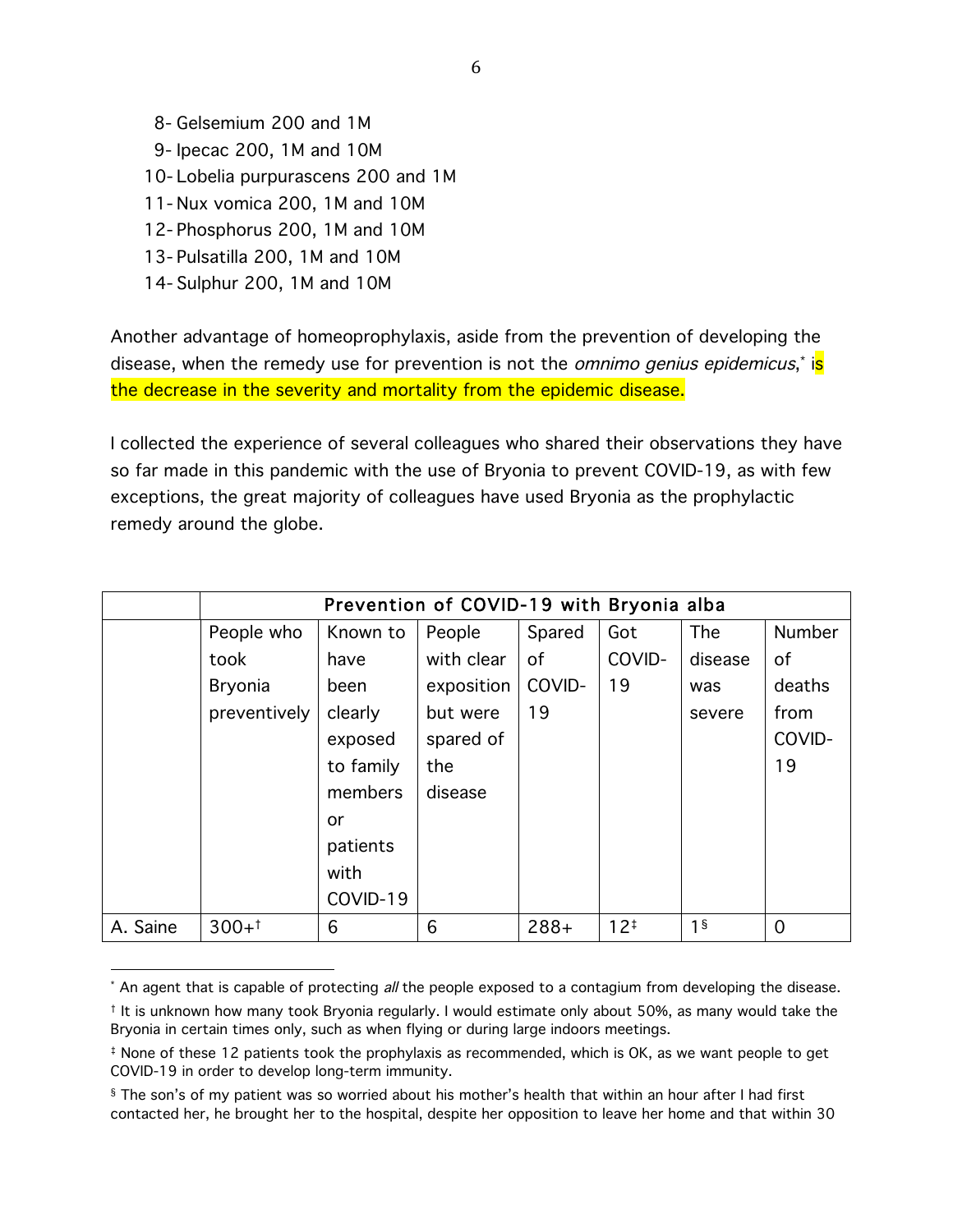| Samet           | $100+$          |                |                | 94             | $6^*$           | $\mathbf 0$     | $\overline{0}$   |
|-----------------|-----------------|----------------|----------------|----------------|-----------------|-----------------|------------------|
| D.L.            | $125+$          |                |                | $125+$         | $\overline{0}$  | $\overline{0}$  | $\overline{O}$   |
| Saltzman        | 20 <sup>†</sup> | 20             | 20             | 20             | 0               | $\mathbf 0$     | $\overline{0}$   |
| Scholtz         | 55              | $\overline{4}$ | $\overline{4}$ | 55             | $\overline{0}$  | $\overline{0}$  | $\Omega$         |
| Renata          | 3 <sup>†</sup>  | $\overline{c}$ | $\overline{c}$ | $\overline{3}$ | $\overline{O}$  | $\overline{0}$  | $\overline{O}$   |
| Weinman         | 150             |                |                | 148            | $\overline{2}$  | $\mathbf 0$     | $\overline{0}$   |
| Rohrer          | 150             |                |                | 100            | 50 <sup>§</sup> | $\overline{0}$  | $\overline{O}$   |
| Peterson        | 60              |                |                | 60             | $\overline{O}$  | $\overline{0}$  | $\mathbf 0$      |
| Deuvall         | 75              |                |                | 66             | $9^{**}$        | $\mathbf 0$     | $\mathbf{O}$     |
| <b>Dederick</b> | 12              |                |                | 12             | $\mathbf 0$     | $\overline{0}$  | $\overline{0}$   |
| Schmidt         | 6 <sup>2</sup>  |                |                | 6              | $\overline{0}$  | $\overline{0}$  | $\overline{0}$   |
| <b>Stein</b>    | 13              | $\mathbf{1}$   | 1              | 10             | 3               | $\overline{0}$  | $\overline{0}$   |
| J. Saine        | 15              |                |                | 12             | 3               | $\mathbf 0$     | $\overline{0}$   |
| Mourant         | $\overline{4}$  |                |                | $\overline{3}$ | $\mathbf{1}$    | $\overline{0}$  | $\overline{O}$   |
| Rau             | 120             |                |                | 105            | 15              | 1 <sup>†</sup>  | $\overline{O}$   |
| <b>Borg</b>     | 25              |                |                | 25             | $\mathbf 0$     |                 |                  |
| Troje           | 40              |                |                | 40             | $\overline{0}$  | $\overline{0}$  | $\overline{0}$   |
| De              | $100+$ ##       |                |                | $100+$         | $\mathbf 0$     | $\mathbf 0$     | $\boldsymbol{0}$ |
| Sonnaville      |                 |                |                |                |                 |                 |                  |
| Amerine         | 180             |                |                | 167            | 13              | 8 <sub>SS</sub> | $\overline{O}$   |

minutes of taking the first dose of the prescribed remedy, she felt "completely changed," and with most of her symptoms, fever, chest pain and chills, were better or gone. The doctors at the hopsital found her to be "healthy," but they kept her in order to "watch" her. She was hospitalized for six days, despite her wishes to return home.

<u> 1989 - Andrea Santa Andrea Andrea Andrea Andrea Andrea Andrea Andrea Andrea Andrea Andrea Andrea Andrea Andr</u>

\* Three individuals in two different families.

† Sometimes with occasional doses of Gelsemium.

‡ These three patients were unvaccinated working nurses, two of whom were in daily contact with infected patients.

§ Dr. Rohrer's protocol was "Bryonia 30 once a week and after a suspicious contact another dose of Bryonia 30. The number of about 50 people who got Corona nevertheless took Bryonia is quite high for me, but the advantage is, that everyone who took the Bryonia had a very mild disease, nobody was severe sick, nobody had to be sent to hospital and of course, nobody died."

\*\* All nine out of seventy-five persons who got COVID-19 and taken Bryonia got mild cases, many of whom where over 80 years old and a couple in their 90's.

 $<sup>††</sup>$  This patient lives in a foreign countries in which the prescribed remedy was not available.</sup>

‡‡ Dr. Michel de Sonnaville answered: "At least 100 of my patients took Bryonia preventatively on a regular basis. But I encouraged them to also give Bryonia to their loved ones, their neighbors etc. One person gave it to at least 11 other people. Many people gave it to their partner and/or their children."

§§ These 8 severe cases had taken Bryonia as a prophylaxis. However, none were in the hospital, but it is likely under conventional care they would have been in the hospital. "I have only had one patient actually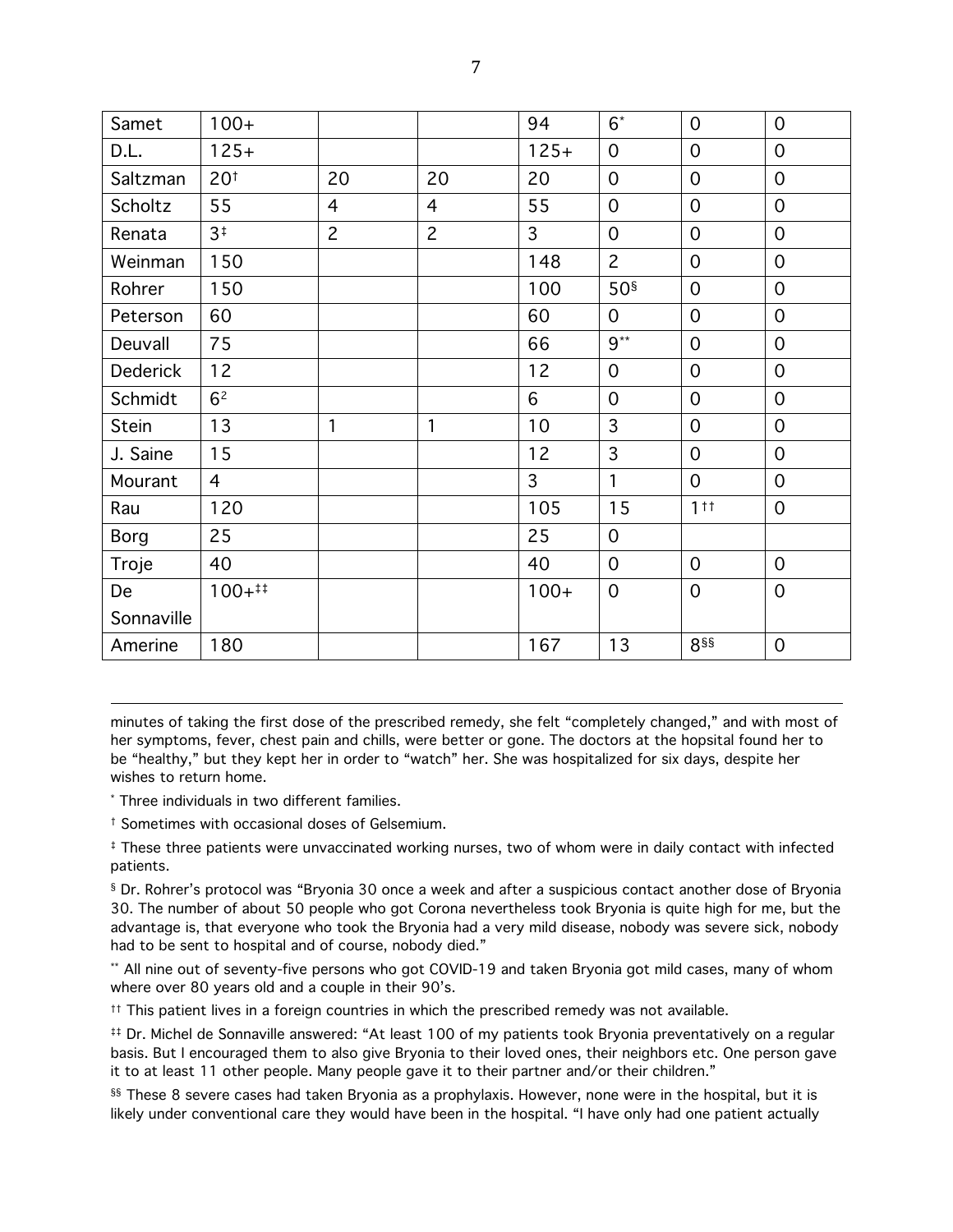| Hone         | 4        | っ<br>C |    |       | U              | U  | Ő |
|--------------|----------|--------|----|-------|----------------|----|---|
| Gold         |          | $3^*$  |    | 20    |                |    | Ő |
| Moeller      | 28       | 3      | ت  | 28    | Ő              | O  | Ő |
| Beaven       | $50+$    |        |    | 47    | 3 <sup>†</sup> |    | O |
| Rivard       | 100      |        |    | 100   | O              |    | Ő |
|              |          |        |    |       |                |    |   |
| <b>Total</b> | $1,756+$ | 42     | 42 | 1,643 | 13             | 10 |   |

The fact that out 1,756 only 113 or 6.4% fell sick can only be suggestive of the effectiveness of Bryonia to prevent COVID-19, as we don't know the degree of exposure and other variables and we have no comparative group.

However, the fact that 42 out 42 people who were clearly exposed to COVID-19 patients, such as sleeping in the same room and caring for them 24/7 is more suggestive of the effectiveness of Bryonia.

For instance, I had one person who is in her mid-60s, is overweight and took Bryonia regularly since the beginning of the epidemic, while her husband and brother of similar age and who share the same house refuse to take Bryonia preventatively. The brother got sick first and passed it to his brother-in-law while she was totally spared despite the fact that she shared the same rooms while she nursed both of them.

Once sick, her husband reluctantly accepted to take Bryonia when she offered it to him, but only after he felt he was dying from suck a profound stated of weakness and so great difficulty to take a deep breath. He began to recover as soon as he took Bryonia.

Her brother saw that his brother-in-law began to recover only after he began taking Bryonia, he accepted in his turn to take Bryonia and began also to recover quickly.

The husband insisted to talk to me the next day on the phone, as he felt that Bryonia had saved his life.

<sup>&</sup>lt;u> 1989 - Andrea Santa Andrea Andrea Andrea Andrea Andrea Andrea Andrea Andrea Andrea Andrea Andrea Andrea Andr</u> admitted to the hospital and he was not taking Bryonia for prevention. Three others of my patients went to the hospital but were sent home with only oxygen. None of these had taken Bryonia either."

<sup>\*</sup> These three people had "significant known exposure."

<sup>†</sup> All three took Bryonia 10M when they fell sick and recovered quickly.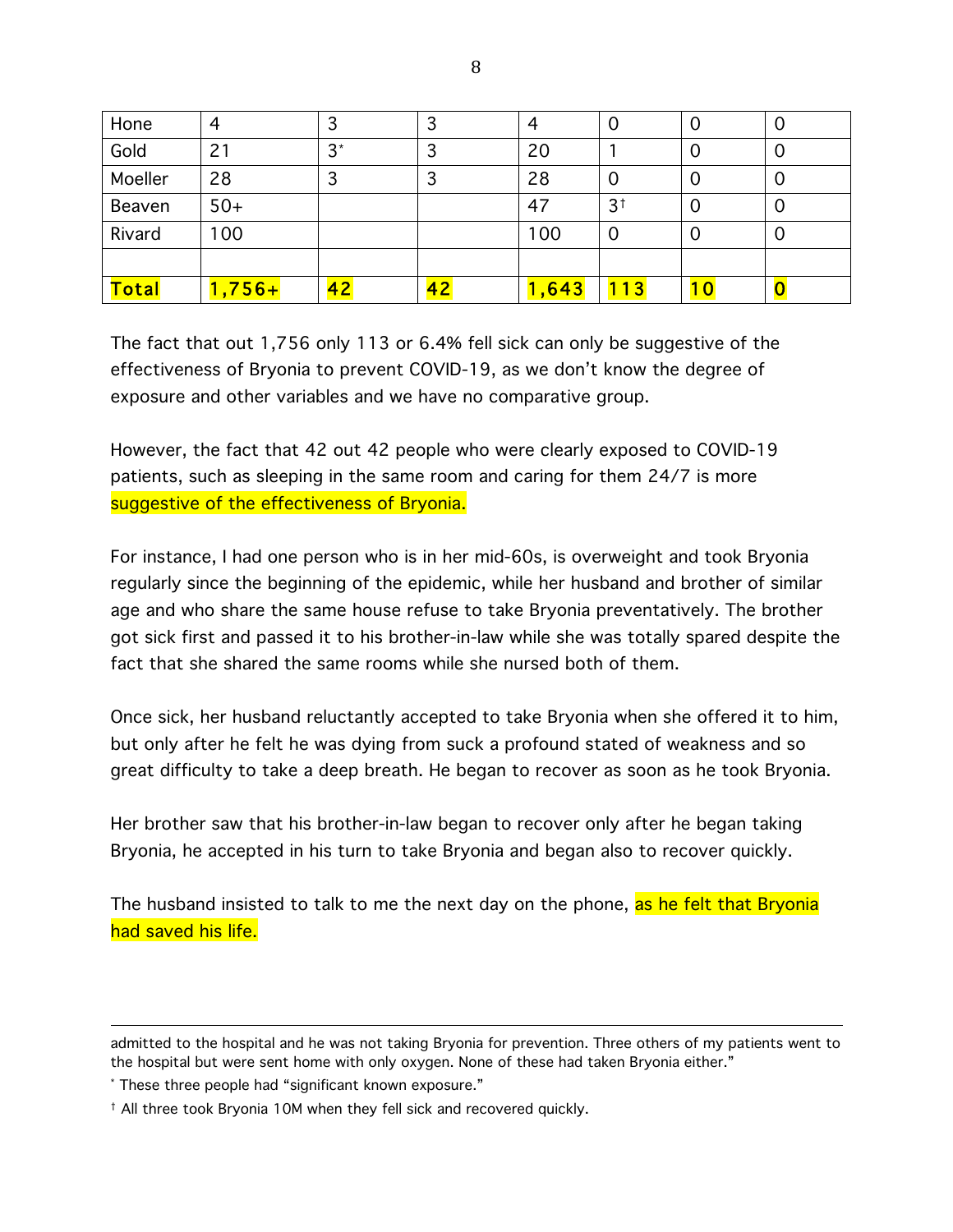A colleague from New York City reported the following experience: "A family of four went to an event and were told afterwards that many who were at the meeting soon afterwards were diagnosed with COVID-19. The mother contacted this New York City physician who told her to give to every member of the family Bryonia 200, as a prophylaxis. The mother decided to take Bryonia and give it to her husband and her older child, but decided for some reason to spare the five-year old boy of the Bryonia because of fear something may happen.

"However, only the five-year old boy developed COVID-19 and was the only one of the four family members who were all tested for COVID-19 to be diagnosed with COVID-19.

"The mom contacted the physician again who told her to give the sick child Bryonia 200 and the boy responded to it and was recovered in 3-4 days.

Indian study: Bryonia 30C was given bid for three consecutive days and each person was checked 15 and 30 days later. The odds ratio of having a laboratory confirmed COVID-19 was better than placebo only for the Bryonia p< 0.018.

Elisabeth Scholtz from Edmonton, Canada, reported a similar observation: "I had one late-stage IV cancer patient who developed COVID-19 symptoms on August 12, 2021(who was not taking Bryonia) was briefly admitted to the ER. She was discharged after having tested positive and was told that, until she started turning blue, to stay at home.

"She responded immediately and quickly to Carbn-o. in ascending potencies. Within one week, she was completely healed. As of this writing (Dec. 5, 2021), she has no longterm sequalæ from the disease.

"Her entire family (four people) was prescribed Bryonia 200 prophylactically and none developed any symptom [despite living with her and being in contact with her].

Suzanne Saltzman also reported on December 1, 2021 a similar observation: "There is currently a slight COVID-19 surge going on in my Westchester area in NY. I've seen about 8 cases in the last month. Bryonia continues to be the remedy par excellence in my experience. All cases were unvaccinated by the way.

"I had 2 grandparents, both overweight and hypertensive—the grandfather has CHF as well—take Gelsemium alternating with Bryonia 30C (Boiron) prophylactically when their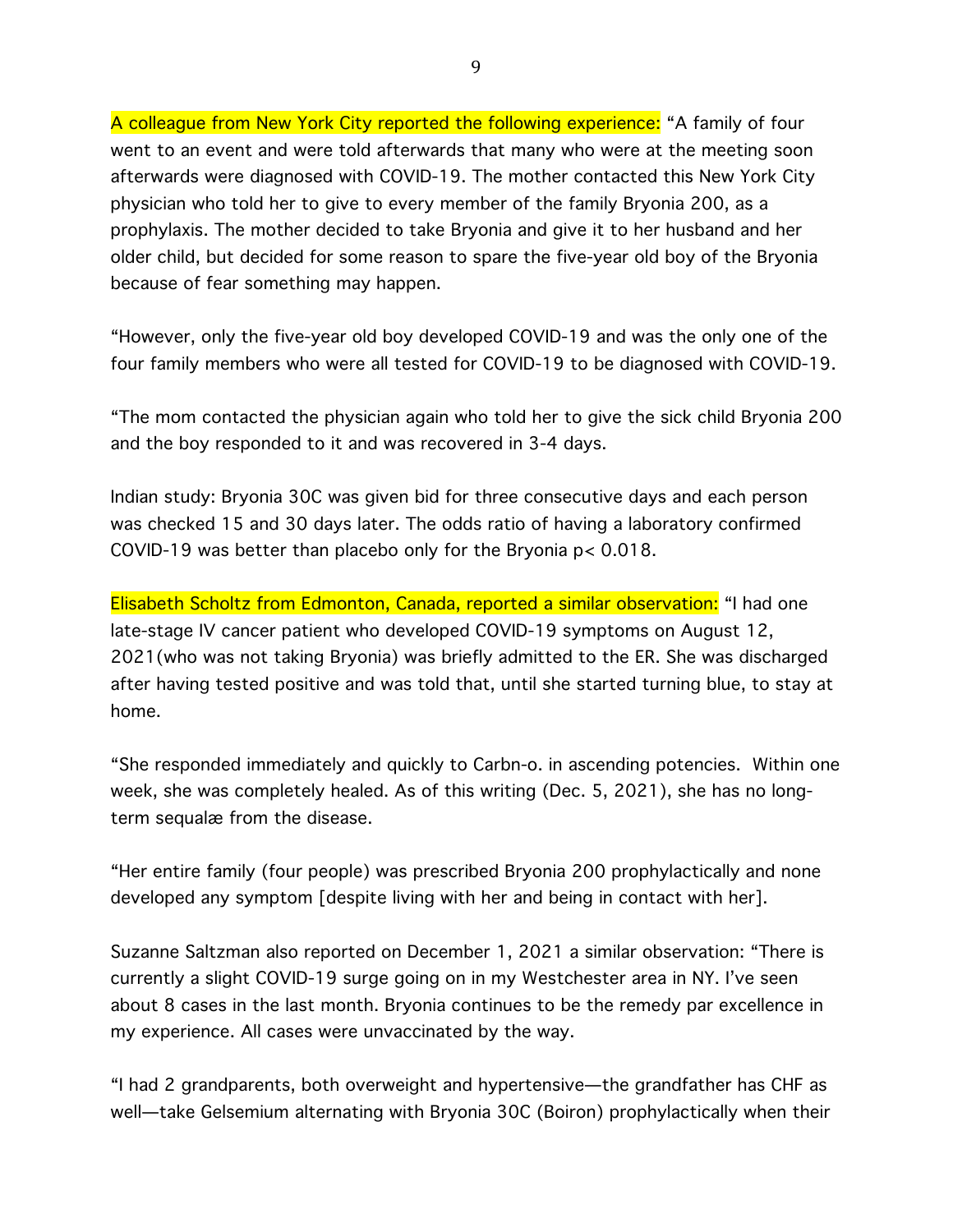13 year old granddaughter (who lives with them) came down with a bad cough (PCR positive). Bryonia nipped her cough in the bud. The grandparents never got sick."

"Here is a text a patient (45 yo healthy female) sent me recently who developed a severe cough and dyspnea. I gave her one dose Bryonia 200c (Hahnemann). 'After taking the Bryonia I could feel the heaviness that was in my chest lift away, almost as if it was breaking away what was starting to form. I could breathe with more ease and the coughing subsided.'

"I debated whether to give her more doses but the cough completely disappeared within 24 hours. The next day she still felt very weak and fatigued and I told her if that continued, she would need a constitutional remedy. But the fatigue lifted 24 hours later and she has been well since."

At the beginning of the epidemic, D.L., one of our patients from Cincinnati, notified about 200 of his relatives, friends and patients and their families to take Bryonia.

Over 125 of these accepted to take Bryonia on a regular basis, and "as far as I know none of the people I informed about use of Bryonia to prevent infection with COVID-19 have been infected. I have not made any sort of official research on it but I am in contact with almost all the people I notified. In fact there are 8 people out of 20 to whom I spoke of Bryonia decided **NOT** to take Bryonia have been infected with the virus. Unfortunately one of them was my brother in law a Supreme Court of OHIO alternate justice who passed away after two months of being in a coma from the virus. So that is the gist of my awareness of my friends and patients to whom I spoke of Bryonia."

"One thing I don't know is whether or not those who were taking Bryonia are now immunized with the vaccine and are still taking Bryonia. My advice has been to continue to take Bryonia even if you have been vaccinated." D.L.

Six of the eight people fell sick to COVID-19 before the vaccines came out and two of the eight were fully vaccinated, one of these two died from COVID-19.

Latifa Weiman wrote, "I practice in a small town in northern New Mexico (US) and an even smaller town in southern Spain. Both locations have had a rather low incidence of COVID-19.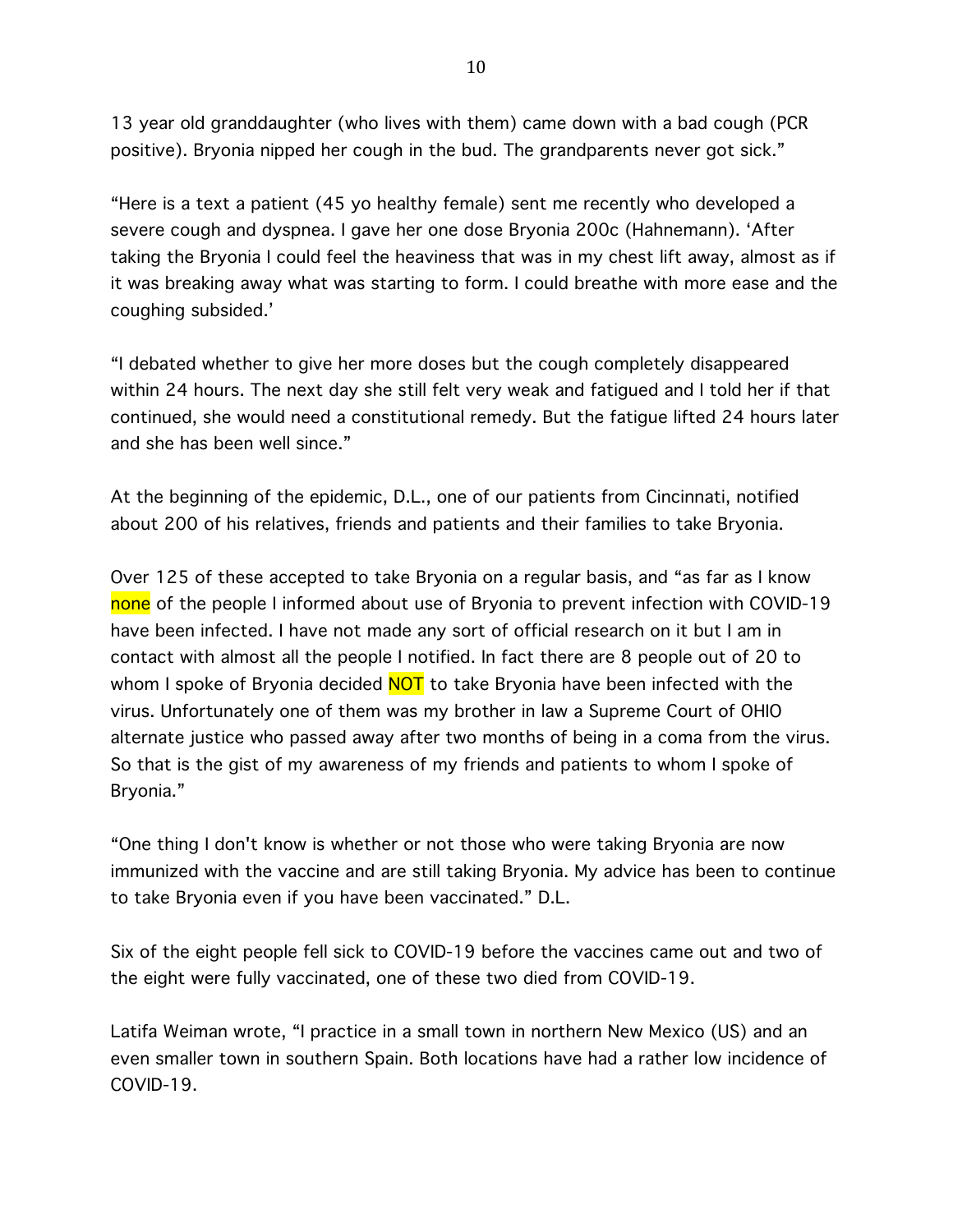In both places, combined, I have dispensed the Bryonia COVID-19 protocol and medicines to approximately 75 individuals/couples/families starting in April 2020 through November 2021. I estimate that this works out to approximately 150 individuals using the protocol. All have been requested to inform me if they come down with COVID-19 (and I have offered to treat them, to encourage compliance).

Of these, I know of only two cases of COVID-19. One, in a woman following the protocol correctly, was mild and quickly resolved with a single dose of Bryonia in the next higher potency. The second was in a woman who was not following the protocol regularly; also a mild case which resolved without any treatment.

For those who have been vaccinated, I have recommended that they continue the protocol for protection from breakthrough infections and evolving mutations. Many have done so because they "felt" they were well-protected by the protocol before they chose to be vaccinated. This includes several health-care workers who presumably had higher-than-average exposure to the virus.

### Other interesting observations regarding prevention

An interesting anecdote regarding the use of a nosode for prevention: For what it is worth: "I did have one patient who was a 98 year old woman who said she felt sicker than she had ever felt in her life when she contacted me. She was taking the COVID-19 nosode for many months (through work with another homeopath) but got the virus. I advised her to take Bryonia 10M every two hours and in 48 hours she felt completely well." Beaven

My eldest son Joseph Saine reported that people who took Bryonia and fell sick didn't test positive to COVID-19: "Also, I noticed a very interesting phenomena with two of my associates who have been following the Bryonia protocol diligently, they were both definitely exposed to COVID-19 and experienced symptoms within several days. Other people around them (in their family or workplaces) were tested positive for COVID-19 but even though they had distinctive COVID-19 symptoms (one of them had no sense of smell for several days and the other one was experiencing more general flu-like body aches and congestion) they both tested negative for COVID-19. One of them retested because every other member of her family (husband and two children who were not taking Bryonia regularly) tested positive. She however did not. They both recovered easily with mild symptoms that resolved after less than a week.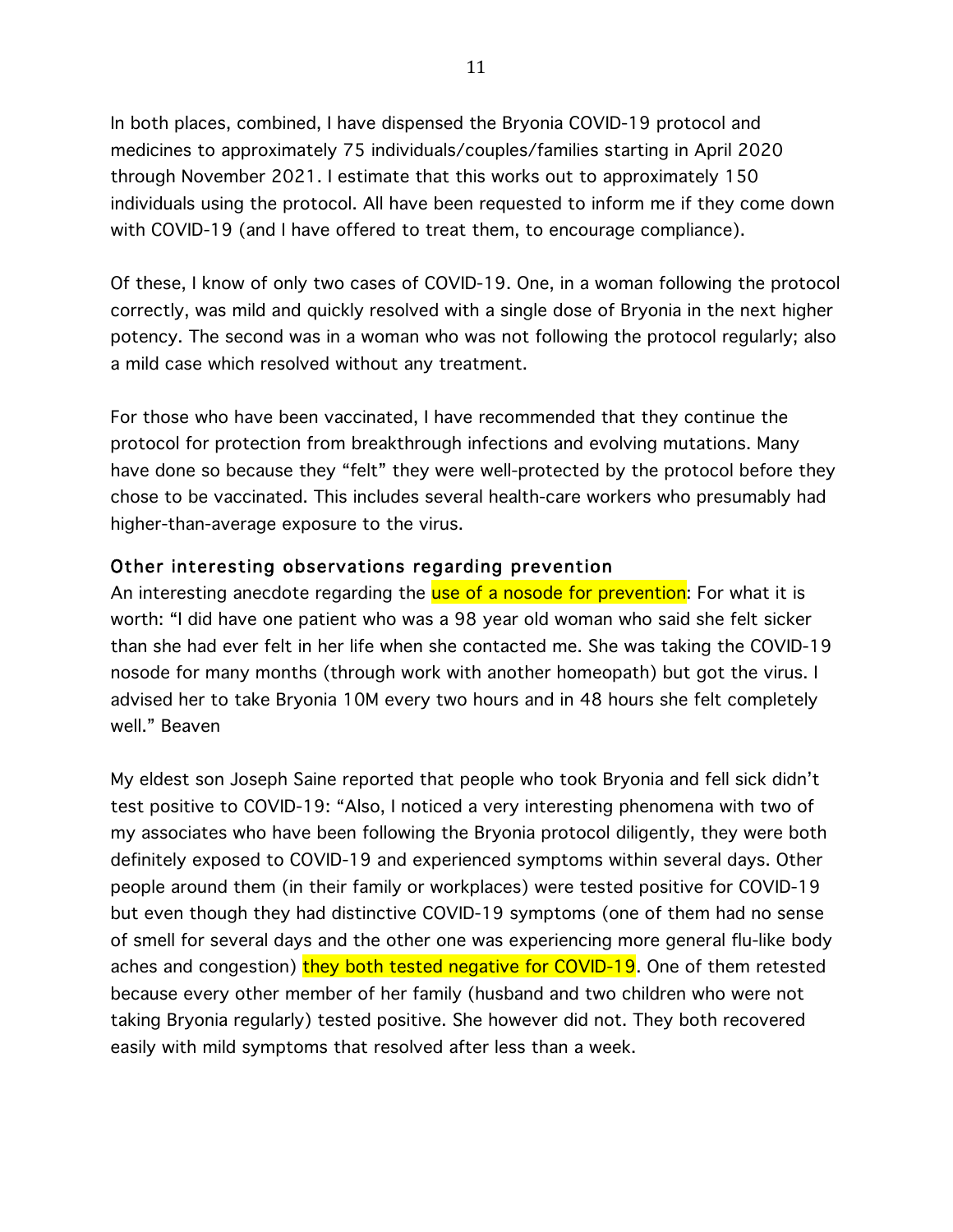Renata Hines for the UK suggested to three nurses who were working with for the NHS in UK and were in contact with COVID-19 patients to take Bryonia 200C one dose every 5 to 7 days back in December 2020 and none got sick.

"The other two are still working for the NHS and are unvaccinated. One in a psychiatric ward, the other deals with patients who are infected and she is sent to ward with infected patients with C19 and made to wear the protective paraphernalia. NHS is telling them they must get vaccinated by February or April 2022 (can't remember which one) or they will lose their job. As far as I know they are still taking Bryonia 200C."

Anelli Strein wrote, "With the pandemic I began to work as a nurse on the Covid-Ward of the Charité Berlin. With working in the hospital I reduced my own office, so I am only in the position to report a small number of patients.

"I was infected myself in November 2020 and infected my husband some days later. We both got mild complaints. ...

While I initially tried Arsenicum album as prophylaxis for the first 6 months on Covidward, I changed after my own infection and the very good experience with Bryonia to the later one."

Mark Brody wrote, "I did not use Bryonia at all. I used mostly Antimonium arsenicosum, and a bit of Aconite. None of my patients who took these and other prophylactics (Vitamin D, Vitamin C, Zinc developed COVID-19) [fell sick]. I would estimate about 100-120 patients following this protocol."

### Overall assessment on the effectiveness of Bryonia to prevent COVID-19

The numbers given above in the table are very small samples associated with loose data collection from busy clinicians in different populations in which Bryonia was taken irregularly and with different protocols, and even though there are so many variables that can affect results, such as age, health status, degree of exposure and compliance of taking the remedy properly that we can clinically depict trends which has very well served homeopathy and the people, and confirm what we have already known about homeoprophyalxis for over two centuries, including:

1- The entire history of homeoprophylaxis as it has already been partially researched in an upcoming work, The Weight of Evidence—The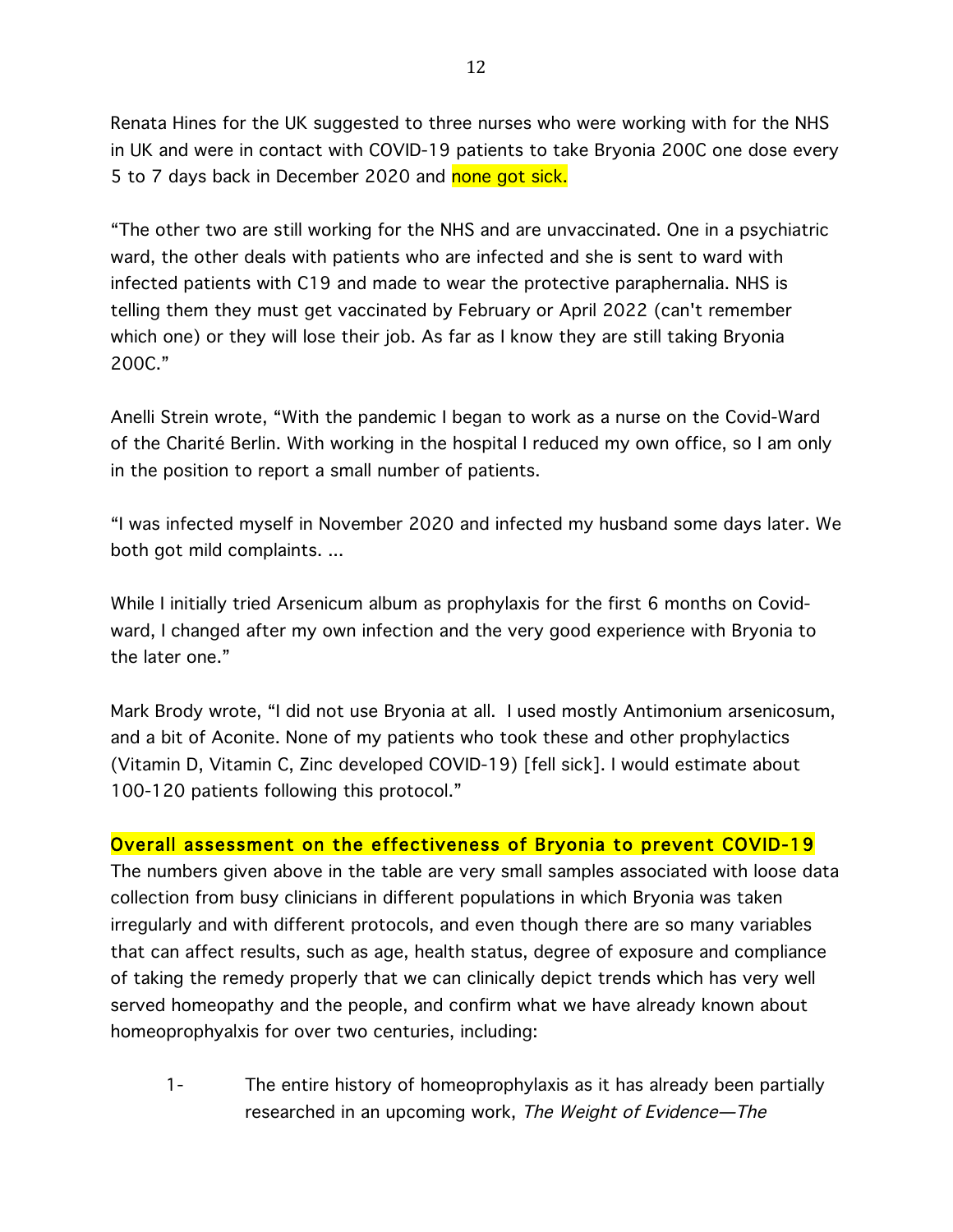Extraordinary Success of Homeopathy in Epidemics, and the above numbers recall similar success as the ones reported during the 1918- 1919 Spanish flu epidemic.3

- 2- What has been found in a recent systematic review on the use of Belladonna to prevent scarlet fever (see LMHI December 2021 presentation The Use of Medicines to Prevent Epidemic diseases— Scientific Evidence of the Efficacy and Effectiveness of Belladonna to Prevent Scarlet fever—A Systematic Review with Its Documentation and Narratives).
- 3- The findings found in a recent RCT on the prevention of COVID-19 in which Bryonia was found better than placebo to prevent infection<sup>4</sup> and an open-label trial in which Arsenicum album was found to prevent COVID-19.5
- 4- But, even better, is the trial reported by Dr. Pradeep Kumar Gupta of Agra, who administered with his team and the participation of 20 nongovernmental organizations two doses of Bryonia to 70,000 people between May 16, 2020 until July 9, 2020 in four different areas of India. Out of the first 60,000 who got the Bryonia, none became infected after the first 8 weeks. 6

The bottom line is that homeoprophylaxis is very safe, efficacious (with the better protocols), cost-effective, quick to deploy and simple to apply.

# Treatment of the COVID-19 patient

Before seeing our first case of COVID-19, I was very confident to be able to deal with the new epidemic with flying colors, because:

1- As part of the work on The Weight of Evidence, which is a compilation of the extraordinary success of homeopathy in epidemics, I showed the comparative mortality from pneumonia under allopathy and homeopathy.<sup>7</sup>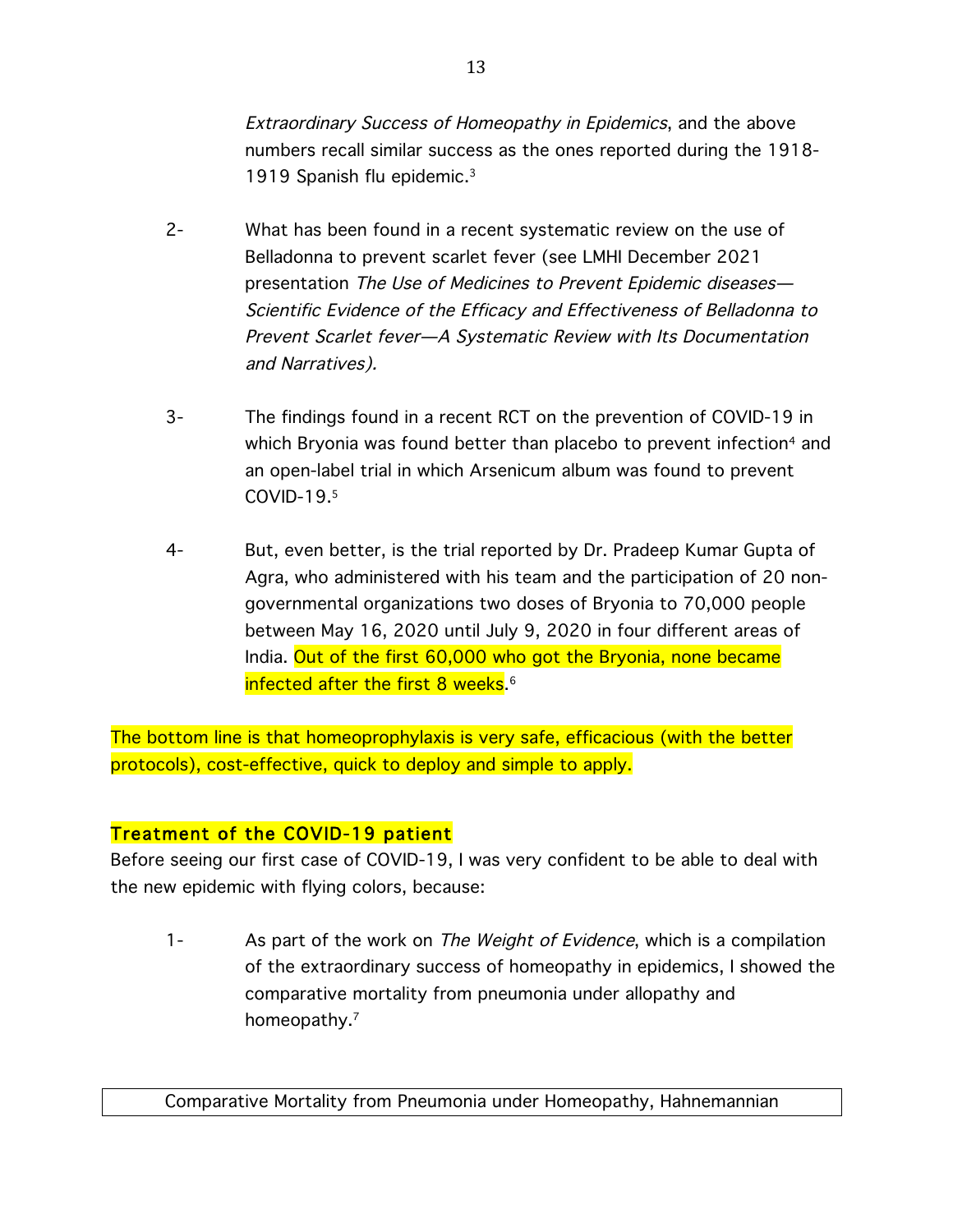| Homeopathy, Pre-antibiotic Allopathy (PAA) and Current Conventional Care (CCC) |           |            |             |           |          |  |  |  |  |
|--------------------------------------------------------------------------------|-----------|------------|-------------|-----------|----------|--|--|--|--|
|                                                                                | Number of | Number of  | Number of   | Mortality |          |  |  |  |  |
| Treatment                                                                      | Patients  | Recoveries | Rate $(% )$ | Deaths    | Rate (%) |  |  |  |  |
| Homeopathy                                                                     | 25,216    | 24,350     | 96.6        | 866       | 3.4      |  |  |  |  |
| Hahnemannian                                                                   | 1860*     | 1854       | 99.6        | 6         | 0.3      |  |  |  |  |
| Homeopathy                                                                     |           |            |             |           |          |  |  |  |  |
| PAA                                                                            | 148,345   | 112,272    | 75.7        | 36,073    | 24.3     |  |  |  |  |
| <b>CCC</b>                                                                     | 33,148    | 28,607     | 86.3        | 4,541     | 13.7     |  |  |  |  |

- 2- In October 2018, I presented at the annual meeting of the American Institute of Homeopathy four cases of pneumonia in elderly moribund patients, that is cases of a 92 year old and a 95 year old women with congestive heart failure, a hopeless case of a 99 year old comatose woman whose doctors said to the family to now wait for her death to happen at anytime and finally the case with aspiration pneumonia in a 100 years old woman in whom death had become imminent, and all four cases recovered surely and progressively as soon as homeopathic treatment began.
- 3- Earlier over the years I have showed that no one should died from pneumonia as long as homeopathic treatment is properly administered, regardless of the severity of cases or underlying problem such as in a case with pneumocystic carinii pneumonia in an immune deficiency and comatose person with cryptococcal meningitis, pneumonia in two patients with advanced lung cancer, pneumonia in a person with advanced heart and kidney failure, a supposedly incurable chronic pulmonary aspergillosis or a two year old boy on his last breath with viral pneumonia, who was unresponsive to treatment and lifeless in an oxygen tent with a respiratory rate of 90 per minute for the last 3 ½ days.<sup>8</sup> Again they all recovered under homeopathic treatment.
- 4- In 2013, I reported in my response to skeptic Steven Novella question that he asked after our public debate, that Dr. Royal Hayes reported having lost two cases among 900 cases of pneumonia of which 69 had

 

<sup>\*</sup> To the 960 cases previously reported were added the 900 cases reported by Dr. Royal Hayes during the Spanish flu among which 69 were of the "malignant" type and of which he lost only two cases at the beginning of epidemic when he could attended them properly.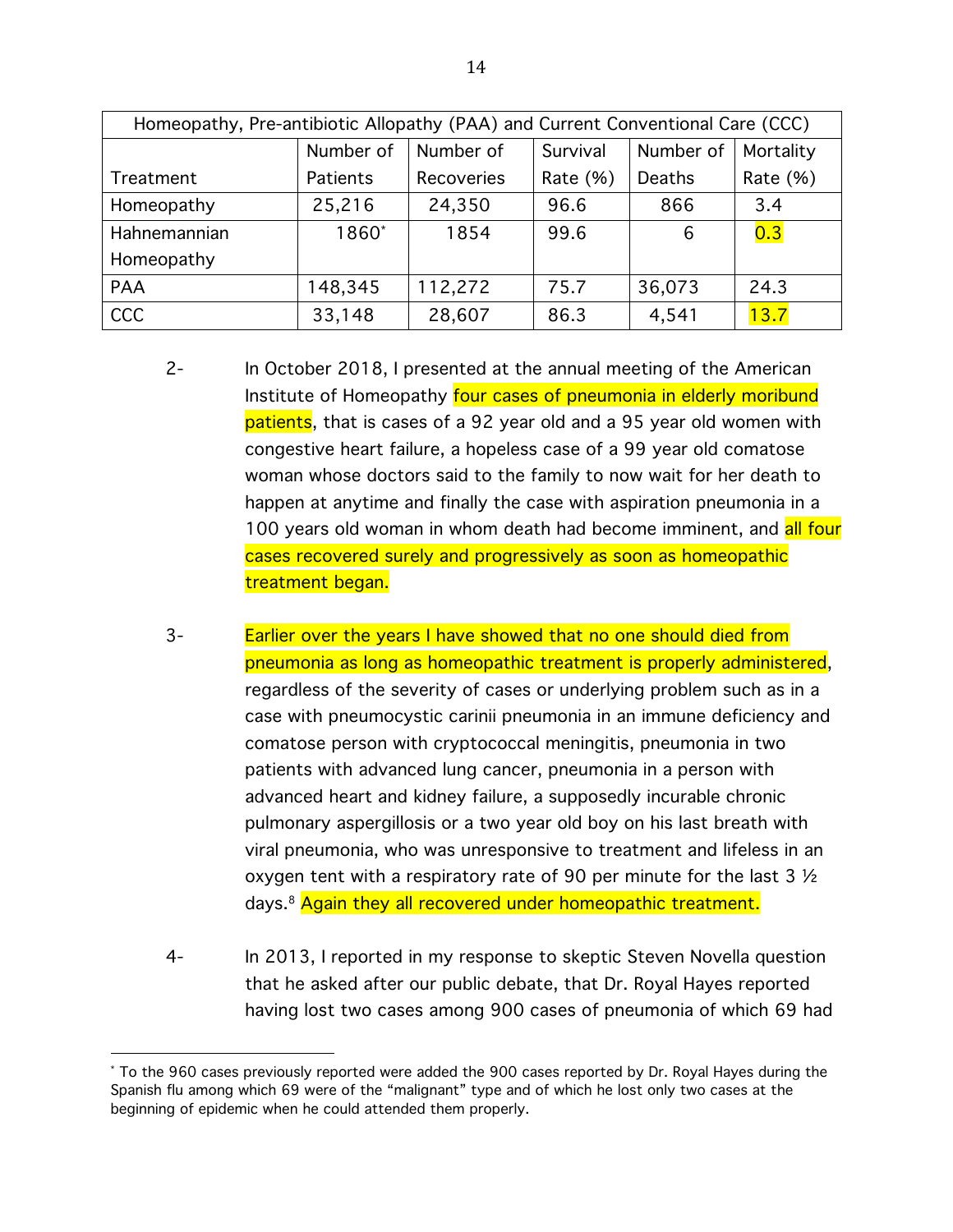the "malignant" type of pneumonia.

We should therefore expect the same type of success in the treatment of the severe COVID-19 patients and this has now been clearly confirmed, even in the most severe cases with the worse comorbidities.

Homeopathy has shown to dramatically help COVID-19 patients to a quick and steady return of health regardless of their state of acute sickness at the onset of homeopathic treatment.

I already reported in earlier presentations the treatment of hospitalized COVID-19 patients and of elderly dependent patients in a nursing home.

I recently reported before the American Institute of Homeopathy two extremely very severe cases of COVID-19.9

#### A Covid-19 case with severe acute respiratory syndrome

The first one was the case of KD, a 72-year old diabetic and slightly overweight man, who was part of a group of seven interrelated persons who fell sick to COVID-19 around the same time in the later part of August 2021. One of these seven persons was a carpenter that was eventually hospitalized for ten days and put on heavy medications and a CPAP machine.

Eleven days into KD's sickness, I received a call from his business partner who found him at home in a profound state of sickness.

When she had visited him, four days earlier, he was confined to his bed, had stopped eating, had been experiencing severe respiratory distress and was so confused mentally that he said that he didn't know how to sit up in bed or when he is already sitting up how to lie down.

He had had a persistent fever for eleven days, which was associated with a continually recurring violent cough with rare brownish expectorations. His face turns white and his fingers blue when he coughs.

Most of the time he is lying with open mouth, gray complexion, eyes closed, picking at the bed sheets, rapid, shallow and paroxysmal breathing with occasional moaning and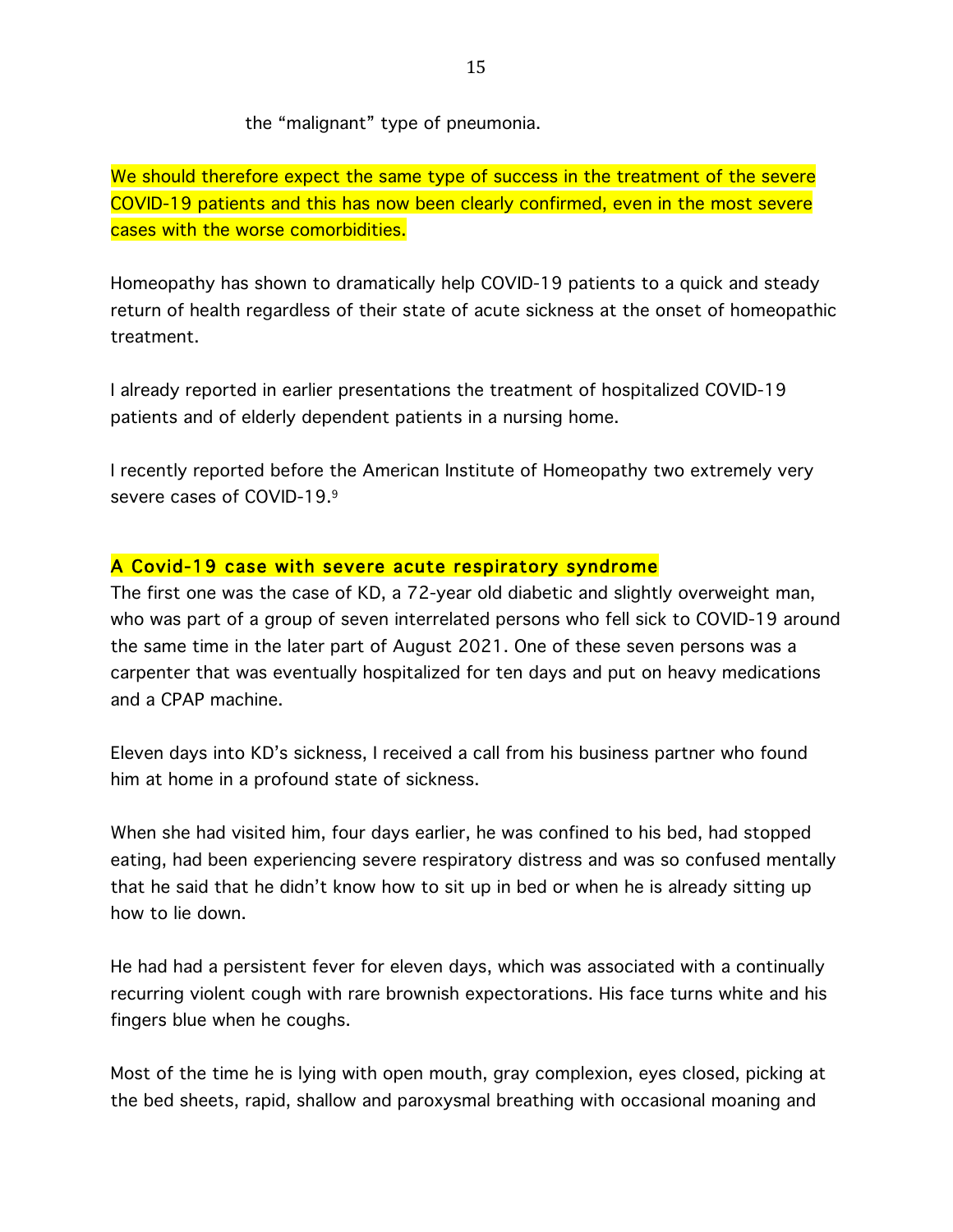completely deprived of energy, but on the other hand he was occasionally waken up by a very violent cough, which sounded like rolling thunder or a roaring lion, and was followed by severe shortness of breath and shivering.

His respiratory rate is irregular and up at 39 and his pulse at 104 and had apnea when he was lying on his back. His oxygen saturation index (OSI) was 90% at rest, but dropped in the 80s when shivering.

I asked the business partner if he wanted to go to the hospital. She says around here it is a bit useless, as nobody with COVID-19 comes out alive. Also KD has tried to stay away from doctors, as he always said that he was never the same person after having received the polio vaccine at five years old, "I loss my brain power." He has relied on homeopathy and natural approaches for the maintenance of his health throughout his life.

He responded well to Ipecac 200C which was followed also by a favorable response to Carboneum oxygenisatum, then other remedies followed until he was fully recovered which included, Lachesis, Sulphur, Medorrhinum and especially higher potencies of Carboneum oxygenisatum.

On September 27, KD said, "This is the best I have felt in 25 years."

On October 7, his OSI maintained itself between 96-98%, he was more physically fit, had lost the extra weight and was no more diabetic for the first time in seven years. On that day he was very active, painting on a scaffold the side of his new garage.

Incidentally, the use of an oxymeter can save much time in the evaluation of patient with low sat as within minutes after taking a remedy that was helping the OSI tends to progressively improve and up to 10% after 30 to 60 minutes, i.e., from 89 to 99%.

November 18: "He feels his brain has returned 85-87%. I think perhaps it is a little lower functioning, like 82%. He does have improvements cognitively. He wants to come back to the practice in a week or so, but I know that his brain is not completely functioning. He did speak with a client last evening with me and he did ok, but not his usual sharpness. He said that his stamina is at 75%."

"He has experienced numbness of the right upper arm for over a month now. Sometimes it is painful. This is a symptom that he had never experienced before.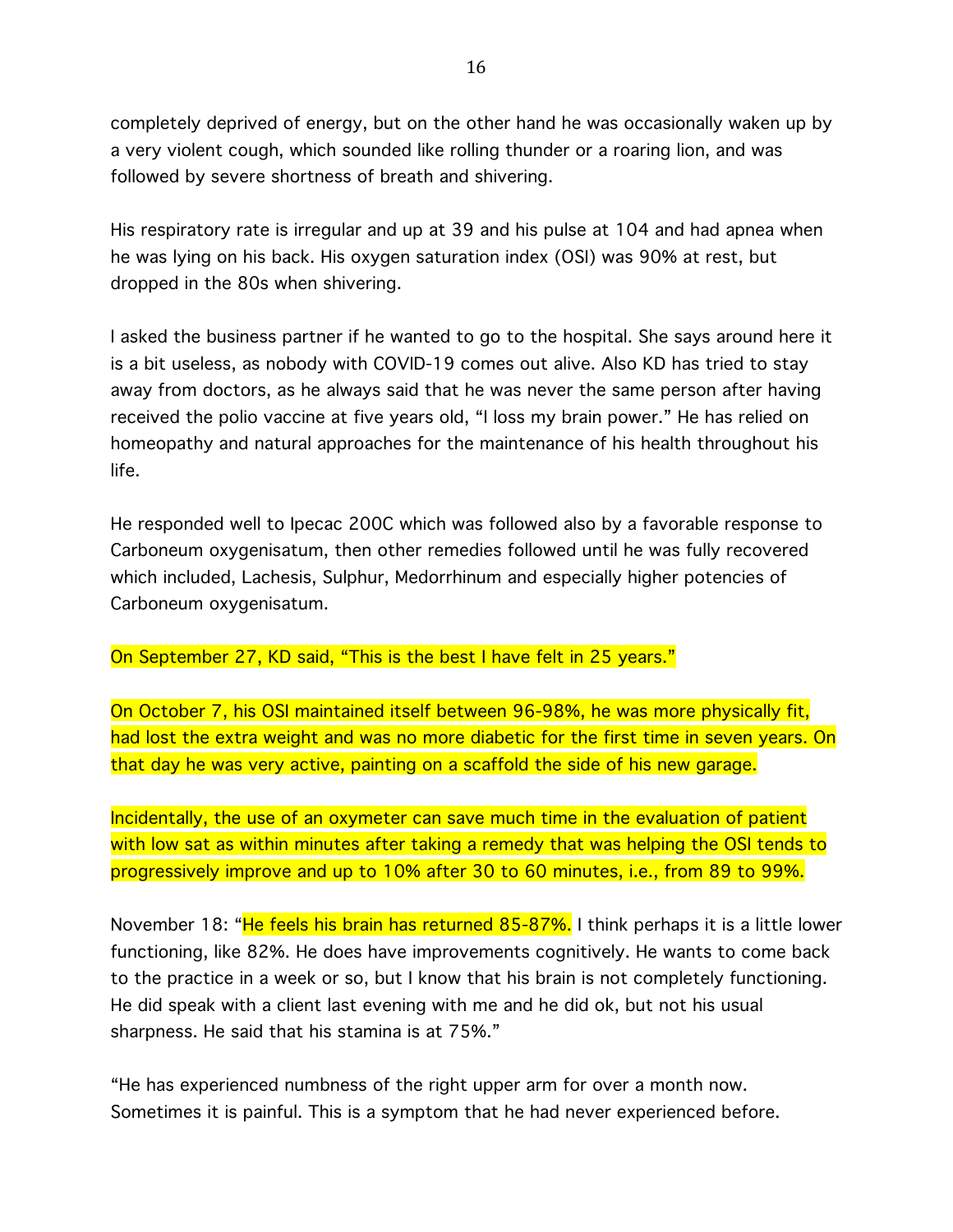"He does periodically have the red discoloration of his nose.

"He does have small veins on the sides of the head that do come out (not nearly as large as they were during COVID-19).

"On October 19, he mentioned that his cataract in his right eye had improved to a small degree because he could see the alarm clock in the morning. He has not noticed any further improvements or mentioned again that he could see the clock, so I'm not sure that the improvement remains.

"Numbness in toes had been getting better and I think it is now going back to his precovid state.

"One of the digits on his right hand pinky finger is sensitive to touch which causes a nerve pain. It is random, so not every time it is touched.

"His facial coloring can vary from a decent coloring to gray and then also a gray/yellow. He tends to look less vibrant in the past few weeks and perhaps has more wrinkles showing up. His weight is 175.

"Right lower eyelid is still swollen, but not as large. The left is more swollen now as well.

December 27: He was prescribed Sulphur, but he was put "back on Carboneum oxygenisatum 1M, twice daily (although he sometimes forgets the 2nd dose) a little over a week and a half ago and that seemed to really help restore his mental faculties to almost completely normal (what a gift!) The improvement with memory and mental functioning seemed quite dramatic to me.

Also, he was having pain in the chest and throat pit on exertion and also in cold air, which has improved at least 40%, perhaps even more than that at this point. His stamina is still lacking, he said, however it is definitely improving. His muscle tone is continuing to restore. Blood sugar fasting numbers have been under control (mostly 97-107). His sleep is not the best; however, I believe that the apnea has been better recently. He did have difficult sleep prior to COVID-19, so not a new issue. His mood has been considerably happier since the Carbo-o. and he seems much more like his old self, which is a welcome shift." (DJ)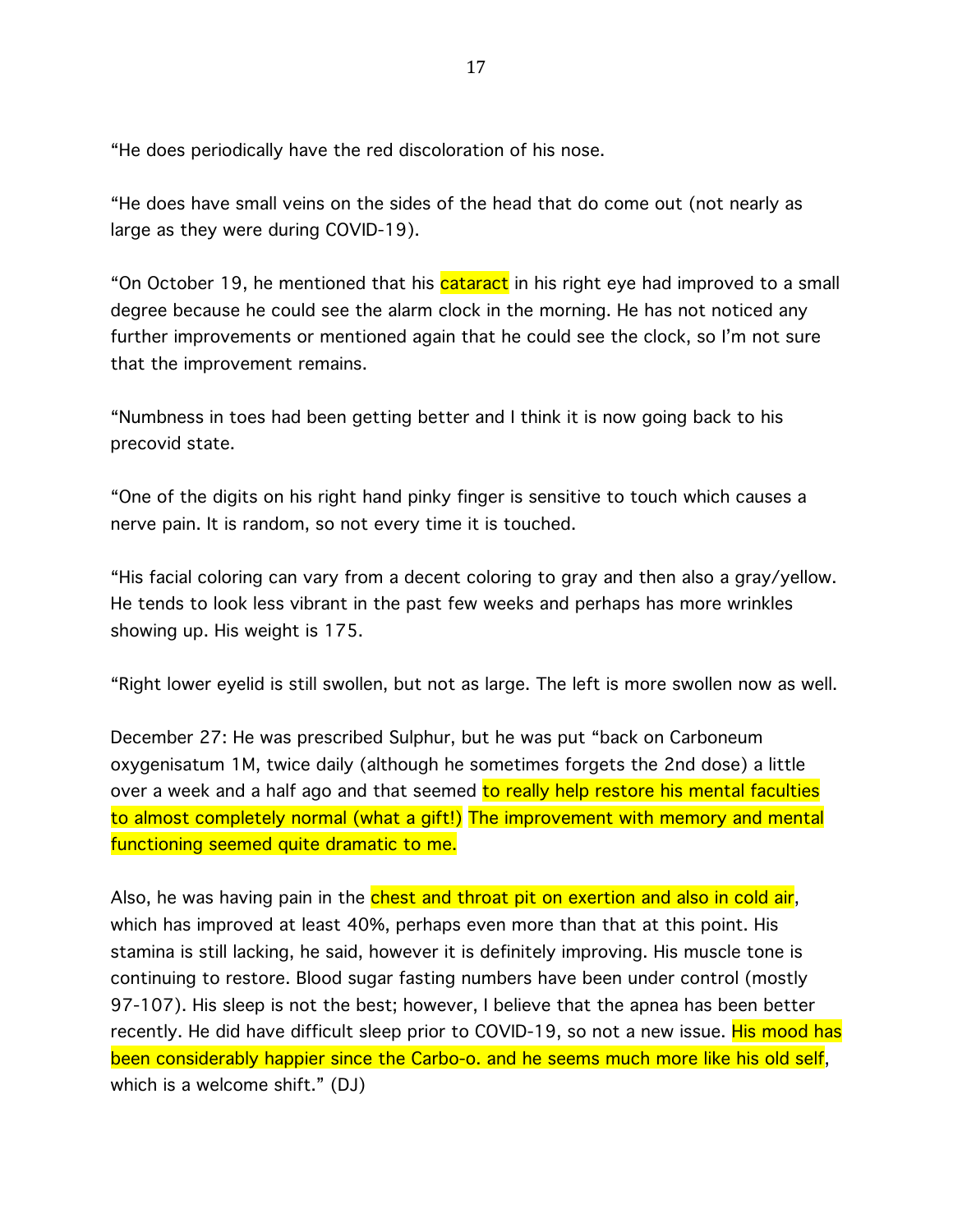On December 29: "I was at KD's today for a period of time. I gave him the Carbn-o. 1M at around noon. He had forgotten to take it in the morning. His nose was quite red and slightly blue when I arrived; however, by the time I was leaving at 3:45 p.m. his color was drastically better. I asked him to take another dose, which he did. He called me this evening and said that his stamina exercising had improved (he could pedal his bike faster) and the pain he has been experiencing in the throat and chest was also improved. He noticed a real shift taking the remedy twice, so I will be sure to remind him because I feel it is still providing benefits for him." (DJ)

January 4, 2022: "His mental faculties have made a drastic improvement since he started it again. His disposition and spirit seem much lighter." (DJ)

January 14, 2022: "Full return of mental faculties. His mind was working as well as, if not a little bit better than prior to COVID-19. He even started working on a book project on January 1, which he hasn't touched in years. Most days he devotes time to writing. It seems that it is easier for him to gather his thoughts and put them on paper. He has also been more relaxed and had just a lightness in his being that has been delightful. He has been very lighthearted. He has mentioned that he has had some flashbacks to when he was really sick with COVID-19. These were memories that he didn't have access to previously. He even apologized to me because he remembers now that he was difficult during some times.

"Noteworthy improvements since back on Carbn-o. 1M are as follows:

- Weakness of memory for names
- weakness of memory for what he was about to do
- weakness of memory for recent facts
- weakness of memory for words
- Confusion of mind, morning

"His hearing has restored completely to what it was prior to COVID-19. It had been profoundly affected wherein I would have to speak very loudly to him during the worst of his illness. He also had a very difficult time understanding the human voice, which is also improved.

"While on Carbn-o. this last round, he had experienced 35% improvement (not a cure) in the following symptoms: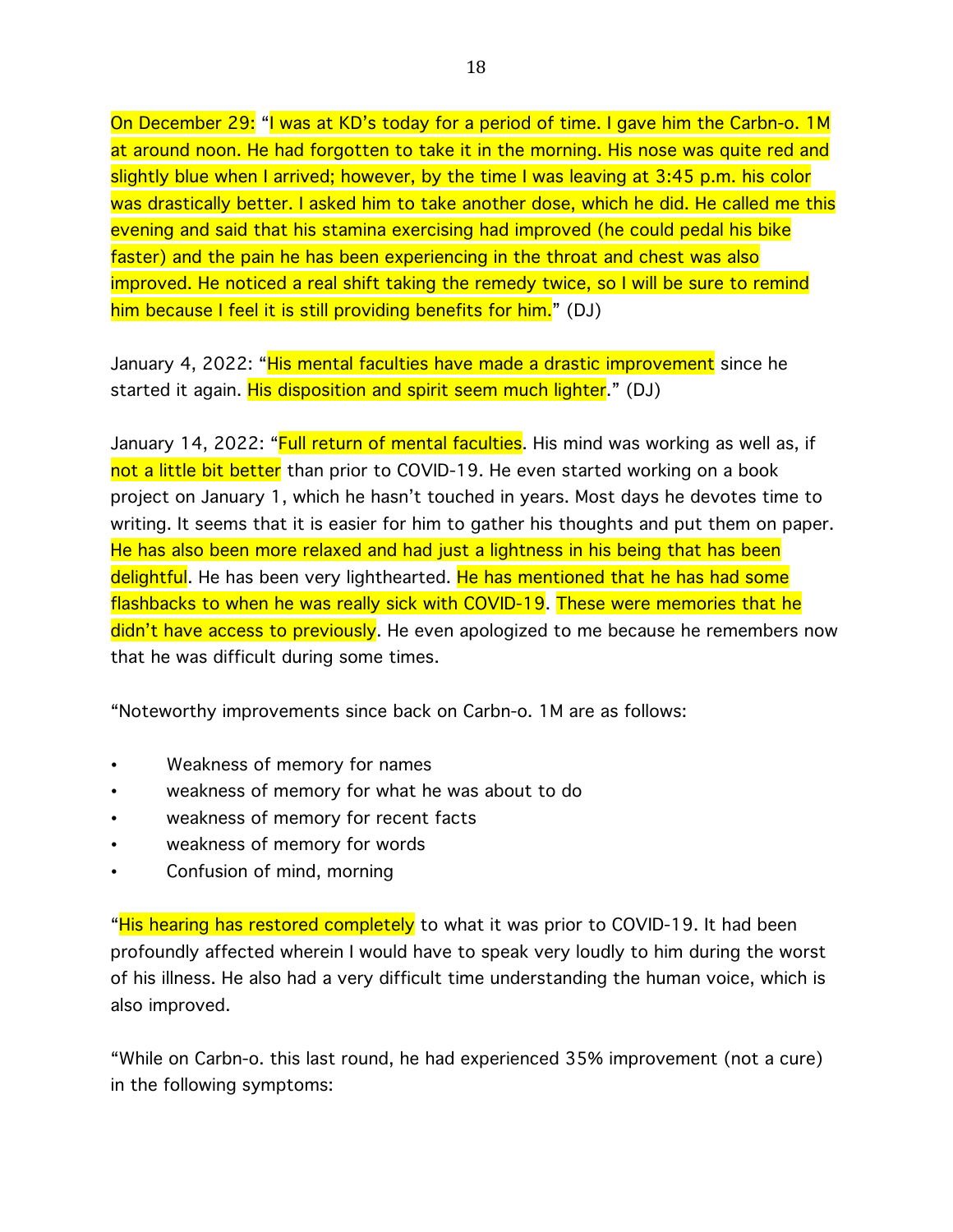- Chest pain, cold air agg.
- Chest pain, exertion agg.
- Throat pain, throat pit, cold air agg.
- Throat pain, as if raw
- Throat pain, throat pit, exertion agg.

"His oxygenation levels are still lingering around 97. Blood sugar has been averaging around 102 (always below 110). The diabetic peripheral neuropathy is slightly better than before COVID-19. One morning last week it was 87. His weight is approximately at 180; however, he looks good and has been exercising 1-2 hours daily. His muscle tone appears to be almost completely restored. I noticed that his facial color was improved on the Carbn-o., where prior his nose was a little blue or red. Face would be either yellowish or grayish alternating with a healthy color. One morning, I went over so that we could sit together with a client and he forgot to take the Carbn-o., so I gave it to him. I did observe that he had clarity of his mind and his color improved after taking the remedy.

"A couple of interesting notes, his hair started to fall a few weeks ago and his hair as also changed in texture completely. It is now extremely fine, downy-like hair. It also looks more gray than prior to COVID-19. He said, 'This is not my hair,' which I would agree it is not the same. Additionally, all of his fingernails have a **horizontal indentation** a quarter way up from the nailed at this time." (DJ)

### A Patient with COVID-19 on a Ventilator

The second case is the one of a 47 years old man with a BMI of 40.3 who had been on a ventilator for 17 days for SARS. Part of one of his kidneys was removed for cancer in January 2021.

On September 7, he felt feverish with body aches on waking. On September 9, he had sore throat with a cough and took Tylenol (acetaminophen) every four hours.

He was hospitalized on September 11 and the next day he was transferred to the ICU as he was experiencing extreme SOB and his oxygen saturation index had dropped in the low 80%. He was put on a facemask with 5 liters of oxygen per minute, but as his condition continued to deteriorate the next day, on September 12, he was intubated and put on a high mode ventilator with 50% oxygen.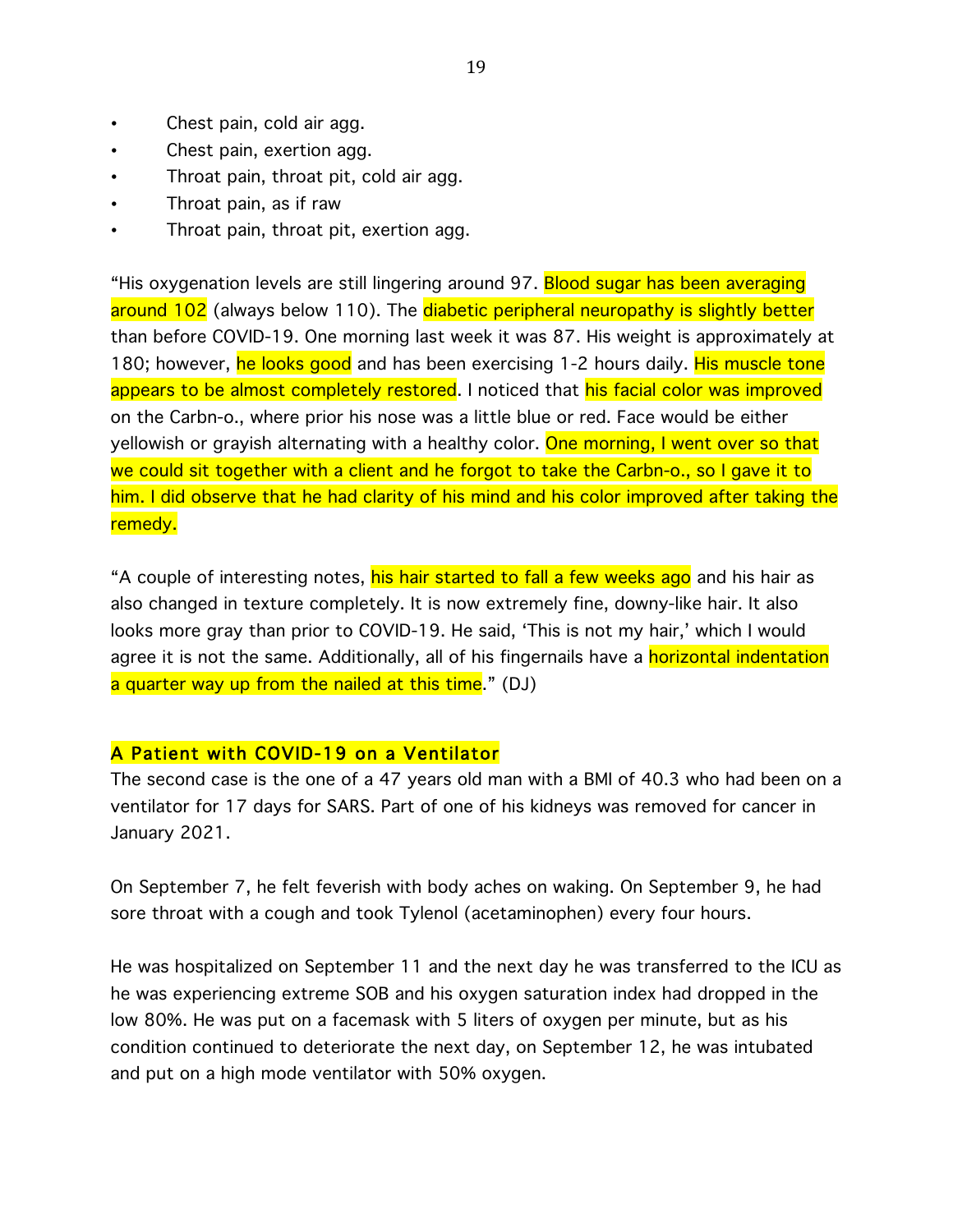His hemoglobin level kept dropping. After blood transfusion it climbed up to 8 from 6.9 g/dL.

He was on two antibiotics, but they were stopped. He is on steroids.

One week before his wife contacted me she had been told that her husband had a 50% chance of survival, but as his condition continued to deteriorate his recovery became hopeless. His wife was then asked three days in a row to give physicians permission to disconnect her husband from the ventilator, as we clinically dead. She refused each time. The third time she couldn't stop crying and decided to talk to one of her friends who talked to her about homeopathy years before.

Her friend told her to call Dr. Saine in Montreal, which she did and we went from there.

For the first time, his wife was able to visit him today. He is lying on his abdomen unconscious under anesthesia.

What treatment or remedy would recommend and should it be administered and in what posology?

October 7: I had his wife rubbed Carboneum oxygenisatum 500 for a few minutes on his leg each day. If the staff would ask what she is doing to tell them that you were applying holy water and that he always liked to have his feet rubbed, and also told her to watch the monitors and see if she can notice any changes soon after rubbing the remedy on her husband lower legs and feet, which eventually happened.

She was able to obtain the remedy and did the treatment for four consecutive days, that is on October 4, 5, 6 and 7. For the first time since he fell sick he is showing signs of recovery. He has been getting better every day in the last four days. Today has been his best day, as his hemoglobin began to climb on its own to 10 g/d (it was 8 after the transfusion). He is showing signs of breathing by himself. He has been opening his eyes, since they stopped the fentanyl. He is only on sedatives.

His pulse rate before the application was averaging 87 and is now averaging 106. His oxygen saturation index was 87, it is now 97-98%. His blood pressure was 130/85 and is now 116/71. His color was pale now he is pink. She reported that his legs became hot each time after rubbing the remedy over his legs.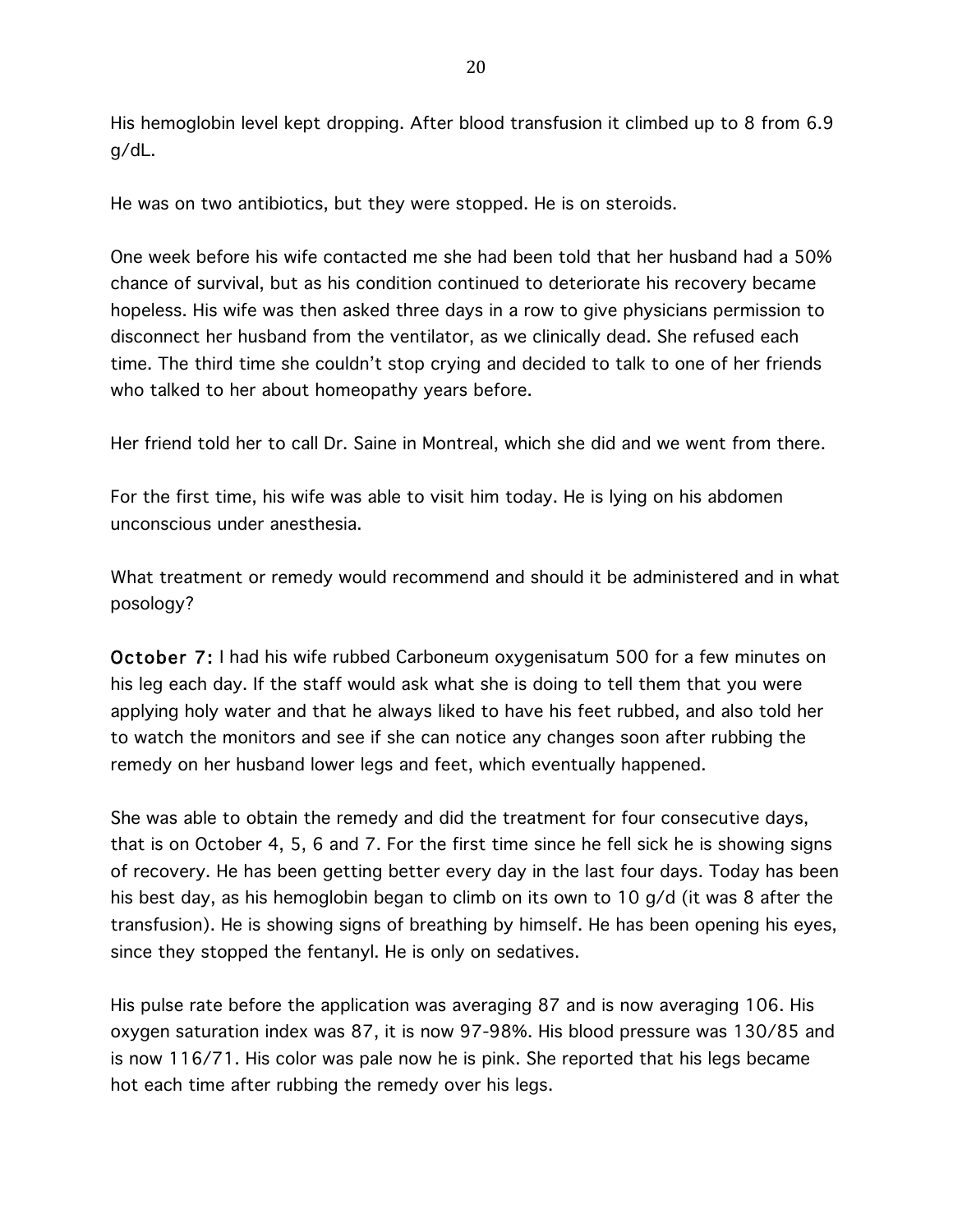When he was first put on the ventilator she was told he had a 50% chance of survival and was later clinically dead, but now he was reviving. I told her to get Carbn-o. 1M and do the treatment twice a day, which soon after arriving in the ICU and just before leaving the ICU four hours later.

October 12, 2021: She was able to visit him again only yesterday, October 11 and he got Carb-o. 1M rubbed twice on his legs yesterday. He had been stable since her last visit on October 7, but after the Carbn-o. 1M he clearly began to improve again, which she witnessed as being more alert. He was extubated yesterday (he ended up being intubated for 28 days) and his oxygen saturation index remained at 99% with an Omni mask with 50% oxygen.

He will begin therapy tomorrow. He can't talk but he was able to communicate that he has sore throat. Plan: continue the same.

October 18, 2021: He came out of ICU on October 17. He is in pre-rehab. Three of his ICU physicians came down to see him earlier today, as "he was their miracle man, as he was clinically dead and was not supposed to be alive now," not knowing that homeopathy had been introduced at the time of his turn around. His voice is clearer. He was continued on ascending potencies of Carboneum oxygenisatum.

On October 26: He is still in pre-rehab. He can sit up and stand, but he can't walk or use his hands. He reported sweating on his scalp and the back of his neck when he is sleeping since he began to have a fever. He was prescribed Calcarea carbonica 200D tid.

November 3: He became more mobile since taking Calcarea carbonica. He can now walk on his own. The sweat on his head stopped on the second night after beginning Calcarea carbonica. His blood pressure is 151/99, pulse is 113 p/m and his OSI is 95%. Calacarea carbonica was stopped and Carboneum oxygesiatum was resumed in the 50M potency q4h, and to begin the 75M potency when it arrives in the mail.

November 8: He started the 75M earlier today. His moods have been better. He has been walking better. The burning of his left hand has never changed. His vital signs improved within two days of taking the Carbn-o., the blood pressure went down to 134/86, pulse is 86 p/m and his OSI is 97%. His speech is now perfect. His memory is also perfect except for the time he was hospitalized. The nurse and doctor in rehab that they had never seen someone recover so quickly after prolonged intubation.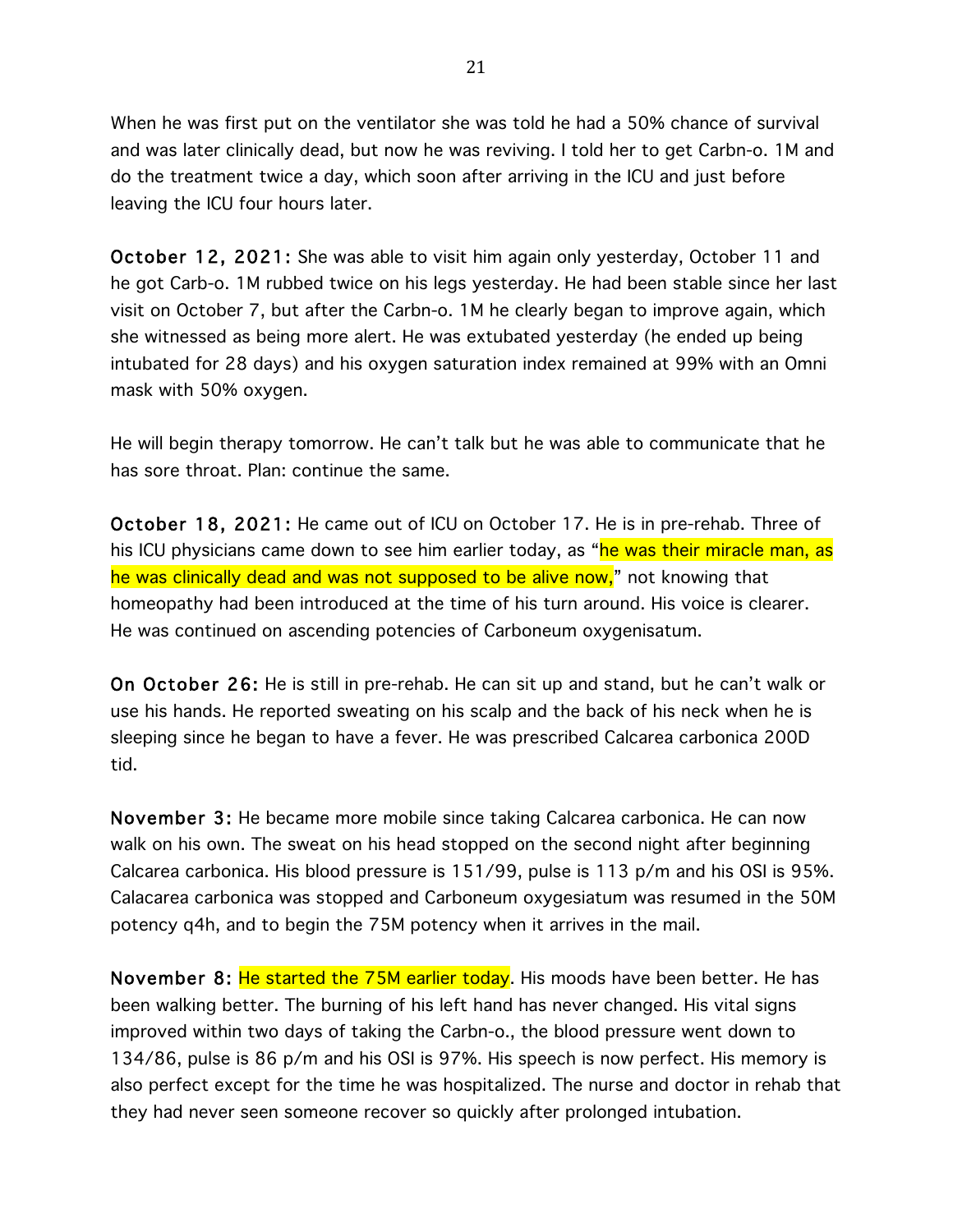He returned home on November 12. He was ecstatic. Symptoms that had not change are the loosing of his hair, burning of his left hand, body aches especially in his thighs the SOB, pressure in his abdomen when lying on his side, left foot drop and chest pain with palpitation when he lies in bed in the evening.

November 26: After beginning Carboneum oxygenistum 125M, the palpitation were 95% better and chest pain was 80-90% better. He was now able to take a deeper breath. He was told to continue Carboneum oxygenisatum 125M q4h.

Summary of the case until January 20, 2022: On December 1, 2021, A.S. was complaining of increased chest pain that was better standing still and walking and worse taking a deep breath and while lying down, which was associated with increased shortness of breath that was worse exertion, ascending stairs and lying down. He had an increased desire for ice cold drinks with dry mouth. The burning of the left hand had not yet changed. He was prescribed Phosphorus 200D tid. On December 3 he reported that the chest pain was gone and the shortness of breath was 50-60% better. The thirst was less and the dry mouth was 50% better. The burning of his left hand remained high at 12/10. On December 8, he took Spigelia 200D which helped the cardiac symptomatology. On December 10, he resumed taking Carboneum oxygenisatum 125M. On December 17, he was complaining of nausea that had became worse in the previous week that was aggravated lying down and better sitting and standing and he still had shortness of breath ascending stairs and chest pain but only when he took a deep breath. He was prescribed one dose of Carbn-o. 150M. On December 22, he reported that the chest pain was 90% better, the nausea 60% better, the shortness of breath ascending stairs 50-60% better and the energy 20-30% better since taking the remedy. The remedy seems to help keeping the blood pressure at a lower level, 135/88 instead of 150-184/95. Without repeating the remedy he continued to improve. However, the burning of the left hand became worse 12-13/10, "It is like on fire." On January 17, he reported that the burning of his left hand had improved from 12-13/10 down to 9-10/10 after an acupuncture treatment but as he felt that his mental capacity was only 70% compared to before being sick he was asked to take a double dose of Carboneum oxygenisatum CM (it should have been the 150M or 175M potency) and to see if he improves, especially on the cognitive level. On January 20, he reported that the burning of his left hand had further improved from 9- 10/10 down to 4-5 and that the cognitive function had improved from 7 up to 8-9/10 in the last few days. He had incidentally not received any more acupuncture treatment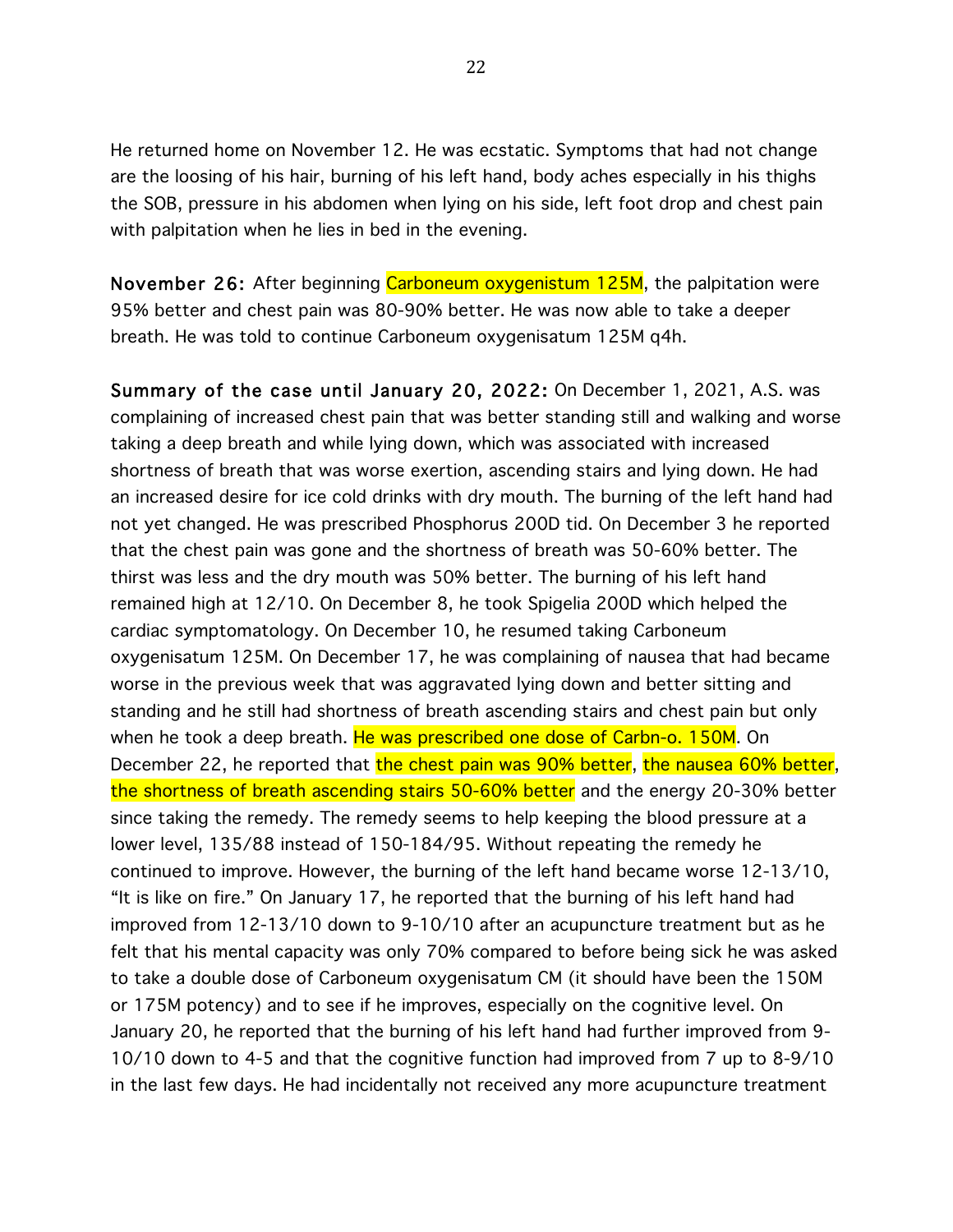in the interval. I told him to take one dose of Carboneum oxygenisatum 150M and report in one week.

The important point is that the patient is continuing to improve as long as we continue treatment for the long term effects of severe COVID-19 and intubation, i.e., chest pain, palpitation, SOB, hypertension, paresthesia, paresis, energy, diabetes, etc.

Beware that the remedy must be given often. Patients have often said that they feel improvement after each dose and when they wait before repeating when they stop improving they either stay at the same level or have already started to deteriorate.

As soon as the remedy is resumed they begin to improve again.

# Omicron phase of the epidemic

In the last month I was consulted by 26 patients in areas where Omicron has begun to be dominant.

The symptomatology was completely different that the one of original Wuhan strain and the Alpha and Delta variants in which Bryonia had been indicated in about 65-70% of my patients.

With the Omicron 24 of the 26 patients with confirmed or suspected Covid (tested and untested) in areas where the Omicron variant is dominant and whom had more or less the same symptoms responded quickly and very well to each dose of Carbnoneum oxygenisatum.

The two cases that didn't require Carbn-o. were a patient in Greece with MS and one in Illinois with lupus who both contacted me 10 or more days into their infection and who had been repeated their chronic remedy (Sepia for the one and Causticum for the second one) more often during the acute manifestations of COVID-19 and fell that they were recovering well by the time we talked.

### The rules for success

The rules for success in the treatment of the COVID-19 patient are the same for patients with any other conditions with homeopathy, which are: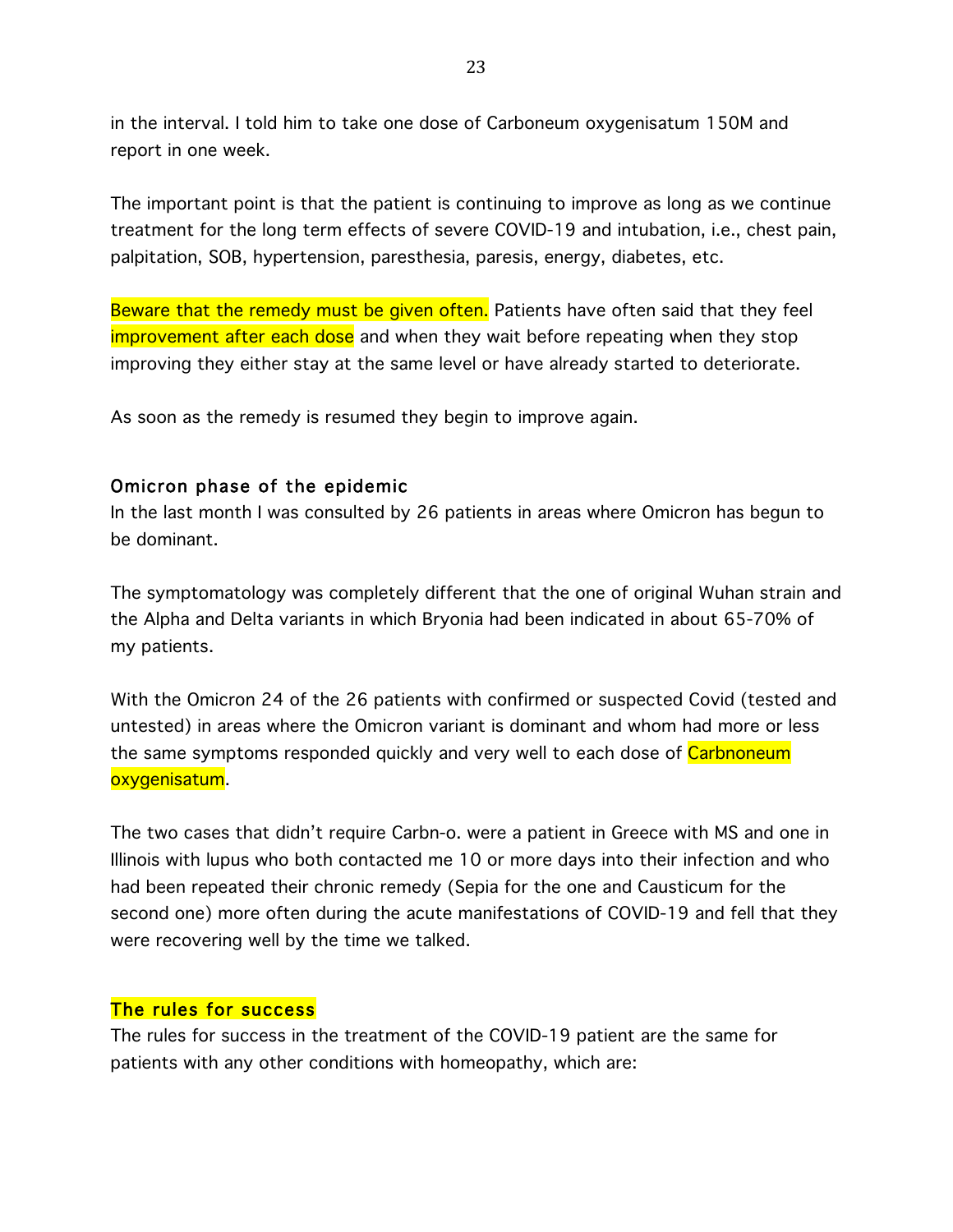### 1. A thorough case taking and examination of the patient.

2. Objective case analysis

### a. Beware of the sine qua non

Unfortunately too few practitioners used the sine qua non clause, which is the exclusion of a remedy when a key or some key elements of a remedy are absent or others are present, as Hahnemann pointed out many times in his various works, such as in the footnote to paragraph 213 of the *Organon*: "Thus Aconitum napellus will seldom or never cure either quickly or permanently if the disposition is calm and undisturbed; nor will Nux vomica if it is mild and phlegmatic; nor will Pulsatilla if it is glad, cheerful, and willful; nor will Ignatia if it is steady and without fearfulness or irritability."

Thus for COVID-19,

- don't prescribe Phosphorus if the patient is not very thirsty for ice cold water;
- don't prescribe Arsenicum album if the patient doesn't want the room very warm, like above 26˚C when it is cold outside;
- don't prescribe Bryonia if the patient's pain are not better by a steady flat pressure over the area of pain
- don't prescribe Gelsemium if the patient is very thirsty;
- etc.
- etc.
- 3. Always prescribe the most similar to the totality of the characteristic symptoms found in the patient
	- a. Only prescribe the remedy, as a rule, when you have developed a gut feeling after a thorough case taking and case analysis and comparative materia medica.
	- b. So don't prescribe routinely, as any remedy, even the most unusual one, can be called to save the life of a severe case of COVID-19.
		- i. For instance, J.W., 68 y.o. man from Pennsylvania and husband of one of my patients, began to be sick on March 29, 2021, and three days later, on April 1, he began experiencing SOB. On April 10 he was diagnosed with COVID-19.

I talked to him on April 12. He had zero appetite. He coughed 2-3 times per hour, worse by taking a deep breath and on rising in the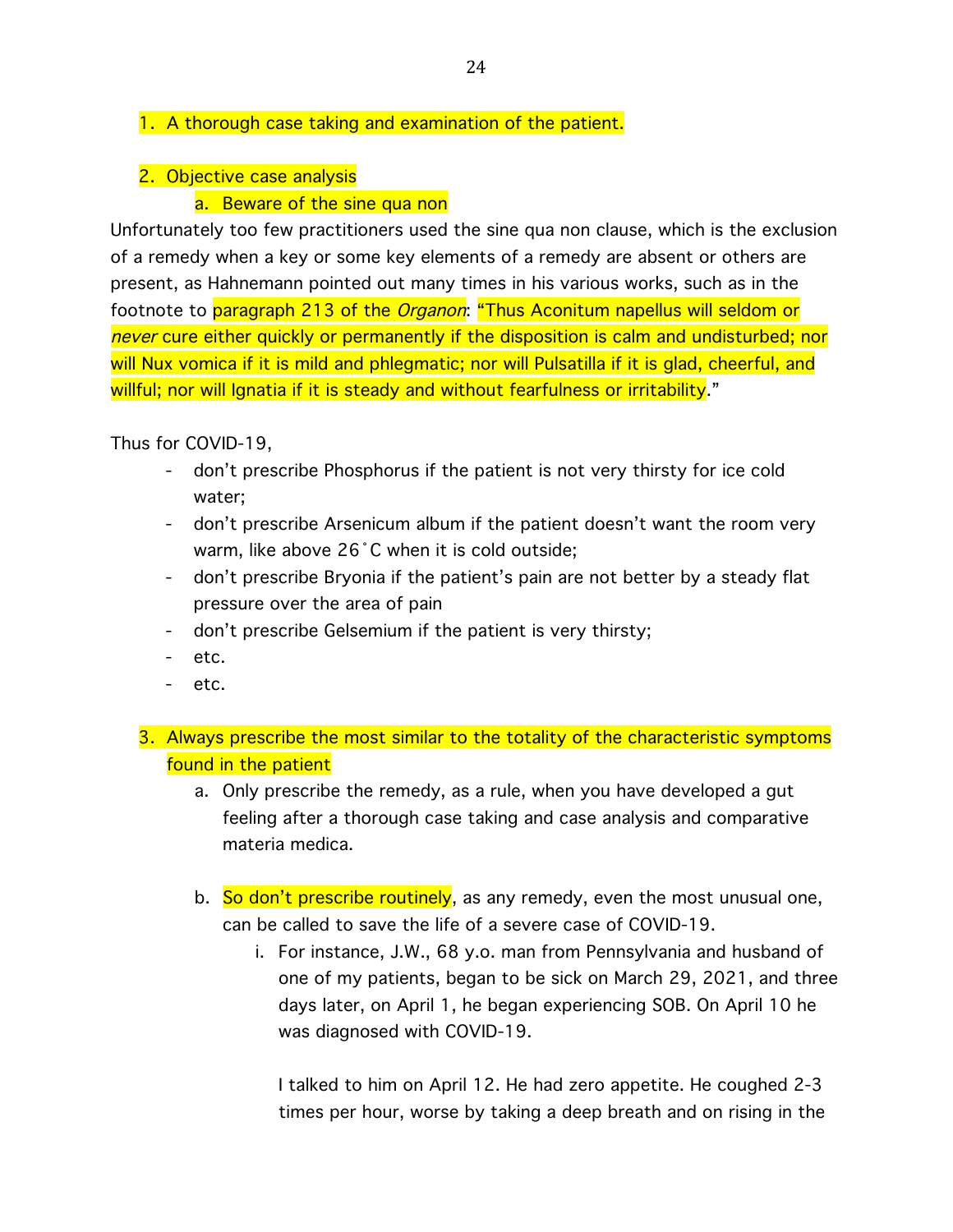morning. He retched with the cough. The SOB was pronounced 9- 10/10, which is worse with any exertion, including talking, and when reclining with the head low. He had been panting for the last 13 days. The SOB was worse at night and his OSI was between 73- 88%. His energy was low, 3/10 and he was very weak. He had a dry mouth and was not thirsty but forced himself to drink about 7 glasses a day, and not too cold. He was **overweight** despite having lost 7 pounds since the onset of symptoms. His BMI went from 27 to 26 (N= 18.5-24.9). He didn't have any night sweat, chills or fever. "It is the end of the world when he is sick and over this is even more **anxious** with the SOB. He is a chilly person who dresses warmer than others during the day and sleeps with long johns and a sweater. Heat doesn't bother him," "heat don't bother me, at 80 F I feels real good." With the SOB he sat staring in the void.

From a home kit, he was prescribed Arsenicum album and the only potency they was 6X which he was told to take a teaspoon every hour for 6 doses. They were told to order higher potencies of Arsenicum album.

After six doses he reported feeling better. The SOB was down to 7- 8 (9-10/10). He was calmer. He is stronger. The staring was better. His energy and appetite were not better.

He was told to continue Arsenicum album 6X, one teaspoon every hour until bedtime and every two hours tomorrow until I would reach him.

If at anytime he experiences a worsening of his symptoms, he was told to take the remedy every hour for three doses.

On April 13, at 10AM, he reported that the SOB was 45% better at night and the cough was 20% better, the **OSI was 93%** and he was moving around better, but the appetite and energy are the same. He was awakened to cough at 11.30PM and 1.15AM.

He also reported that because his nose was obstructed and he experienced pressure in his forehead he decided to do a nasal rinse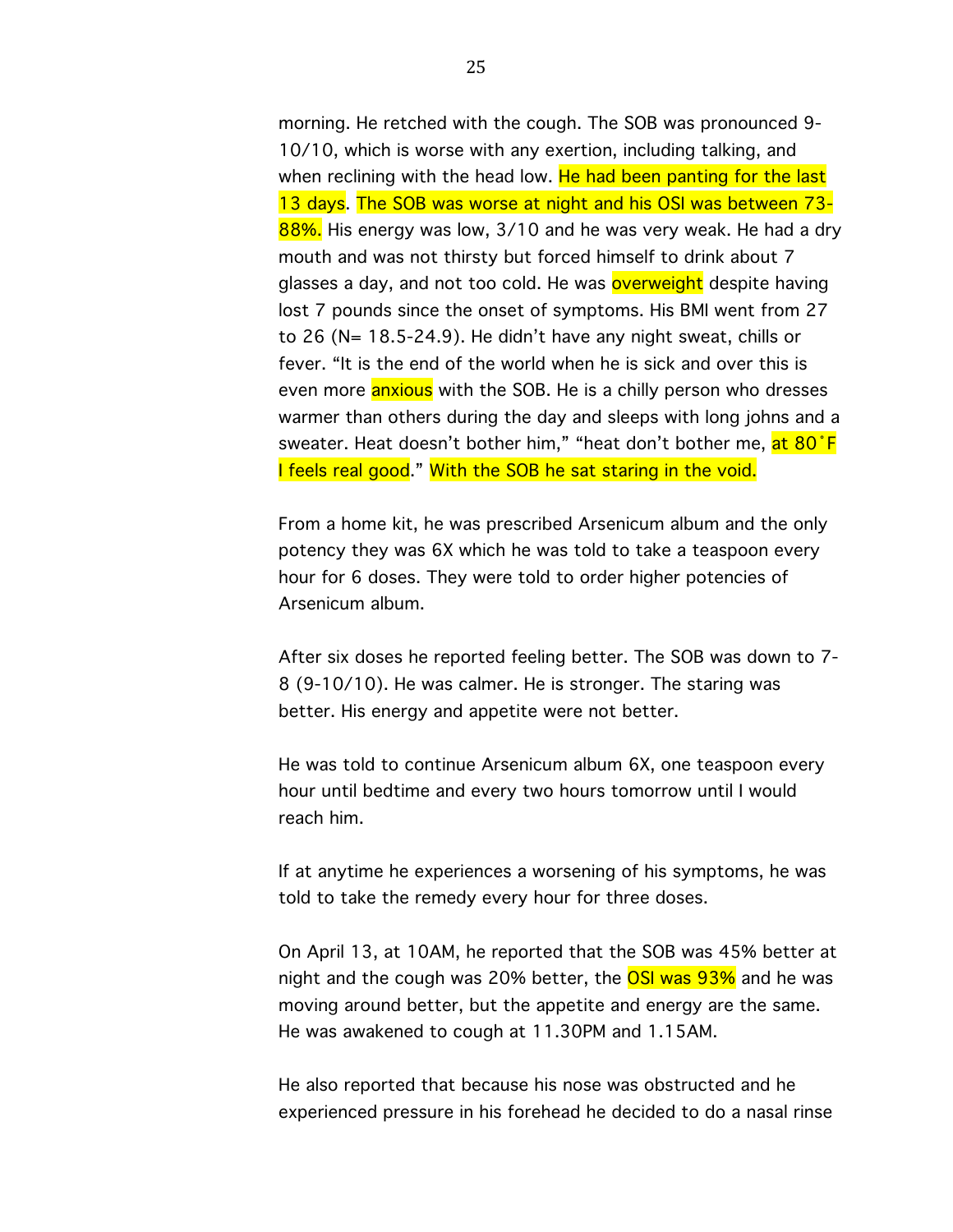and he blew out from his nose two 1  $\frac{1}{2}$  inch long dark red to brown-black hunks from his left nostril and one from his right side.

He was told to switch to Arsenicum album 30C as soon as it arrives.

He continued to *improve incrementally* with the Arsenicum album, including his appetite and his energy.

However, as time was passing and he continued to improve on all levels with Arsenicum album, he continued to pass a couple of times a day long black clots from his nose, up to 3 inches long.

On the 17 of April he was prescribed Coccus cacti. However because he didn't begin taking Coccus cacti 30C until April 26 because of the difficulty to obtain the remedy.

However, as soon as he took it, he felt "awesome." The next day he felt even better and on April 28 he felt his best. As soon as he began taking Coccus cacti the large clots coming out from his sinuses faded away.

The last time I talked with him was on May 27, and he felt his energy was **9.5/10.** However, I have continued to talk to his wife who has been only under homeopathic treatment since March 2019 for a chronic bone marrow disease and she reported that her husband has been doing very well. However, she also began feeling flu-like symptoms shortly after her husband and was later diagnozed with COVID-19. She began treating herself with Bryonia 200C, one dose per hour for three doses and felt recovered. But she experienced a relapse after walking in the cold wind on April 22 and she treated herself with Aconitum 6C. The acute cough and the headache exacerbation from being exposed to cold wind abated. **I** barely participated in her recovery as she treated herself almost without my help.

4. Optimal Posology: Optimal posology means optimal potency, optimal repetition, and optimal way of administrating the remedy.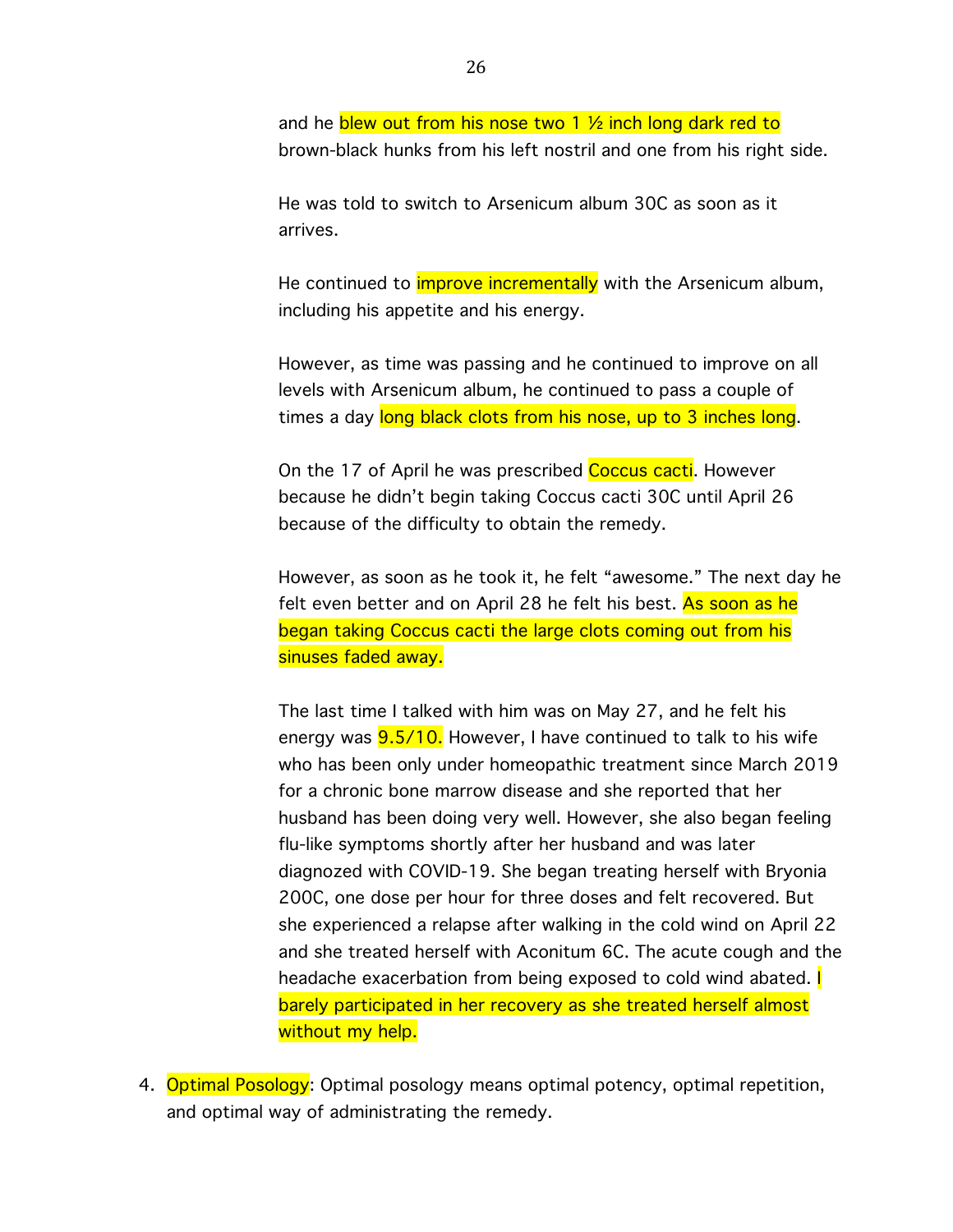Here is an interesting observation reported by Betsy Beaven from Massachusetts regarding posology, "The higher potencies of Bryonia worked best ... 10M, 50M and CM."

"I also found as the months went by advising people to obtain at least a 10M and 50M Bryonia to have on hand. In the beginning of the epidemic 1M Bryonia seem to work well but as time went on by last spring, I found starting with Bryonia 10M every two-three hours to be more effective and the person healed quicker." Beaven

- 5. Timely follow-ups: In a serious case, it could easily one hour and sometimes even quicker, i.e., a couple of minutes in an urgent case.
- 6. We have to remain very vigilant, as COVID-19 can be very serious:

I keep saying that no one should die of COVID-19 under the care of a skilled physician.

However, I was very surprised to hear the passing of two very well-known teachers of homeopathy from COVID-19 (Prafull Vijayakar and Robin Murphy). However, this is without knowing the circumstance of their deaths.

a. It is essential to make sure that your patients have easily access to the main remedies, as if someone calls on a Friday night they may not get the remedy until Tuesday of they have to ordered it and a four day interval.

#### Full recovery versus handicapped patients

Lisa Amerine pointed out that under homeopathy people recover fully.

#### And I realized that she was right.

Even the most severe cases continually improve under homeopathic care, while under conventional medicine :

54% of people that had COVID-19 and 79% of whom had been hospitalized still experienced post COVID-19 long-term sequelae 6 months or more later, such as neurologic disorders,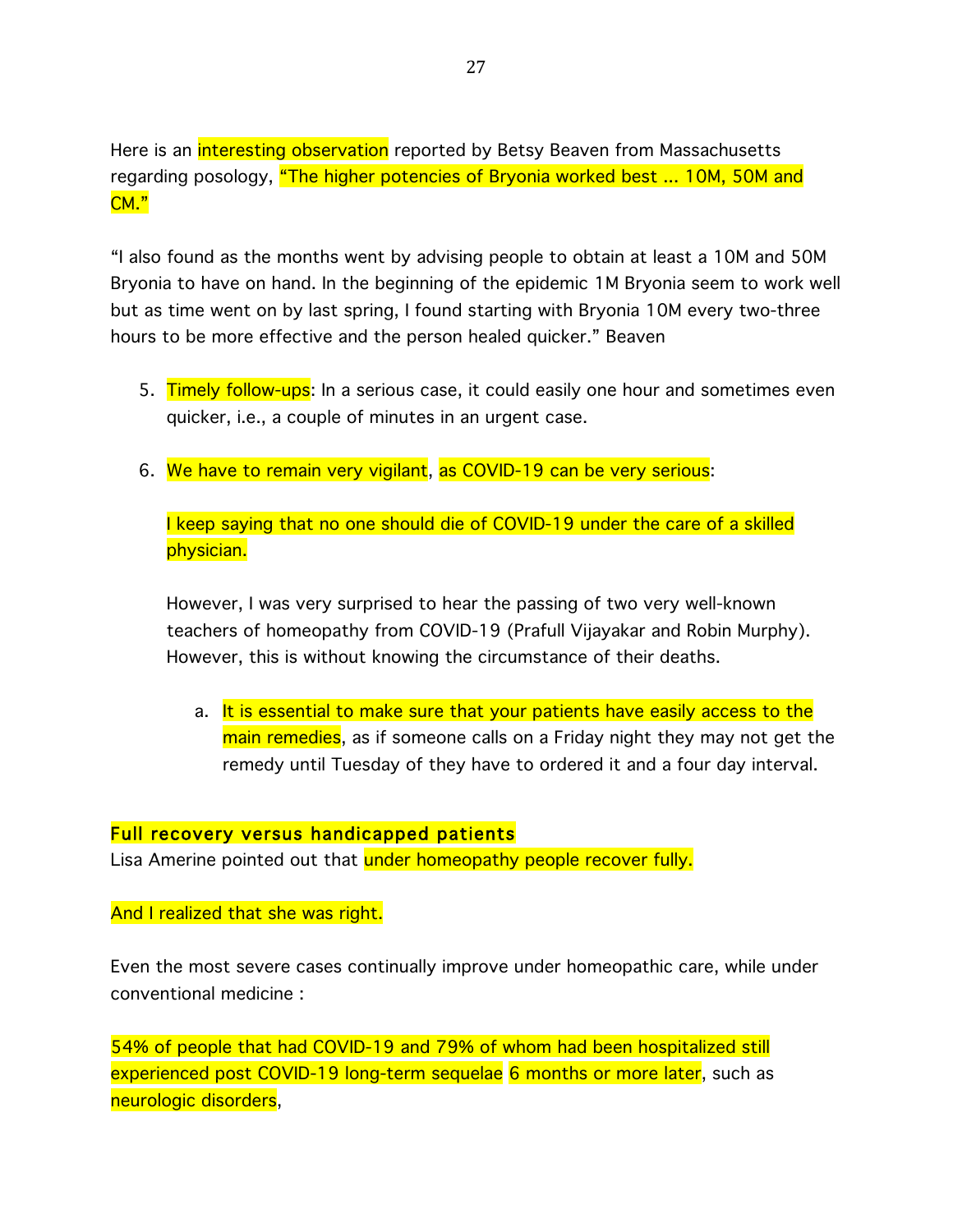mental health disorders,

functional mobility impairments,

and general and constitutional symptoms such as

pulmonary sequelae with increased oxygen requirement (65%),

chest imaging abnormalities (62%), such as

pulmonary diffusion abnormalities (30%),

ground glass opacification (23%),

restrictive patterns on spirometry (10.0%) and lung fibrosis (7.0%),

general functional mobility impairments (44.0%),

fatigue or muscle weakness (38%),

general pain (32%),

dyspnea (30%),

generalized anxiety disorder (30%),

difficulty concentrating (24%),

hair loss (21%),

depression (20%),

memory deficit (19%),

cognitive impairment (17%),

reduced exercise tolerance (15%),

chest pain (13%),

cough (13%),

posttraumatic stress disorder (13%),

dysgeusia and anosmia (13%),

muscle pain (13%),

flu-like symptoms (10%),

joint pain (10%),

palpitation (9%),

headaches (9 %),

gastrointestinal disorders (6%) that included

abdominal pain,

decreased appetite,

diarrhea,

and vomiting,

skin rashes (3%)

and sore throat (3%),

and other less frequently reported symptoms included myocardial infarction and heart failure. <sup>10</sup>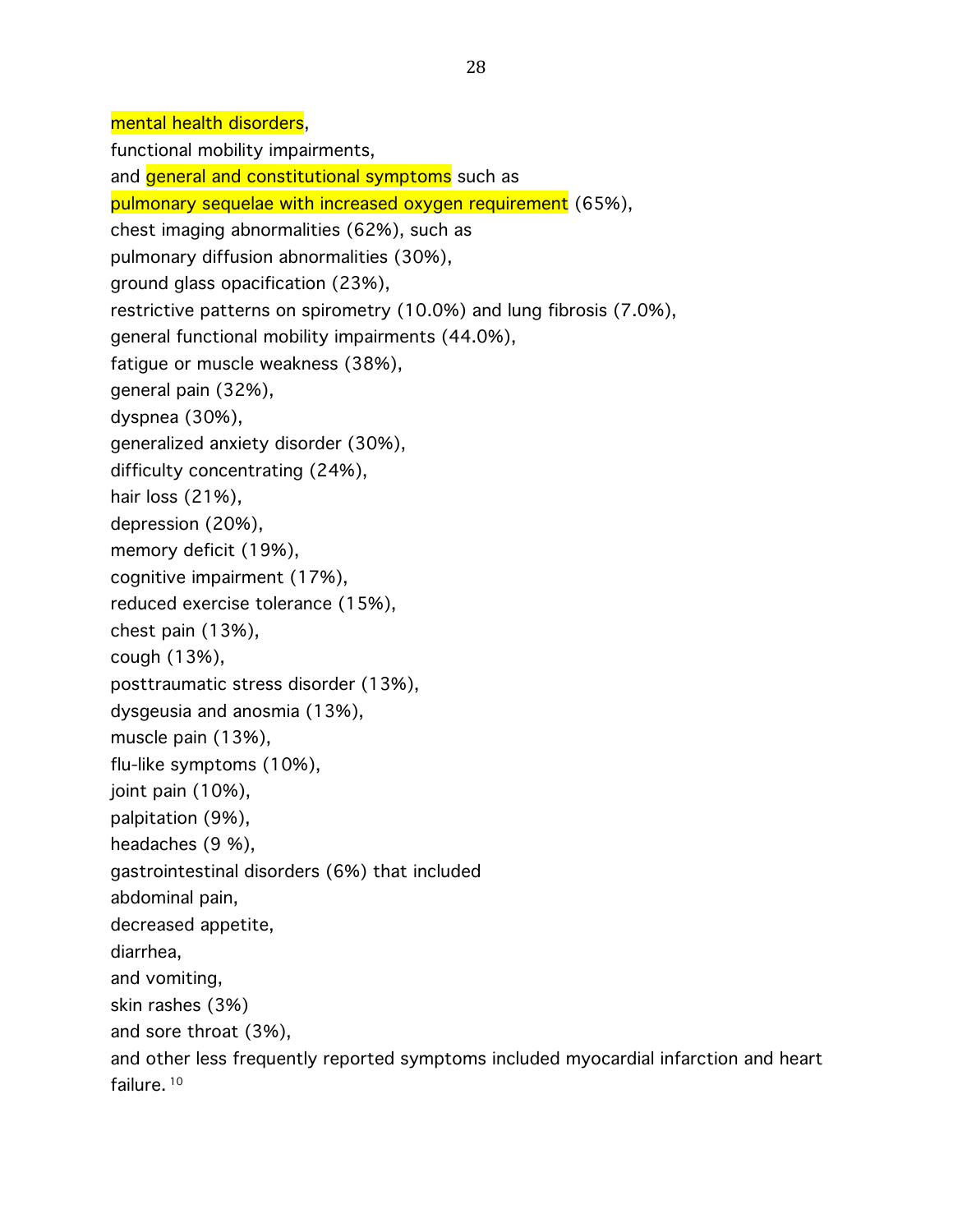As for the **causes** of such post-COVID-19 pathology, it was postulated, "The mechanisms underpinning the postacute and chronic manifestations of COVID-19 are not entirely understood. Nevertheless, these mechanisms can be grouped into the direct effect of the viral infection and the indirect effect on mental health due to posttraumatic stress, social isolation, and economic factors, such as loss of employment. Direct viral effects can be explained by several hypotheses, including persistent viremia due to immune fatigue and paresis, relapse or reinfection, hyperinflammatory immune response, cytokine- and hypoxia-induced injury, and autoimmunity as well as neurotropism using a transsynaptic spread mechanism, resulting in hypoxic- or hemorrhagic-driven neuronal apoptosis.

Herein, widespread acute injury to cortical/ subcortical and white matter fiber bundles may affect brain function and impede distal brain connectivity, respectively, manifesting in common symptoms, such as those identified in this review. These symptoms may include headache (ie, encephalopathy), cognitive deficits (ie, widespread neuropathological events), and smell and taste disorders (ie, acute injury to olfactory bulb)." <sup>11</sup>

The authors of a recent systematic review on the long-term sequelae of COVID-19 concluded, "These long-term persistent postacute sequelae of COVID-19 effects occur on a scale that could overwhelm existing health care capacity, particularly in low- and middle- income countries."<sup>12</sup>

#### Carboneum oxygenisatum

Proving of Carbn-o. confirmed the intoxication and cured cases confirmed both to the dot.

This means that the proving was a great success and very well conducted.

Carboneum oxygenisatum has been used successfully for the long term adverse effects of vaccination and especially during the convalescence of COVID-19 especially for all the stages of the Omicron variant.

A number of patients have said they feel better after COVID-19 than in decades before.

And a number of these cases were related to taking Carboneum oxygenisatum during the convalescence period.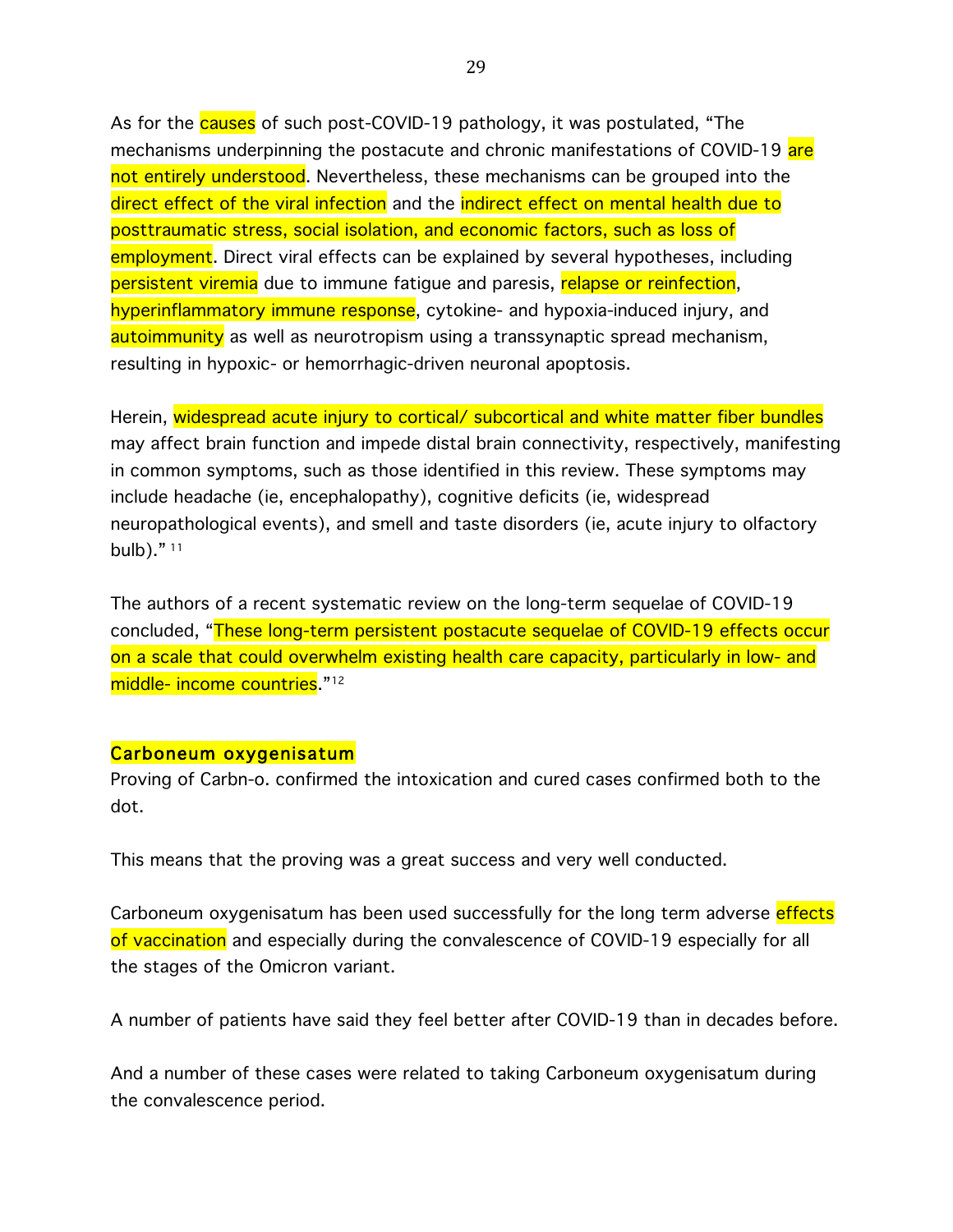One lady who is a writer continued to take Carbn-o. after having almost completely recovered and reported that hours after raising the potency from 10M to 50M she had to write an essay for a magazine and said that she had a surge of great intuition and creativity, with the desire to write, which she did with unusual sharpness and concentration. "It came so easily."

The most characteristic symptoms are **great to extreme lethargy, apathy, loss** of will, mental dullness and prostration, confusion, weakness, great sleepiness and extreme shortness of breath that are worse from the slightest exertion and better from open air.</mark> Another interesting symptoms that can be present when Carbn-o. is indicated are **disorientation in time and space** and awkwardness.

The patient can have a panoply of other symptoms: cough, sore throat, sore skin, painful joints, fever, chilliness, high thirst but none of these tend to be decisive to find the remedy.

The state of apathy is very particular to Carboneum oxygenisatum. One patient who had been in bed for 13 days said, "I know I have to go to the washroom but I get so exhausted from just thinking about it that I don't go." She said once she waited four hours to get up to go to the washroom. She took Carbn-o. 1M around 11.30AM q30m and when I called her back around 1PM she said that she fell so well after the second dose that she got out of the same pajamas she had been in since Dec. 24 (so for 13 days), took a shower, got dressed and even prepared herself a meal for the time in two weeks.

Carbn-o. was first thought of and used for patients in the later stage of the COVID-19. However a colleague from Holland had found it to be the genius epidemicus during the Delta phase in his area.

It may be difficult for most to prescribe Carbn-o. as it will not come out in repertorization unless you would have a version of Complete Repertory 4.5 in which we have made over 2200 additions that were taken from a review of its toxicology and the excellent proving that the MMPP conducted of it in the spring of 2020.

Many of the cured symptoms in these COVID-19 patients are confirmation of known symptoms of Carbn-o. and include inability to write, poor concentration to read,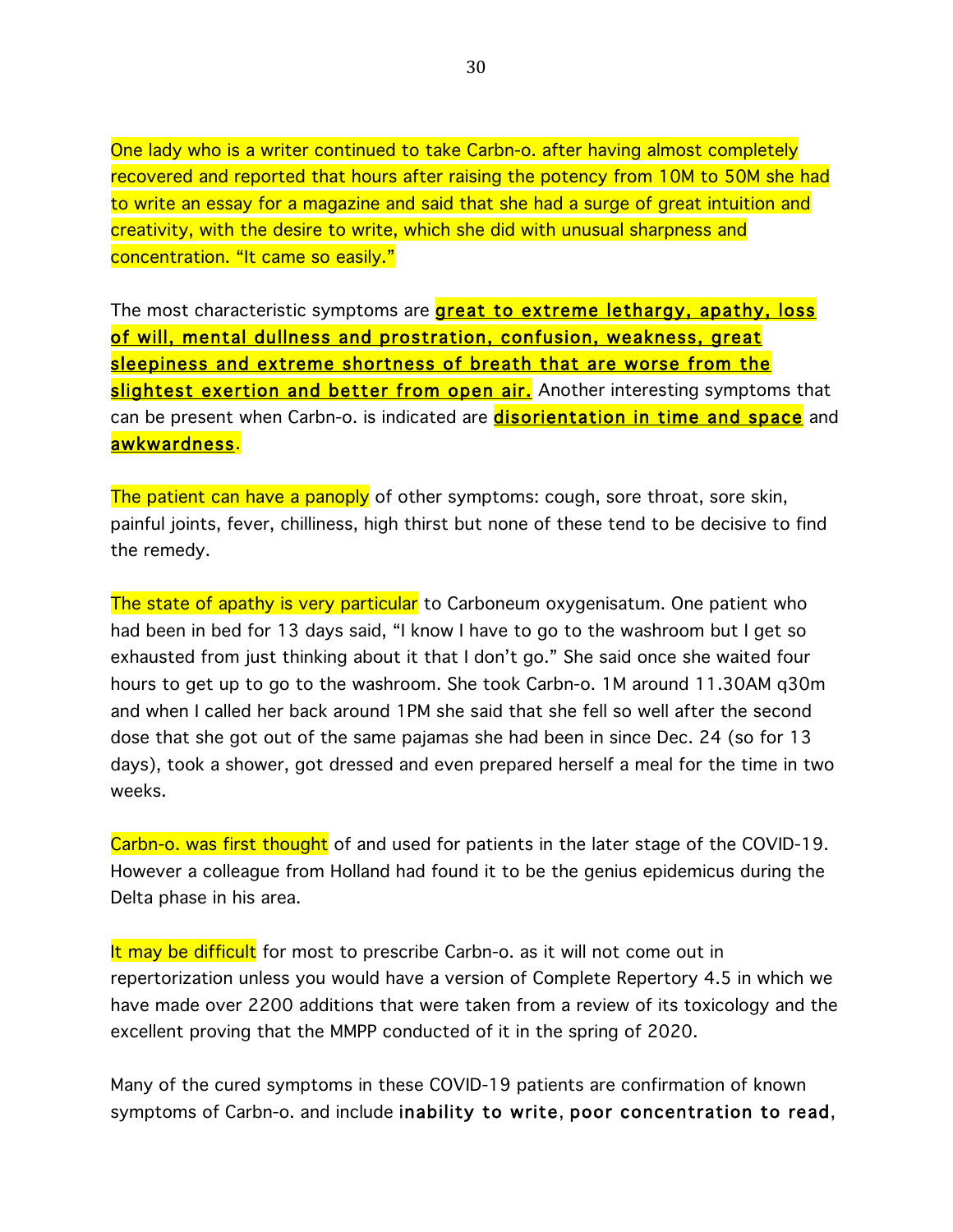sitting and staring, answering reflecting long, irritability at trifles, chest pain worse taking a deep breath, pressing forehead headache with eye pain and nausea, weakness with the desire to sit down, prolonged sleep, feeling sore all over the body worse touch, pressure, rubbing and lying on the part, sensitive scalp worse touch and brushing the hair, vertigo with nausea and shortness of breath worse motion, exertion, ascending a hill and closing the eyes, sore eyes worse touch and pressure, cough worse deep breathing, talking, ascending stairs, becoming cold and from cold drinks and better open air, shortness of breath worse in the evening and stooping, wheezing on lying down in the evening, chest pain from coughing and taking a deep breath, back pain from coughing, expectoration difficult, glassy eyes, back worse jarring and walking, appetite wanting, bad taste in the mouth, nausea riding in the car, nausea worse from odors, smells of food, drinking motion and better open air, thirstlessness during the chills, involuntary stools, worse warm room, nasal obstruction, dry throat worse at night and with thirst, rawness of the throat worse swallowing, better cold and warm drinks, swollen cervical lymph nodes, heaviness of the tongue, desire for cold drinks, perspiration of the back at night, perspiration at night and during sleep, worse evening and night, awkward, drops things, continuous low-grade fever, chilliness not better from the warmth of the stove, worse in general at 3 or 4 PM chill not better from the warmth of the stove, and better after sleep and siesta.

#### **More about Carboneum oxygenisatum (Carbn-o.)**

Michel de Sonnaville wrote:

"Covid-19 patients and Carboneum oxygenisatum. Since my last communication, more than 25 patients with COVID-19 with mild to moderately severe complaints have been treated with homeopathic remedies, first mainly with Bryonia, later on more and more with Carboneum oxygenisatum.

"Treatment as dissimilar diseases: first the acute complaint, later on the chronic appropriate remedy for chronic complaints ("constitutional remedy"), possibly alternating.

"My approach has been at first to prescribe the indicated acute remedy, which was mainly Bryonia, and sometimes Arsenicum album or Gelsemium.

"Despite having clear pictures of Arsenicum album, Bryonia or Gelsemium and these remedies were prescribed, but most often Bryonia worked.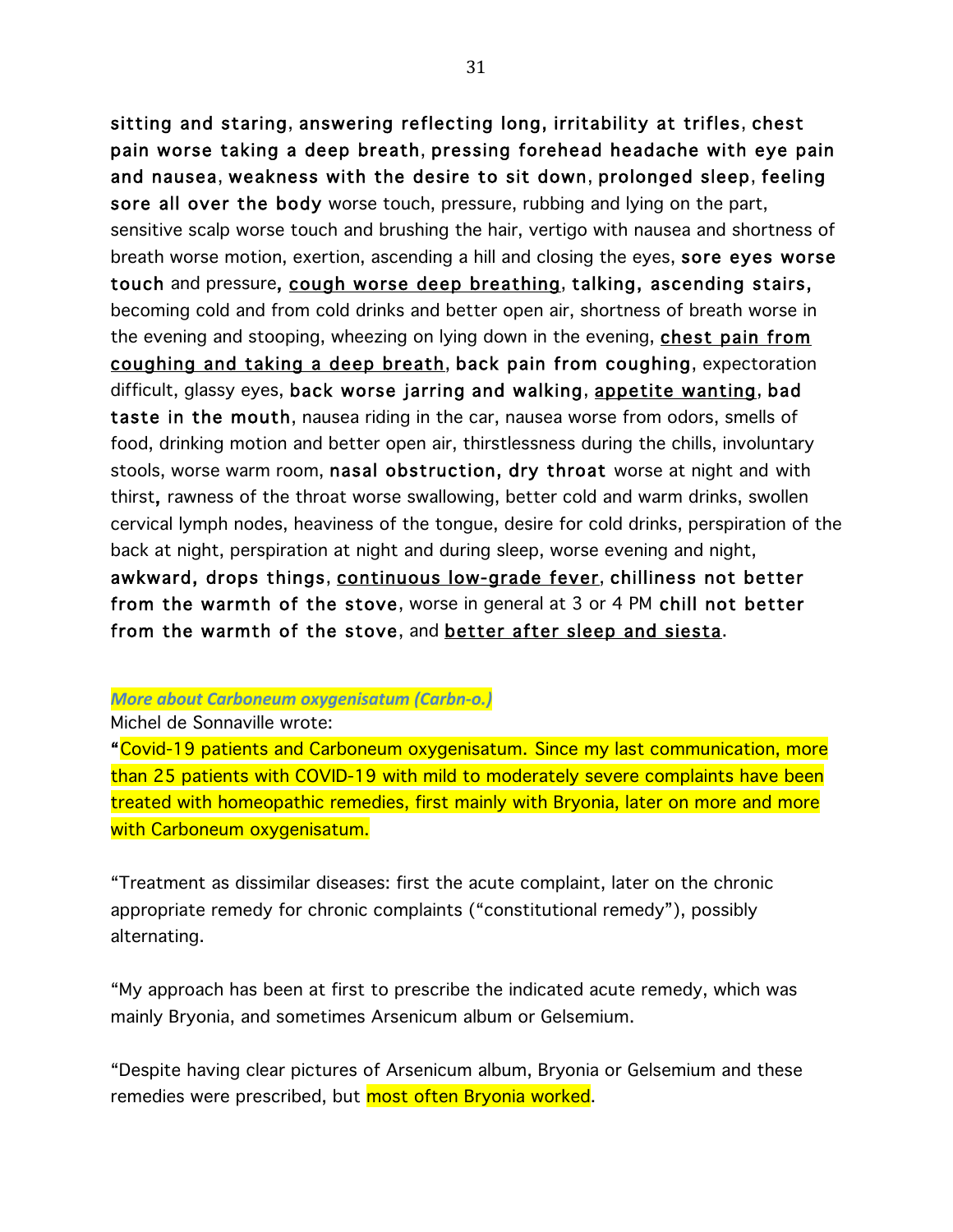"Later on when the picture wasn't very clear, **I prescribed Carbn-o**., especially with the following symptoms being present: <mark>extreme exhaustion</mark> (lying down all day), resignation (while Arsenicum album has fear, Bryonia is irritable and Gelsemium worries) and great difficulty breathing; this approach worked out well.

Then, Carbn-o. became the remedy of choice, unless there were additional features from practice: Very dull, hard to think, **confused**, sometimes so tired that a good anamneses was impossible, difficulty breathing deeply or through, being very cold, very painful and tight muscles, worse motion and sometimes with restlessness.

"The picture became clearer with more specific symptoms, that is the resignation with serious complaints and with very low oxygen saturation index (sub-acute low 80s with exertion), dullness during the fever, enormous weakness, and sudden weakness from the sightless exertion, loss of smell and taste, shortness of breath, cough worse breathing and talking, pain in lungs, not being able to breathe properly, severe headaches, especially occipital, worse bending forward and bending the head backward.

"In acute Covid-19, the remedy needs to be given relatively often, in severe patients two times a day three times an hour. A clear improvement is often visible within (half) a day. When improvement sets the remedy is given twice a day for two doses one hour apart, then reduce further.

"I saw regularly a relapse for instance after 1 or 2 weeks. This appears to fit with corona. Now I give the remedy for a longer period of time, that is if the patient feels well, a dose each day for three days each week for three weeks in a row.

### "Conclusions:

1- In my experience over the past year, Carboneum oxygenisatum seems to be the drug most suited to the genius epidemicus. It is now the number one remedy for prevention for me.

2- Carbn-o. works well, both in the acute form of corona and in long-COVID-19.

3- In the acute phase it has to be given quite often. In severe patients (very short of breath, low oxygen saturation index) I start with twice a day three times an hour.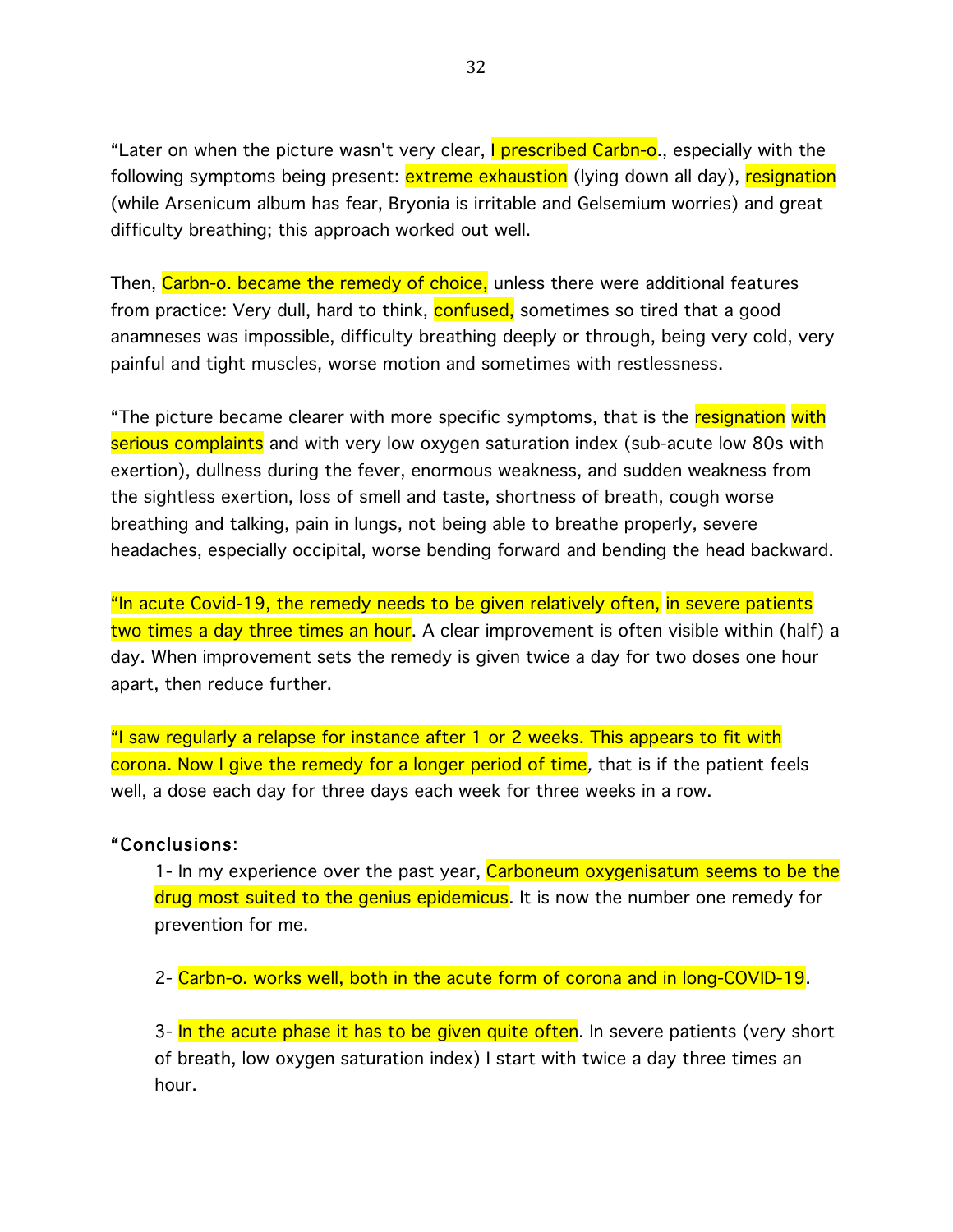4- I continue to give Carbn-o. (in decreasing frequency) even if the patient has largely recovered. And give it the three weeks after that (e.g. every week three days once a day).

5- I give less frequently with long-COVID-19, for example 3x/24 hours.

6- Treating this disease as any "dissimilar disease": first the acute illness, then the chronic predisposition. Sometimes the chronic remedy follows after the Carbn-o., and the appropriate remedies sometimes have to be alternated with Carbn-o.

7- Both after going through corona and after the vaccination, a number of people have a clear deterioration of their chronic disease ("constitution"). Long-COVID-19 is often the result of this."

More specific symptoms in several COVID-19 patients whose complaints improved after Carboneum oxygenisatum (already integrated into the mornograph of Carn.-o.): in regular print: in 1 patient, in bold: in 2 or more patients.

Very dull, hard to think, confused.

Sometimes so tired that a good history was impossible.

Resignation with serious complaints and with very low saturation.

The enormous weakness, and sudden weakness after little effort.

Sometimes so tired it's hard to get symptoms!

Want to lie down and nothing else.

Day seems very long.

Anxious, afraid of dying, worried, tearful.

Dull, can't think clearly.

Poor concentration.

The resignation with serious complaints and with very low saturation. The enormous weakness, and sudden weakness after little effort, worse talking.

Slow and slow, in moving and thinking.

The rest, being alone, leave me alone, aversion sound, music.

Gloomy, quiet.

Restless.

Despair recovery.

Lying down, don't have the energy to do something, apathetic.

Confused, lost.

It's hard to concentrate.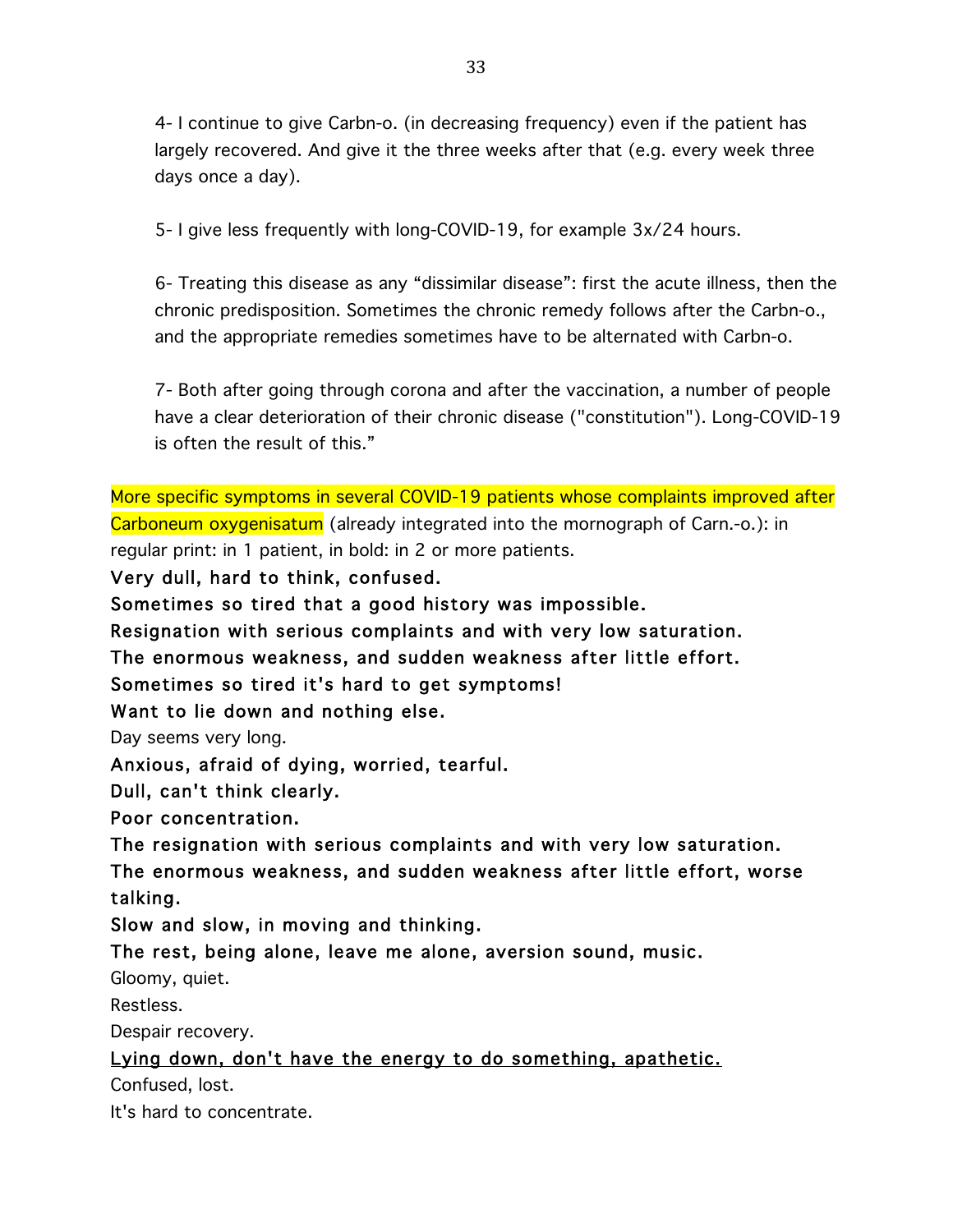# Very forgetful.

Vertigo worse after slight exertion, better eyes closed.

Toss with walking.

Eyes painful better close.

Worse touch eyes, light.

Headache, band, hairache touch.

Headache worse noise, better pressure, coolness, eyes closed, moving. Headache worse mental effort, light, cough, noise.

# Better pressure, heat, massage, lying.

Very heavy head worse after exertion.

Pain head and neck, stiff worse awakening, better hot shower.

Severe headache, especially occipital, worse bending, worse bending head back. Pulsating.

# Stitching.

Vertex, forehead, occiput.

Worse slightest movement, lifting head impossible.

### Worse motion.

Ear, stopped.

# Nose obstructed.

Things smell bad.

# Loss of smell and taste.

Ashen appearance.

# Dry mouth.

Salivation, then nausea and vomiting.

### Hoarseness.

Dry cough, worse move.

Dry throat, scraping.

# Pain throat: worse swallowing, at night, eat, talking, better drink, cool drink.

Pain extending to ears.

Desires sour things.

Heartburn, worse after eating or drinking.

Rumbling abdomen, and then dark diarrhea.

Pain abdomen from coughing.

# Abdominal pain, nausea.

# Abdominal pain before stool, with rumbling in abdomen, then diarrhea, better after stool.

Nauseous upon waking.

Abdominal pain, followed by diarrhea.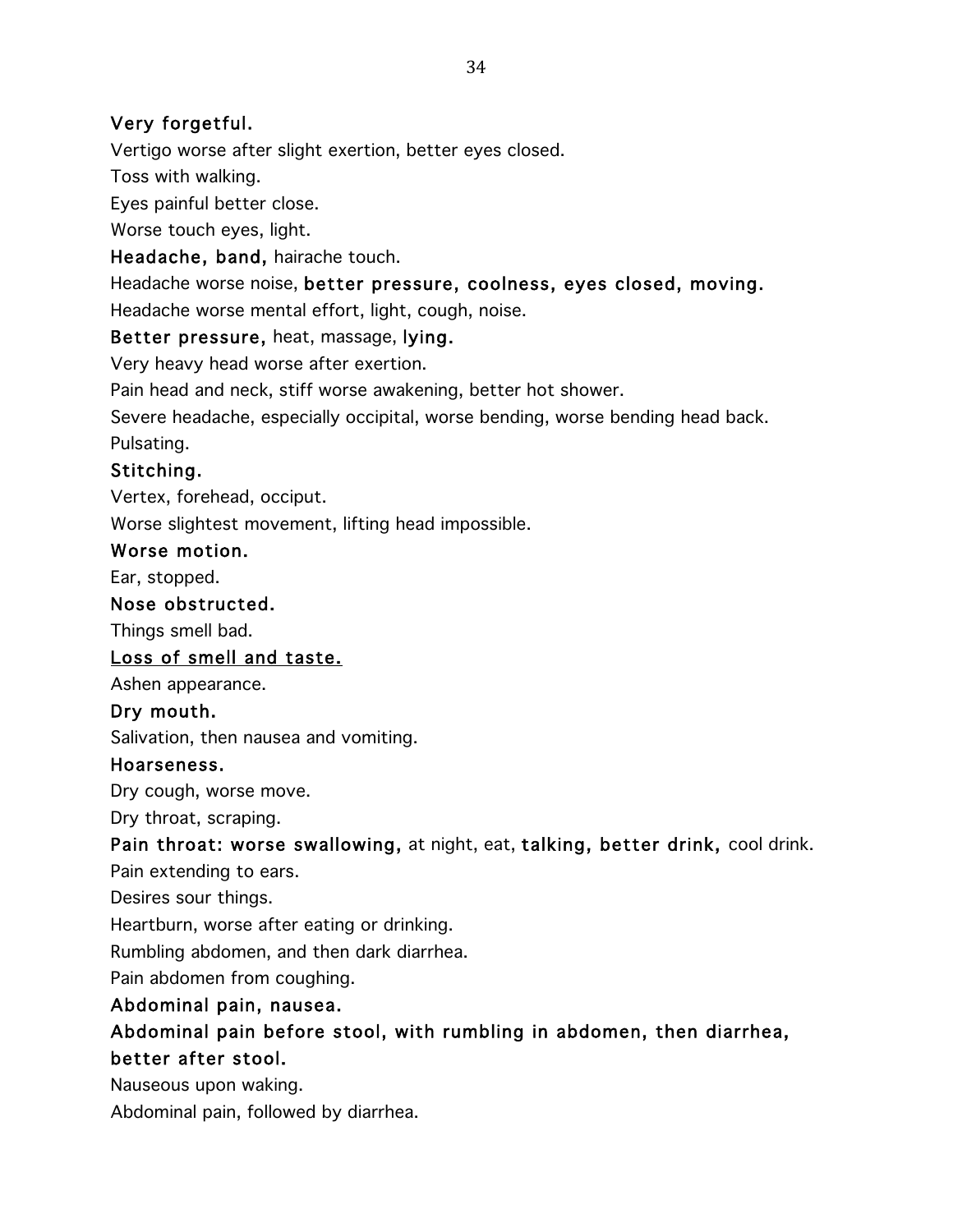Cramping pain, better pull up legs, better pressure on abdomen.

Chest pain.

Pain in lungs, not being able to breathe properly.

Muscle pain heart region, radiating left shoulder.

Shortness of breath, cough, worse breathing, talking, lying down.

Need to take a deep breath.

Band around chest.

Cough is not too bad, little mucus.

Worse talking.

Out of breath very quickly.

Difficulty breathing deeply.

Shortness of breath from little exertion, with high heart rate.

Difficult breathing better fresh air, fanned.

Worse bending forward, lying on side.

Worse moisture and warm.

Worse after dinner.

Worse pressure of clothing (bra).

Respiration difficult worse cold air, talking, dress up.

# Respiration difficult with pain back, dorsal.

Cough worse exertion, talking.

Cough worse geting out of bed, turning in bed, moving, taking a deep breath, inhaling. Expectoration sweet.

Tickling cough better after expectoration.

Worse tension, excitement.

Worse lying flat.

Deafness hands.

Muscle pain shoulder, worse move.

Muscle pain from lying in bed.

Weak legs, muscle pain legs.

Muscle pain in thighs, better moving for a while, want to move, worse lying quietly.

Muscle pains better warmth.

Muscle twitching in thighs.

Lower limbs tingle, better when lying down.

Muscle pain calves, cramping, tight.

Muscle pain, better lying still.

Coldness feet.

Swelling feet.

Chilly with hot red head.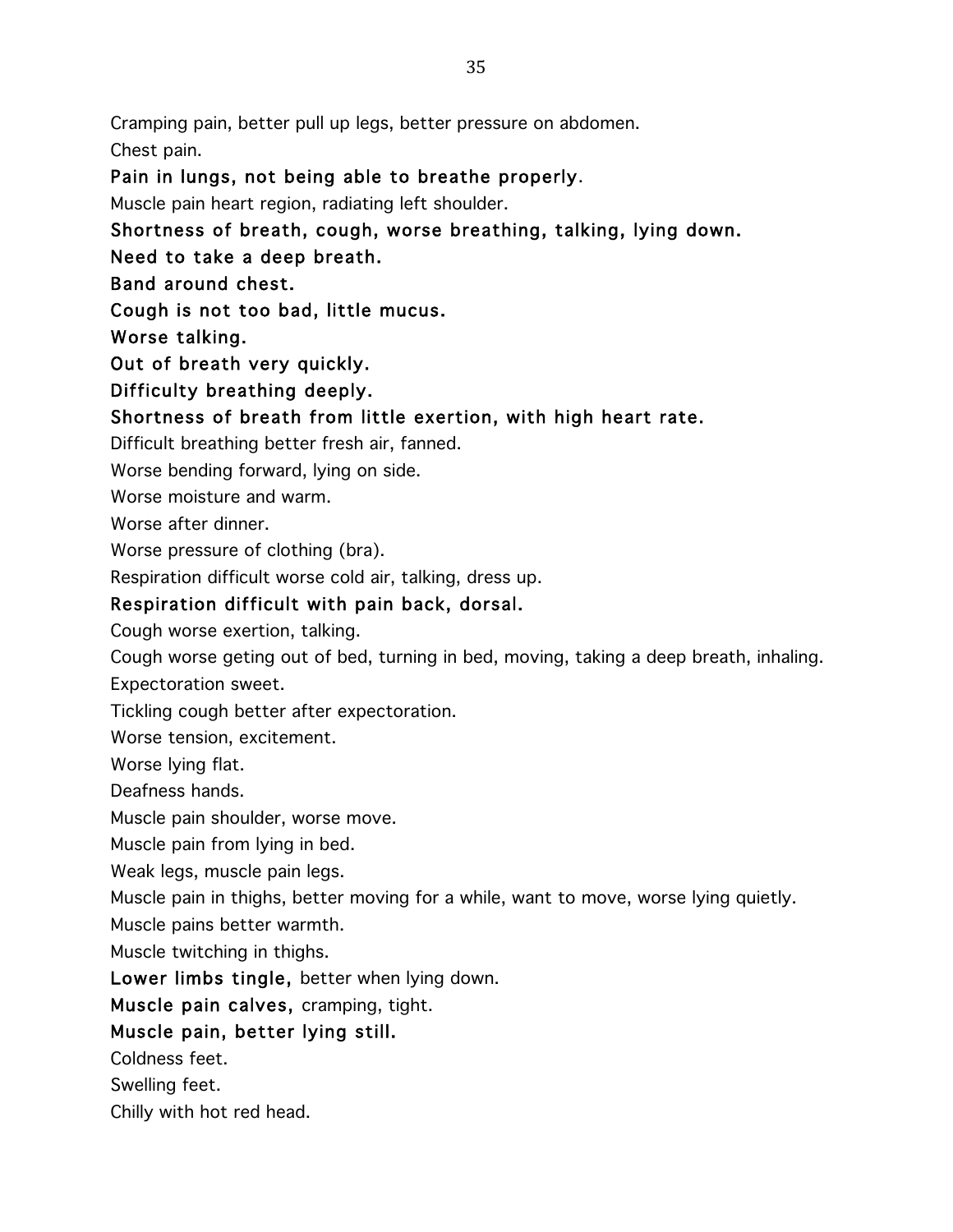Fever up and down, everything changes.

High fever (40) chattering teeth, shaking, nausea.

Fever with sweating.

Dry and warm with a high fever.

Shivery in the afternoon.

Diarrhea first, then fever.

Cold inside.

# Sick and nauseous.

Fever and poor sleep.

Very chilly.

Very painful and tight muscles, worse moving, sometimes restless.

Alternating cold and warm.

Very very tired, little fever.

Already very tired when waking up, needs to get going.

Very tired when waking up in the morning.

Sleeps a lot.

Suddenly tired, suddenly exhausted.

Tired of least effort, worse talking.

Has to rest after, for example: one flight of stairs, has to lie down for more than an hour and can't do anything.

# "Lifeless, exhausted."

Body feels heavy.

Fever and nausea, headache, no appetite.

Change of symptoms, varying course, intermittent.

Good day, suddenly bad day, or suddenly exhausted.

Slow recovery.

Also after recovery: suddenly tired again, or suddenly sharp worse after exertion.

Sick with fever, backache, abdominal pain and pain when urinating, frequent urging to urinate but no cystitis in pregnant woman.

Worse first movement, better continued movement.

### **Prevention of Omicron**

Whenever Omicron became dominant in an area, I was telling my patients to switch from Bryonia to Carbn-o. for prophylaxis and to take it in the early stage of the disease and to call me if they didn't respond.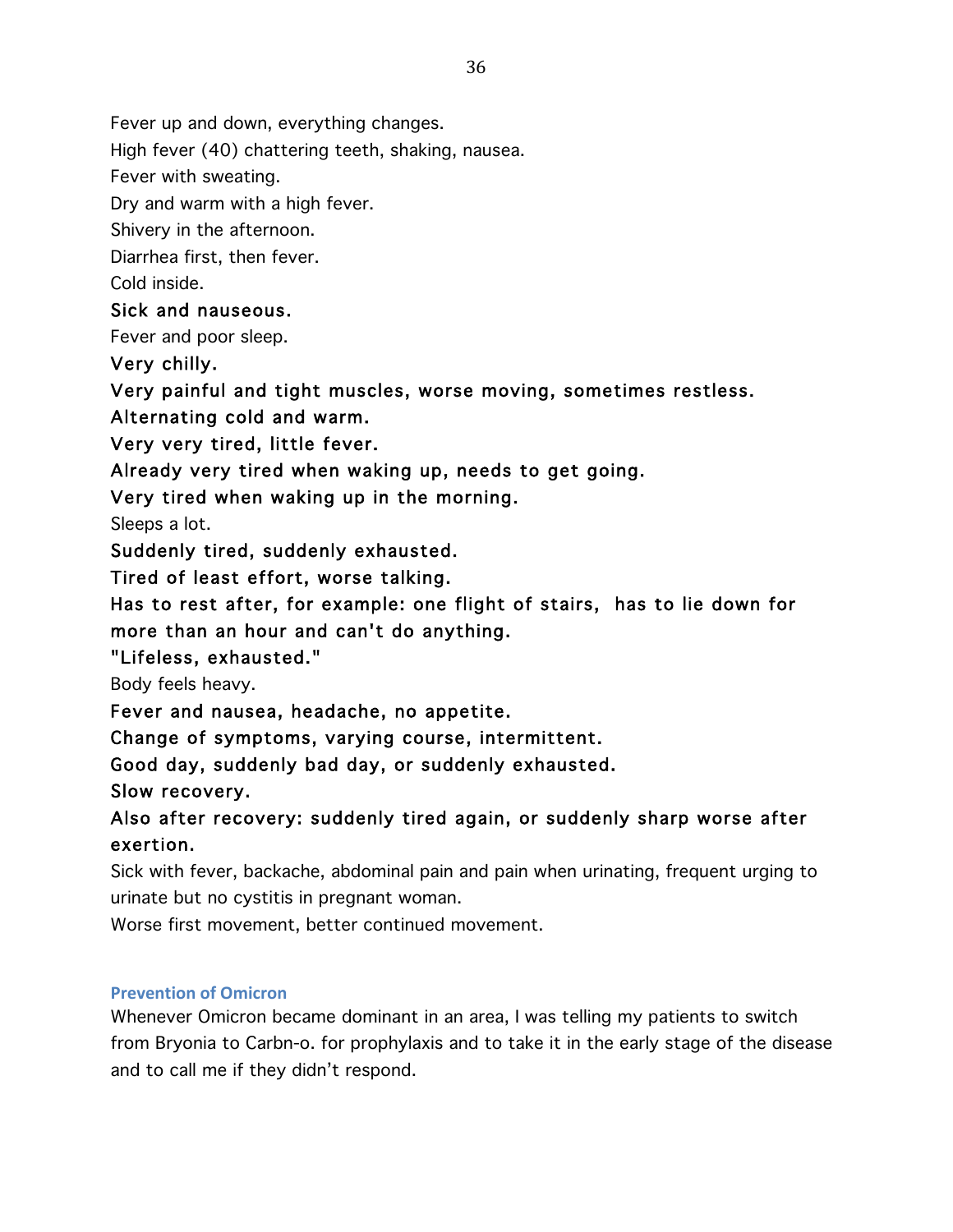People who were taking Bryonia for prevention were told to stop taking it and take instead Carboneum oxygenisatum 200 (we use the 500) two weeks or so.

If someone knows they have been exposed yesterday to someone who was diagnosed this morning with COVID-19, they are likely to develop symptoms that day or the next day. I recommend that they take Carboneum oxygenisatum 200 or 500 twice a day for two or three days.

If it is too late and they have started experiencing flu-like symptoms I ask them to take Carbn-o. 500 every hour for three doses and keep repeating it the three-dose regimen as needed.

If you have a full-blown case of COVID1-19 or the symptoms keep relapsing take the Carbn-o. 1M every 20 minutes for three doses or more and call us

# Dr. Pradeep Kumar Gupta Omicron update

Dr. Pradeep Kumar Gupta Omicron update from Agra wrote on January 11:

"UPDATE on OMICRON: It started to hitting hard in the beginning of 2022.... but the pure clinical experiences on 803 patients so far has proved that this variant is very easily curable by HEPAR SULPH in LM power or 200 C in water potencies. Apart from Hepar sulph the Bryonia alba and Arsenicum album are drugs of choice according to symptoms.

"Also in some cases Gelsemium is the choice of prescription based on strict individualisation. I am happy to say that after a clinical trial on COVID-19 patients in June 2020, I suggested these remedies in my 1st article in June 2020. The clinical experience has shown that these remedies were extremely useful in 1st wave. "The Bryonia Alba was the best remedy for 1st wave and also for the deadliest second wave in INDIA along with Arsenicum Album in April - May 2021.

"I, in my hospital by using these two remedies, was able to save thousands lives in my country and especially in my city AGRA.

"Currently the OMICRON is very effectively curable by these medicines within 2-3 days, so please don't be fearful by OMICRON or any of COVID-19 VARIANTS that may hit in Future.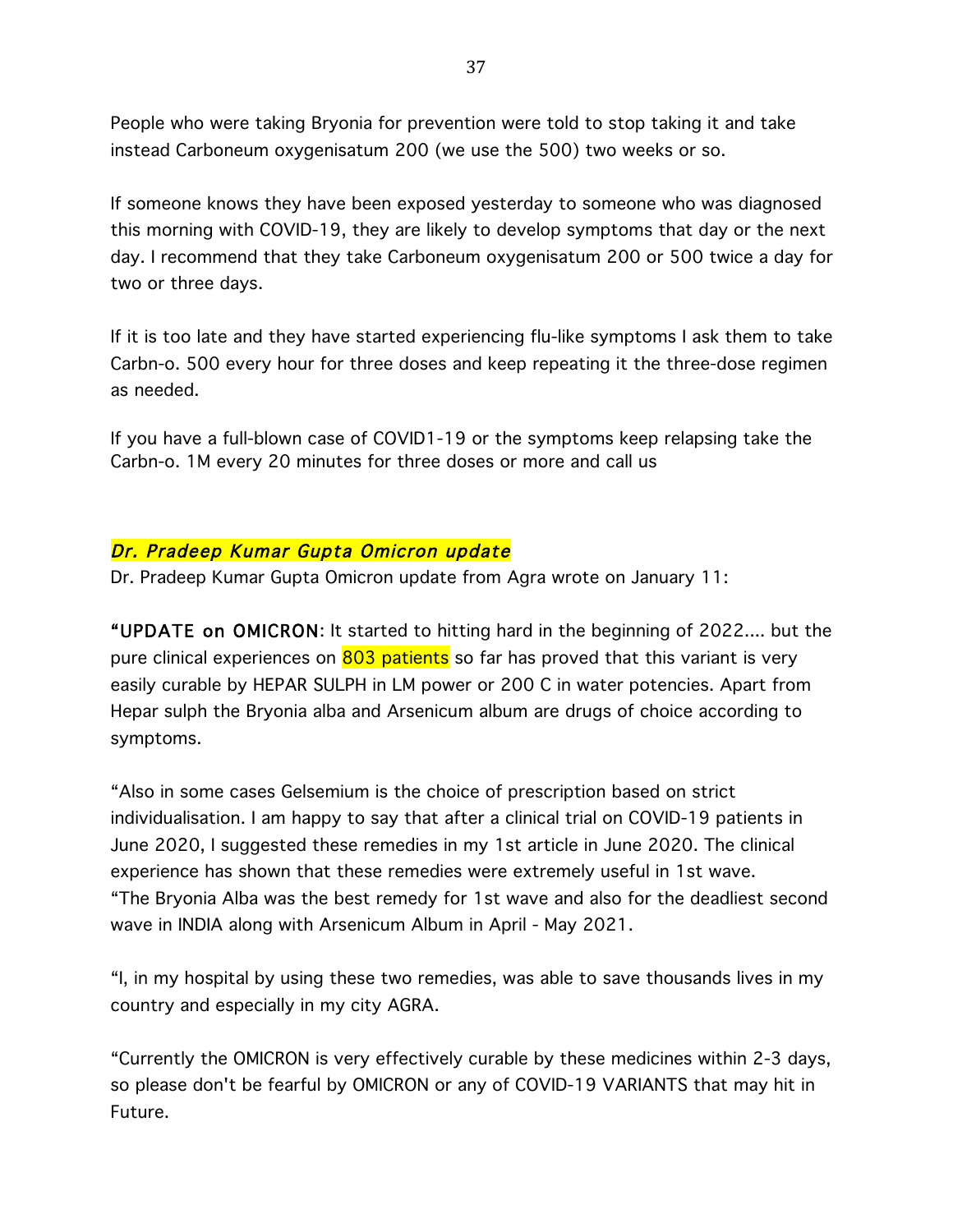"Here I want to say this fact that the SYMPTOMS are the only guide for curative REMEDY in each or all conditions. If anything changes in future, I feel duty bound to update you."

Dr. Pradeep Gupta reported having treated over 12,000 Covid cases in the inpatient and outpatient departments of his hospital in Agra with only three deaths. He gives the remedy in either in the LM potencies q10m the first day in the inpatient department and centesimal potencies (6, 30, 200 or 1M) every 2-6 hours in his outpatient department.

He also said that he gives the LM q5m for four doses in the very severe cases of SARS and then moved to  $q10m$  for four doses so patients have taken eight doses in the first hour.

The point of this is that **posology is important**. Unless the patient is very sensitive, I give the 1M every 15-30 minutes at first and the patient may keep doing this the first and second day. A patient said last week that with each dose of Carbn-o. **she felt a** surge of energy that begins within seconds of taking it.

I also change the potency after about five days during the acute and convalescence stages, which gives an extra healing impetus.

**Two desperate COVID-19 cases saved by Carboneum oxygenisatum reported by Dr. Anton Rohrer from Linz, Austria**

### Dear Andre,

As you not only speak in your webinar about prevention, but also of treatment of Covid, I want to report to you, that because of your lecture of Carboneum oxygenisatum two patients were saved by this remedy:

- 1. Patient, 72 years, January 2021: **5 weeks already in ICU**, tracheostoma, breathing machine, fever, st.p. pneumothorax. After starting Carbn-o. 200C recovered. I could not get any relevant individual information further. The doctors said, nobody in this age and this severity could normally survive such a bad condition.
- 2. Patient, 73 years, June 21, since 3 1/2 weeks in ICU, coma, cannot get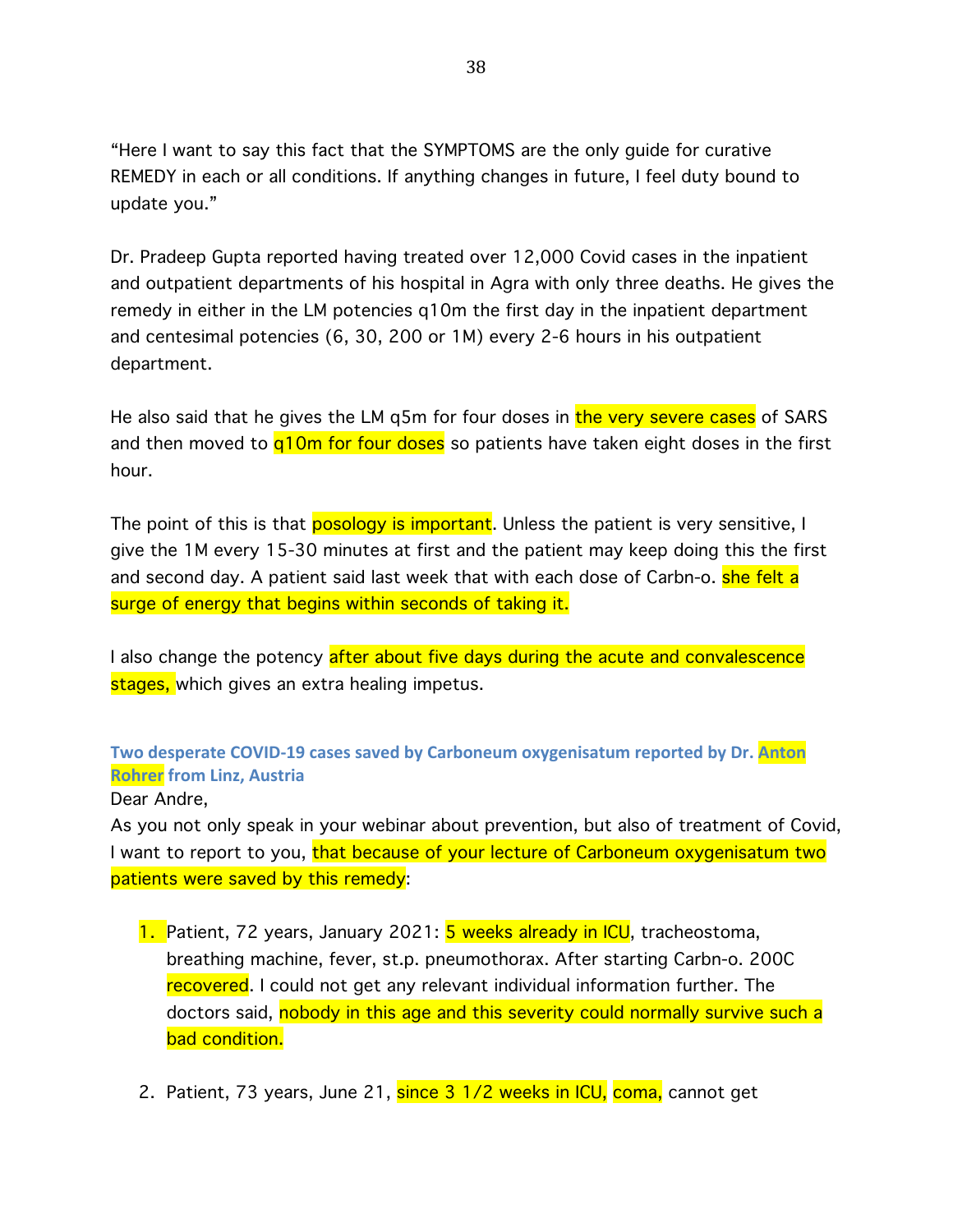awakened, paralysis of all extremities, severe lung damage, recovered after Carboneum oxygenisatum 200C. Also no individual symptoms possible to get.

It is difficult to get homeopathic relevant symptoms if the patients are already such a long time on the breathing machine. Both wives of the patients also did not know relevant symptoms of the onset of the disease, except that they got breathing problems and were sent to hospital. But I think, Carbn-o. really covers well the late stages of Covid.

I myself also recovered fully now. First with Bryonia I did not have any lung problems, later with **Picric acid** (30C, 200C, M) (XM helped the most) I recovered from weakness.

Later two Austrian doctors reported that 63 patients from November 2020 till August 2021 were treated with Picric acid.

A friend of these doctors works as a station doctor in a **nursing home** and she knows of the good results with Picric ac. In December 2020 she had herself an outbreak of COVID-19 in her station, 31 out of all the 36 patients were positive. They all got Picric acid in M or XM. Only 3 patients died out of these 31. One patient, 94 years, with severe dementia and COPD II survived against all expectations. In another station, where no Picric ac. was given one third of the patients died. The doctor told her good results to a nurse of another station and this nurse had also an outbreak and picric. ac was given to all patients, only 1 person died. (Homoeopathie in Oesterreich 2021; 4: 13 -18)

**Nancy Boyer's desperate case of Carboneum oxygenisatum** Not certain if this is shareable but it truly sums up the success of the remedy and the failure of the hospital system.

Shortly after Andre's last class I got a frantic visit from a friend whose husband was in ICU on a ventilator. He had been admitted 24 hours earlier with dx covid.

Within 24 hrs of admission, he was in pulmonary and renal failure. Age 60. His wife was desperate to try anything 'he is too young to die'.

I had just received the kit of remedies from Bianca and suggested that the wife try the holy water approach with the Carbn-o. For 5 hours she applied the liquid - 50M in water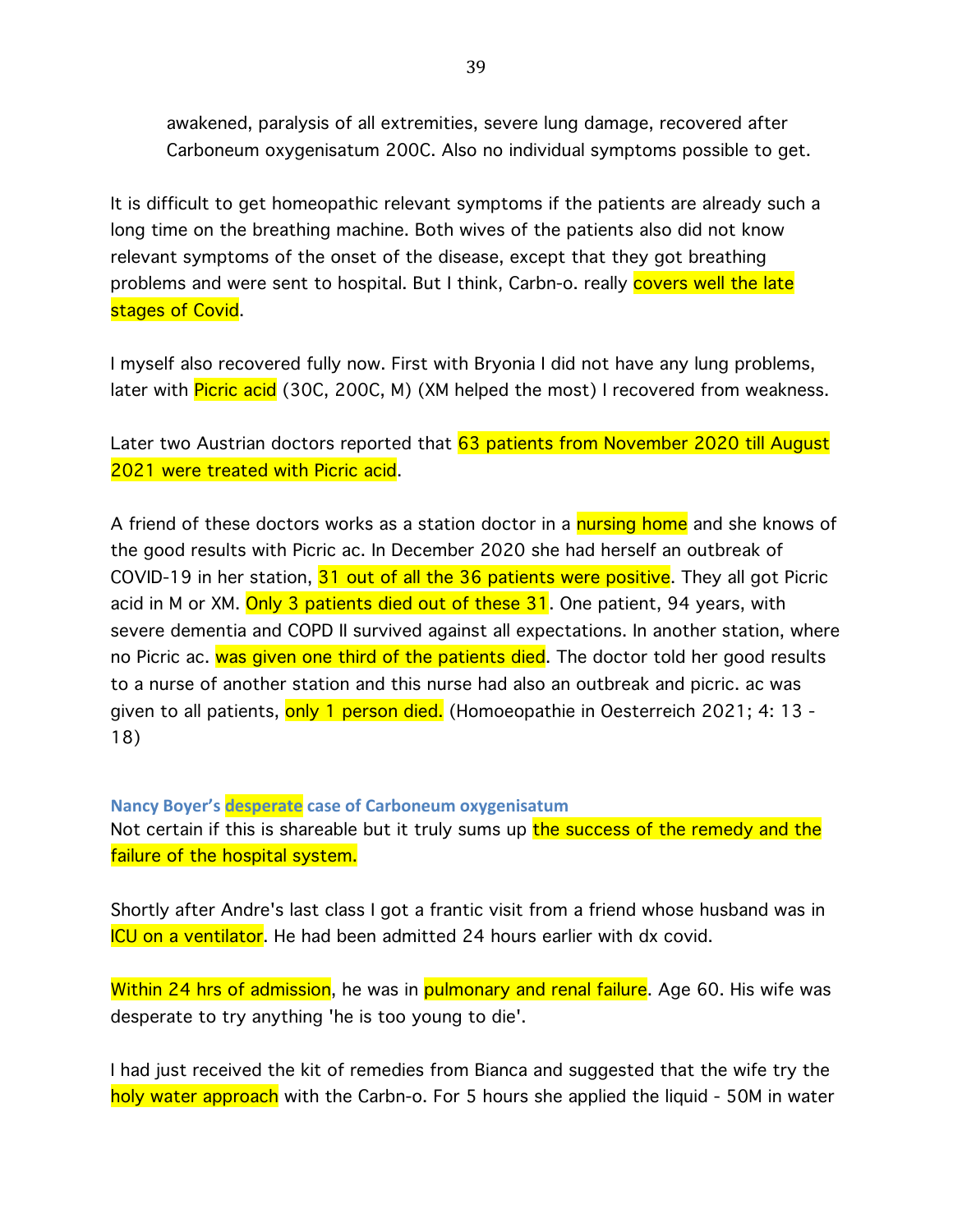- to his lips and wrists. Finally the nurses, although supportive of holy water, insisted she go home.

The following day the ICU doc noted that the patient was producing some urine although his prognosis was still grim.

Two days later MD noted that lungs were beginning to function at a limited capacity and suggested that the patient might be moved to a rehab unit but first they needed to do a trach and get him off the vent tube. Wife reluctantly agreed. 24 hours after trach was inserted patient developed mucuo fungal pneumonia and died later that day. His death was not from covid but from hospital acquired pneumonia. The State health dept was notified. Tough outcome.

Was COVID the main cause of death or was it iatrogenesis?

#### **Two other Omicron cases treated with Carboneum oxygenisatum by Judy Tobey**

Here is the unfolding symptoms that required Carbn-o. The first remedy that helped was Hepar sulphur during the deep chill and face pain stage. Then many remedies were tried with basically no effect until Carbn-o. Carbon-o made a huge difference but did not take the case to resolution. A few weeks later there is still low energy and constant post nasal drip. Here's greater detail:

Nine days ago, on January 10, 2022, I received Peter Gold's email containing Dr. Andre Saine's discourse on Carbn-o. in regards to the variants.

To support Andre's efforts I would like to report 2 cases, myself and my husband that struggled for over 2 weeks trying all the basic remedies, Ars., Gels. and Oscillococcinum and numerous others with no appreciable benefit until discovering a direct hit with Carbn-o. and the initial results were dramatic!

#1 - The case started with a sore throat for days, developing into a cough with a sense of a deep postnasal drip tickle, almost feeling like it tickled down to the sternum. Next I had five days of extremely painful face pains, like a deep sinus infection with no sign of congestion or mucus. I was very cold for days (and I'm in Florida where it's quite warm and I still could not get warm) and a dose of Hepar sulphur helped quite a bit in this regard but the fatigue was profound and unhelped by the Hep. I also tried Silica but no help and then other, still no help. My symptoms seemed to move about considerably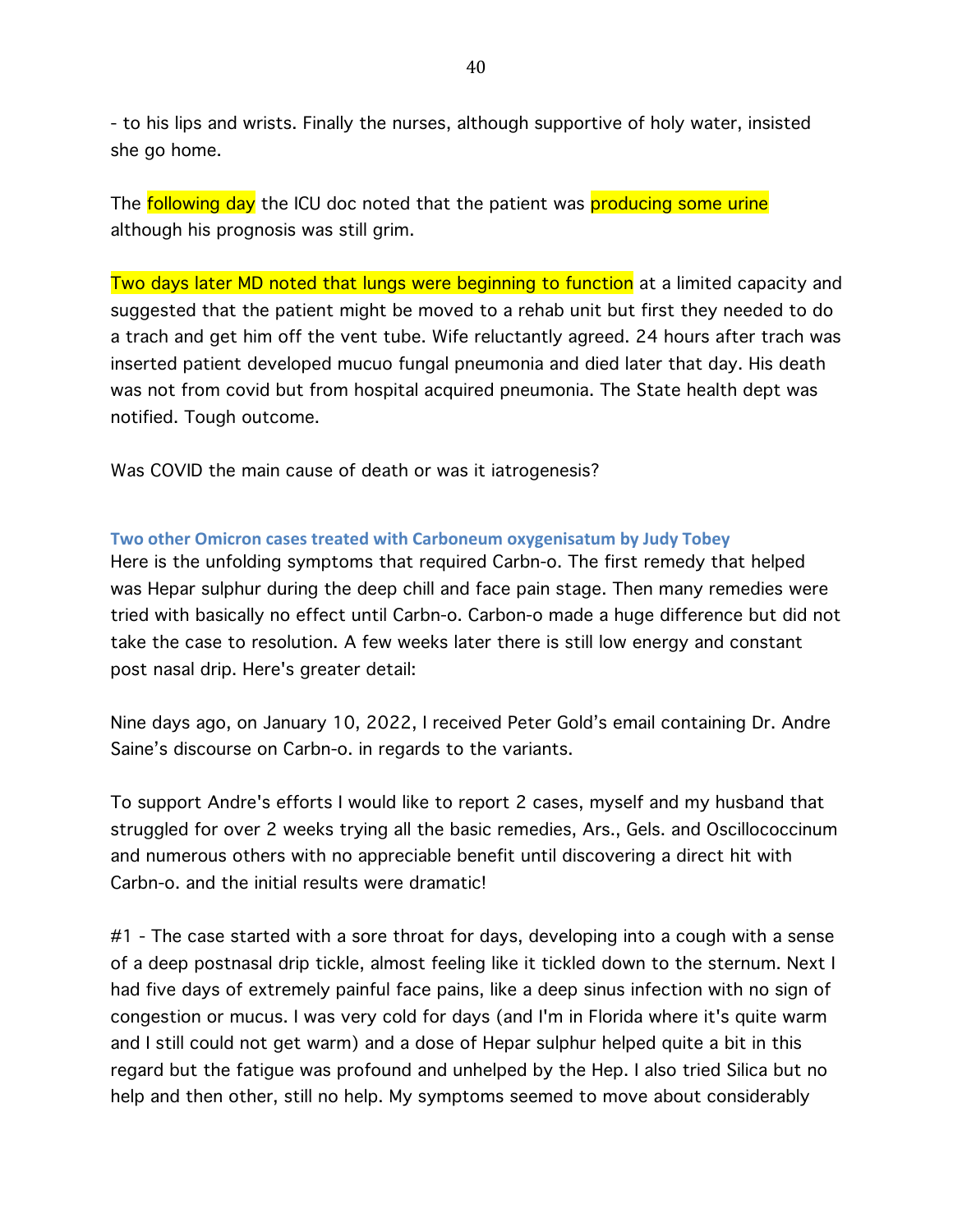and aggravate the next day at about 4 pm so I thought Pulsatilla should help but no assistance was experienced by Pulsatilla either. I also had a fever of about 100.2˚F for days. The most prominent symptom was **extreme lethargy** and a profound sense of discomfort in my back. For days on end I felt like my intercostal tissue were swollen and pulled down and no position was comfortable to be in. I spent many days in the same pajamas with no interest or motivation to shower or get dressed. I could barely prep food for myself, the slighted movement was daunting and felt very effortful. If I thought of doing something in my art I would have a sense of anxiety about it and almost a burning pain in my body about the idea of making the effort which I tried a few times and would inevitably turn into an exercise in futility as I would just stare at what needed to be done and go over in my head the steps that I would need to do only to go in circles and get nowhere, super frustrating. Or I would think about an artistic task that I normally could do and I'd get super anxious and start burning inside the more I thought about it. I lost a bunch of weight out of lack of energy to eat, even though I was hungry. I tried more Gels. and it seemed to give me a little more energy but not enough to be too encouraged. By the second week all of a sudden I lost my sense of smell, I could not smell rotten fish, ammonia, tea tree oil or coffee!

Odd symptom, the toe pads on bottom of my foot each morning feels swollen. More than 2 weeks into this I finally intuited the possibility of Carbn-o. out of desperation. I found that just holding a 30C sent my symptoms into instant increase! I knew I was onto something! I instantly lied down for a few hours and could tell I had a lot more energy when I got back up. I'm on dose three right now and making steady progress. This progress lasted a few days to get my energy in a better place but then ceased to improve further. A full week later and I am about the same each day with a postnasal drip, occasional cough and low energy. Doesn't seem as if there is a remedy to help with this. [Comment by André Saine: I found that in this state the potency must be changed every 5 days about.]

#2 - My husband got what I have about a week later and has suffered considerable head pain on the vertex for days, he too was extremely lethargic also with low-grade fever. He tried Ars. and Gels. and felt a bit better but not strongly so. I gave him one oral dose of the Carbn-o. 30C and it had a dramatic uptick in energy for him. The second dose caused him to be extremely agitated and angry. He felt like bugs crawling all over him and could not get comfortable and was really angry with me for giving it to him. I bit my tongue and prayed it would settle out in the morning and it did just that! He was feeling much better in the morning of January 11, 2022. I then gave it again the next day with no further benefit. Now 8 days later he still has morning phlegm that he has a fit of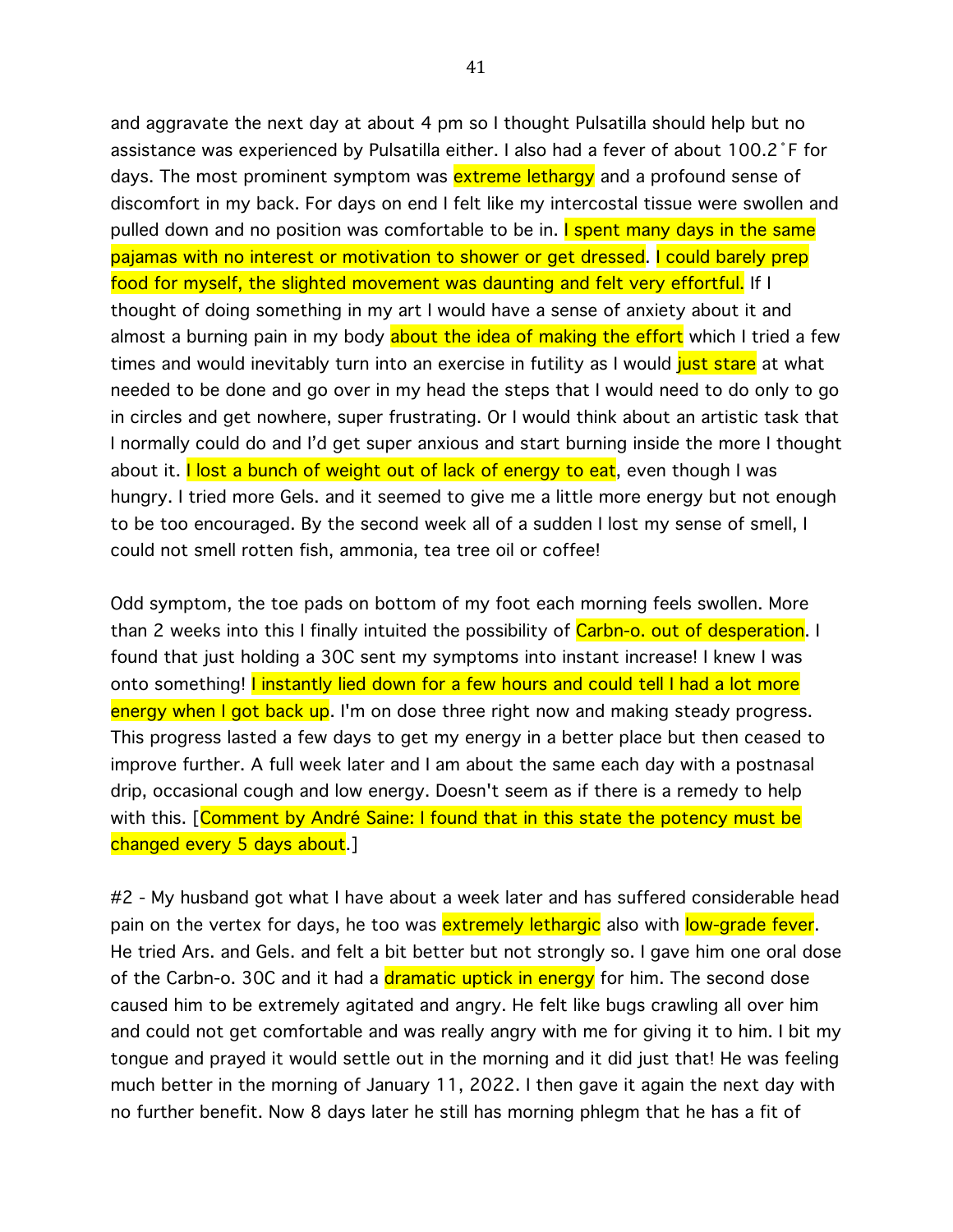trouble coughing up, and low level fatigue. [Same comment as above the potency must be raised].

#### Other severe cases of COVID-19

Irene Sebastian from New Orleans reported two severe cases of COVID-19: "I have only two severe cases of COVID-19, who have known for many years. If they had been new patients in my practice, they probably would have gone to the hospital and I would not have been aware of their illness or involved in their care.

"First, this 74 years old woman, she had a hemorrhagic stroke (causing expressive aphasia with mild right-sided paresis) in Sept 27, 2020, and while in Inpatient Rehab she was exposed to COVID-19. After her discharge, it was thought at that time that she was not sick with COVID-19. Several days later, episodes of tachypnea though were noticed she did not seem short of breath.

"The ER physician visited her at her home to evaluate her—she was afebrile, normal vital signs, pulse ox about 92 with episodic tachypnea and rare cough but otherwise no apparent distress—she talked with my colleague for one hour. Chest X-rays were ordered and it showed bilateral ground glass opacities typical of COVID-19 pneumonia.

"The ER doctor said to bring her back to the hospital if her oxygen sat dropped below 88%—it decreased to 88 multiple times (and once to 84).

She had no characteristic symptoms, and I could not perceive a remedy for her though Stannum had a palliative effect), but it would increase her sat from the 80s to up to 92

"When she got up to walk, I noticed that her lower lip would turn outward and swell transiently—it was noticeable but very subtle. I recalled this symptom when reading materia medica under Carbn-o. in Allen's *Encyclopedia*: "The lower lip immensely swollen and turned outwards." I gave her a dose of Carbn-o. 30C—her oxygen sat quickly decreased, so I antidoted it with Stannum.

"The next day I suddenly realized that she needed Arnica. It was not based on repertorization—the idea simply came to mind when I thought about her behavior. I realized that her pathology was expressed mostly on a mental level with few physical symptoms. The striking mental symptoms were: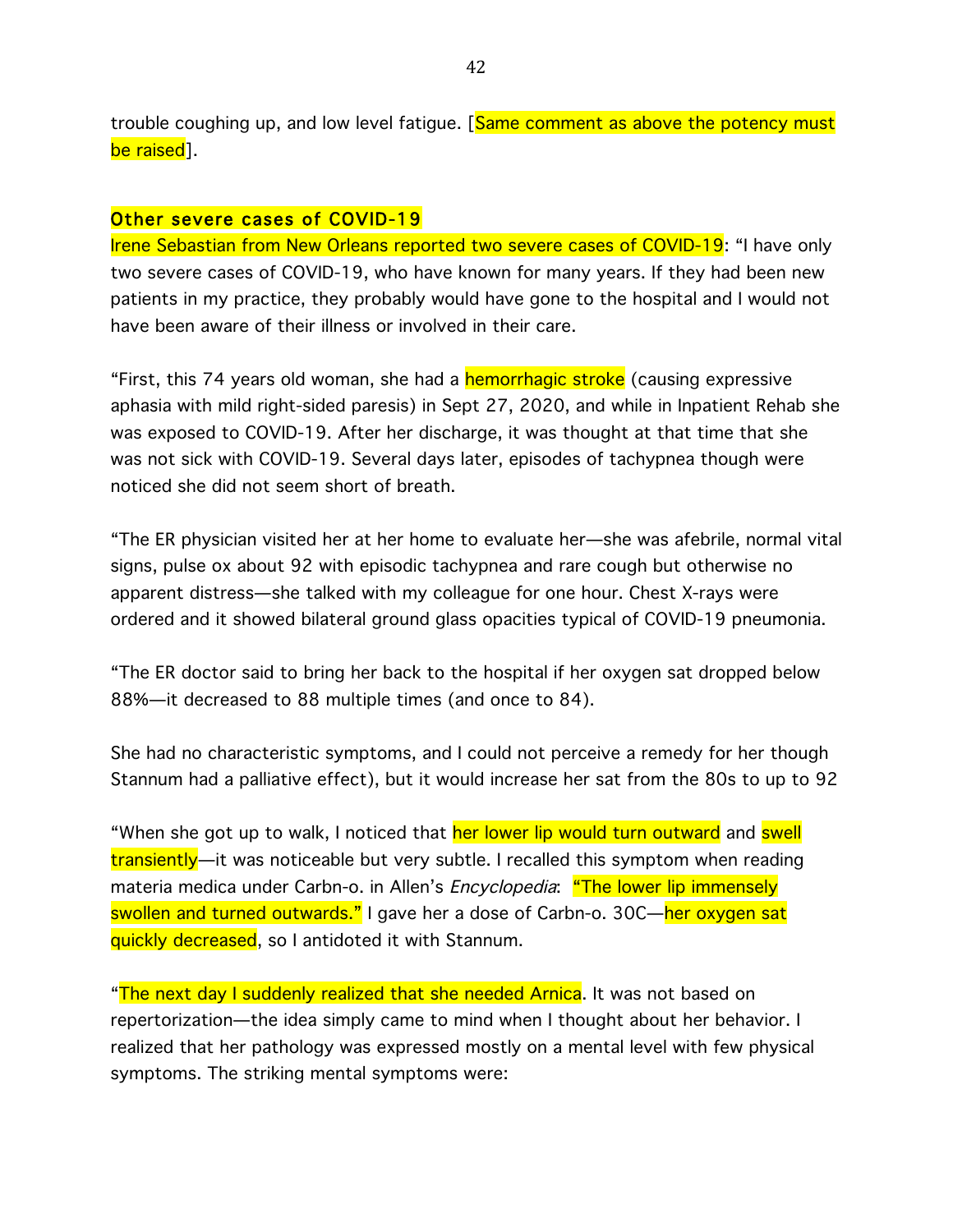1- Mind, well, says he is, when very sick—when I told her that a doctor, and then an X-ray technician would visit her, she literally yelled at me and told me to cancel the appointments because there was nothing wrong with her. Because she initially did not believe there was anything wrong with her, she reported no symptoms.

2- Mind, suspiciousness, mistrustfulness, and Mind, refuses, medicine, to take the she knows that I put remedies in water, so when I brought her a glass of water, she looked at me suspiciously and walked to her kitchen and emptied the glass of water, but then filled the same glass of water so she did in fact receive the remedy; she refused to let me check her pulse ox—she would put her hands in her axilla and close tightly so that I had no access to her finger; she refused to use the oxygen.

3- Mind, rage - she was enraged when she was refused to do as she wanted.

"Because she is very sensitive, I initially gave her Arnica 30C (in water) and her oxygen saturation immediately increased; I repeated it when the saturation began to drop, and it increased again; I later gave her the 200C (in water).

"Oxygen sats continued to improve. She commented that her head felt "sore" (left parietal area at the site of the craniotomy). The pain resolved within a few hours. "After taking Arnica 200c, she became cooperative because she knew she was sick.

"Later that day, she suddenly began to weep and said (in a very sad voice) "I'm not well, I'm dying." I then thought that she was out of the Arnica state.

"I changed the remedy to Carbn-o. 30C and this time her oxygen saturation improved. I gave her 2 doses followed by Carbn-o. 200C, one dose. One week after the first X-ray, I asked that the chest X-rays be repeated. It was worse, showing severe bilateral groundglass opacities but clinically she was essentially well. A week or so later, I gave her an additional dose of Carbn-o. 200c (in water) for shortness of breath with exertion. She had some dyspnea with exertion, which continued for a while but otherwise made a full recovery from COVID-19. In addition to the remedies, she took vit C, D, and zinc and was given oxygen 2L/min via nasal cannula (at home) mostly at night.

"What I learned was that I initially focused too much on the symptoms of the COVID-19 pneumonia and missed the most profound Arnica state I have ever seen. Of course, Arnica is known to also be a remedy for patients with influenza so it is not surprising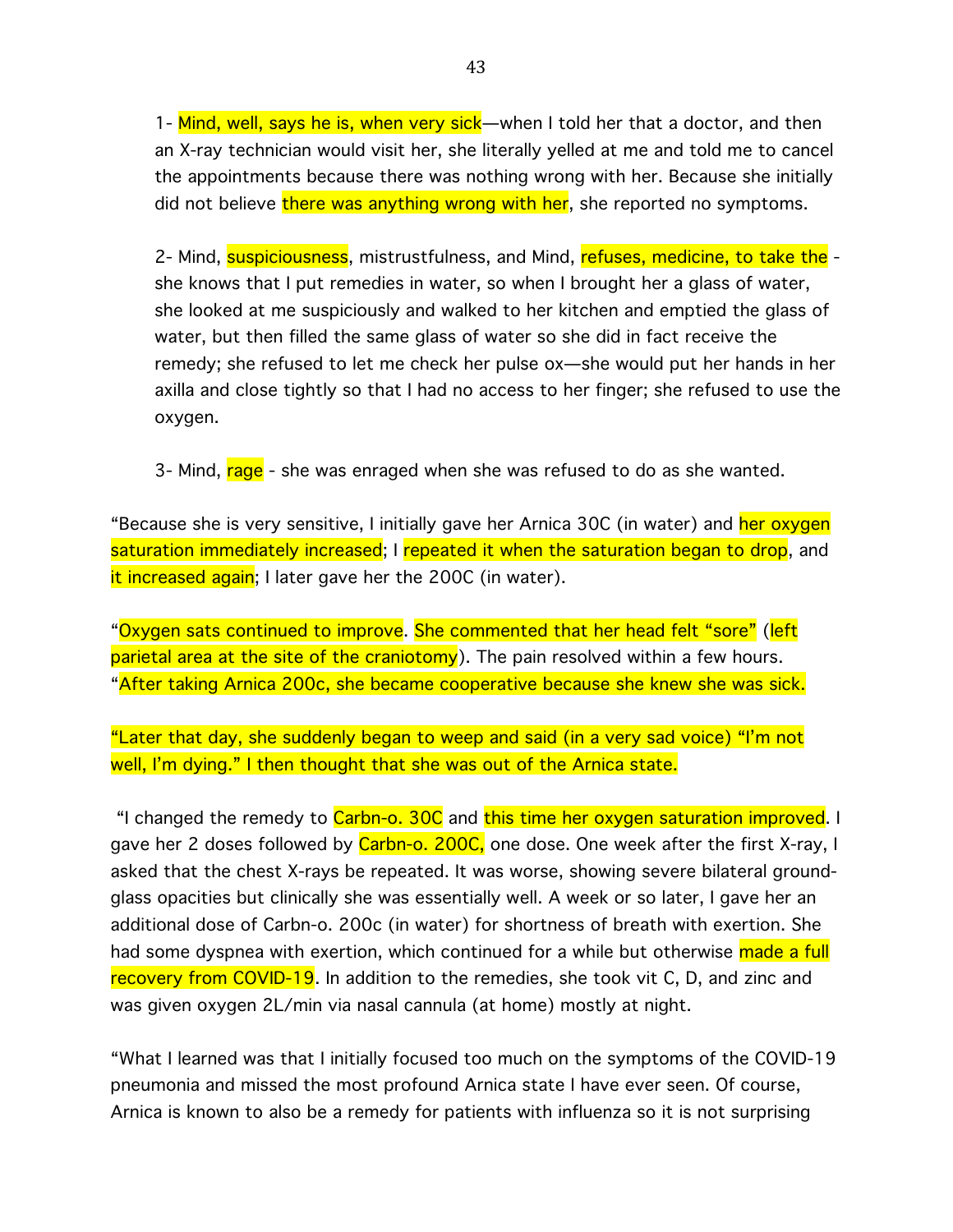that her experience of COVID-19 pneumonia was initially expressed as Arnica. I also think that the Carbn-o. did not work initially because she needed the Arnica first.

"Using the pulse oximeter was extremely helpful because it was objective evidence that she was improving or deteriorating. I would not go to bed unless it was 93 or higher."

# Irene Sebastian's second case with severe CODID-19 pneumonia with encephalopathy and cerebellar stroke

"This is a 73-year old man who had significant co-morbidities. While living alone in a rural area, he developed bronchitis and had been sick for a few weeks. He became dehydrated and fainted in a restaurant and was taken to the ER. He tested positive for COVID-19 but was told that he only had bronchitis and that his "lungs were clear." He was discharged with prescriptions for azithromycin and prednisone 60 mg daily for 5 days.

"His symptoms of cough and shortness of breath were typical of his usual complaints which typically resolved with Sulphur 30c, and this remedy did in fact bring about the usual dramatic improvement. Once feeling better, he realized that he forgot to take the medicines prescribed in the ER, so he then took them and he quickly deteriorated and repetition of Sulphur did not work, nor did any other remedies (Bry., Phos., Stann., Senega 30c potency was the only potency he had).

"I was treating him long-distance and he had no pulse oximeter. A family member had been checking his pulse—initially about 80, but it began to decrease to 57.

"He also had the lower lip turned outward and swollen—his was very noticeable and constant.

I prescribed Carbn-o. 30C at that time and the pulse increased to 80. When it dropped again, I repeated Carbn-o. 30C, the pulse increased again. He was taken to ER and was hospitalized.

"An ICU doctor asked his authorization for ventilation (he agreed) but they said they would monitor him for a while first—his oxygen sat was in the 70's upon arrival. He was started on remdesevir, azithromycin, and dexamethasone, and Vapo-thrm.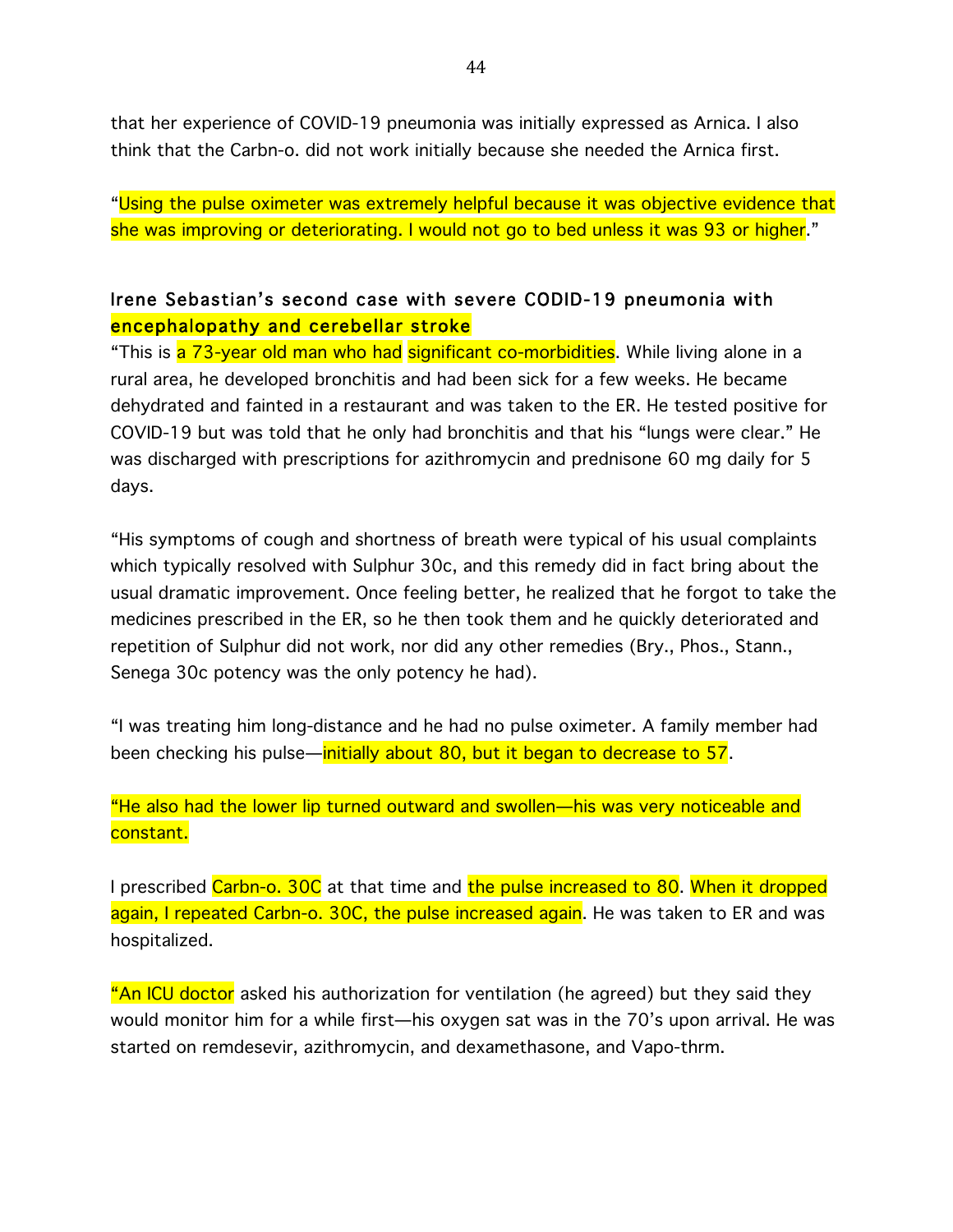"Visitors were not allowed in the ICU, but I told a family member to put Carbn-o. 200C in a bottle of juice and ask the nurse to give it to him. He drank the whole bottle of juice that day. He began to improve and never needed to be placed on the ventilator. He was discharged after the 5 days. The ICU doctor told him that he had not expected him to live.

"Upon discharge, he had a good appetite and was doing well. But after about 1.5 days, his family said that he seemed weak and confused, appetite decreased, and he had neck pain which he thought was due to sleeping in an awkward position. He was also having a slight tremor of forearms. He had a history of deep vein thrombosis and pulmonary embolism.

"Because of the weakness and confusion, I began to be concerned about a blood clot in the carotid/vertebral arteries, and I called for paramedics to take him to ER for evaluation.

"Years ago, he had gone to the ER because of shortness of breath and profound weakness; D-dimer was positive, but because pulse ox was normal, he was sent home but was told to return for CT scan of chest the following day. His wife called me and told me that his lips were cyanotic. I was very stunned that they did not rule out pulmonary embolism in the ER.

"I told his wife to give him Carb-v. 30C and to call me back in 5-10 min—he told me that he was 300% better—I told him to repeat the remedy if any shortness of breath returned. The CT scan the next day showed a small PE which was not consistent with his symptoms (from the day before.) I assumed the clot had mostly dissolved. So, because of the fear of a blood clot, I told a family member to give him Carb-v. 30C on the way to the ER.

"It took about 1 hour to arrive at the ER—when he arrived there, he was no longer confused and had no complaints so they discharged him. I asked if they checked Ddimer or did an imaging study to rule out a stroke, but they refused to talk to me and said there was no evidence that he had a stroke and that he was just recovering from COVID-19. They never asked him to stand and did not do a thorough neuro exam.

"During the next 1-2 days, he continued to remain weak, had no appetite, confusion returned, tremors were worsening, and he was unable to stand.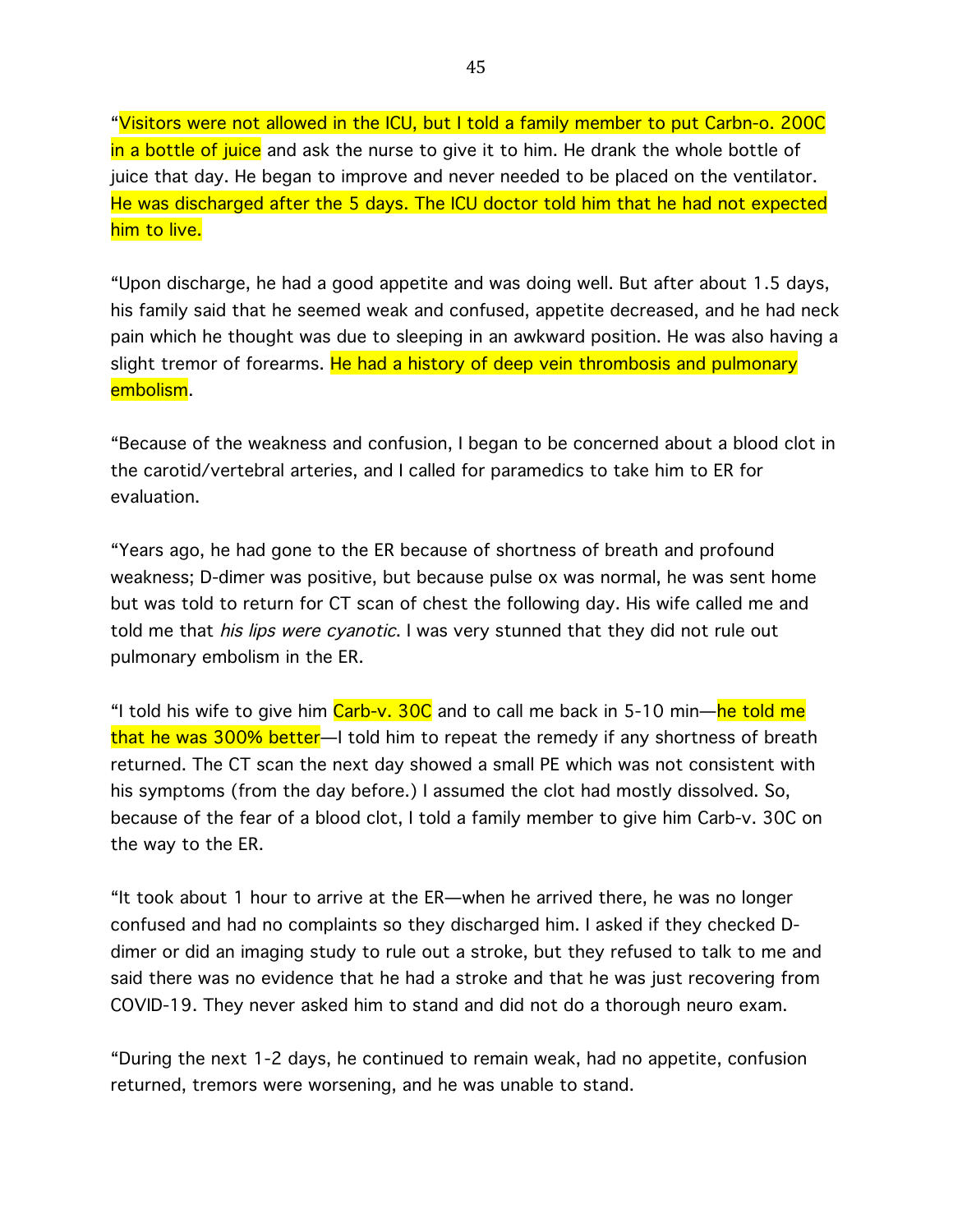"I told family to take him to the ER again. An MRI of the brain was done and it was found that he had had a **cerebellar stroke** (they had not done MRI on previous visit). They also diagnosed him with **hospital-acquired pneumonia**, and he was readmitted.

"I told family member to give him Hyoscyamus 30C because of possible metastasis from lungs to brain, twitching/tremors, alternation between coherence and confusion.

"No visitors were allowed, but I was able to talk with the nurse. Tremors/jerking/twitching continued and he was confused and seemed to want to take off his gown.

"He became agitated and they decided to move him to the ICU. He became more confused and was resistant when they wanted to move him. A male nurse socked him in the face and he lost consciousness and had respiratory arrest and had arrhythmia— "mini-code" was done and he was put on ventilator.

"He was taken off the ventilator a day later. He continued to be agitated and was unable to sleep. His ex-wife told me that he was **combative**. I assumed that the Hyoscyamus was not correct, and I thought that he needed Stramonium. I traveled to the hospital, and when I first saw him, he appeared to be in *status epilepticus*—he was twitching and jerking from eyelashes to toes and was muttering unintelligibly. I told the ICU doctor that he appeared to be in status epilepticus and she said, "It's just due to the stroke."

"I said that I would apply a cool compress but the purpose was to give him Stramonium 30C topically (wrists, forehead) and then I touched his mouth with the cloth.

"The jerks began to subside, then resolved completely except for his feet. He was able to talk—he was very weak and he whispered to me that he was "brain-dead." He did not seem confused at that time. I considered repeating the remedy that night, but chose not to do so.

"When I arrived the following morning, he was agitated (but not having the twitching/jerking/tremors) and the ICU doctor made the decision to intubate him so that he could sleep. She said that he had not slept in four days and that was why he was so agitated. The plan was to keep him intubated for four to five days, but each day when they decreased the sedation to see how he was doing, he was not breathing on his own at all. After one week, the doctor said that his pupils were pinpoint and sluggish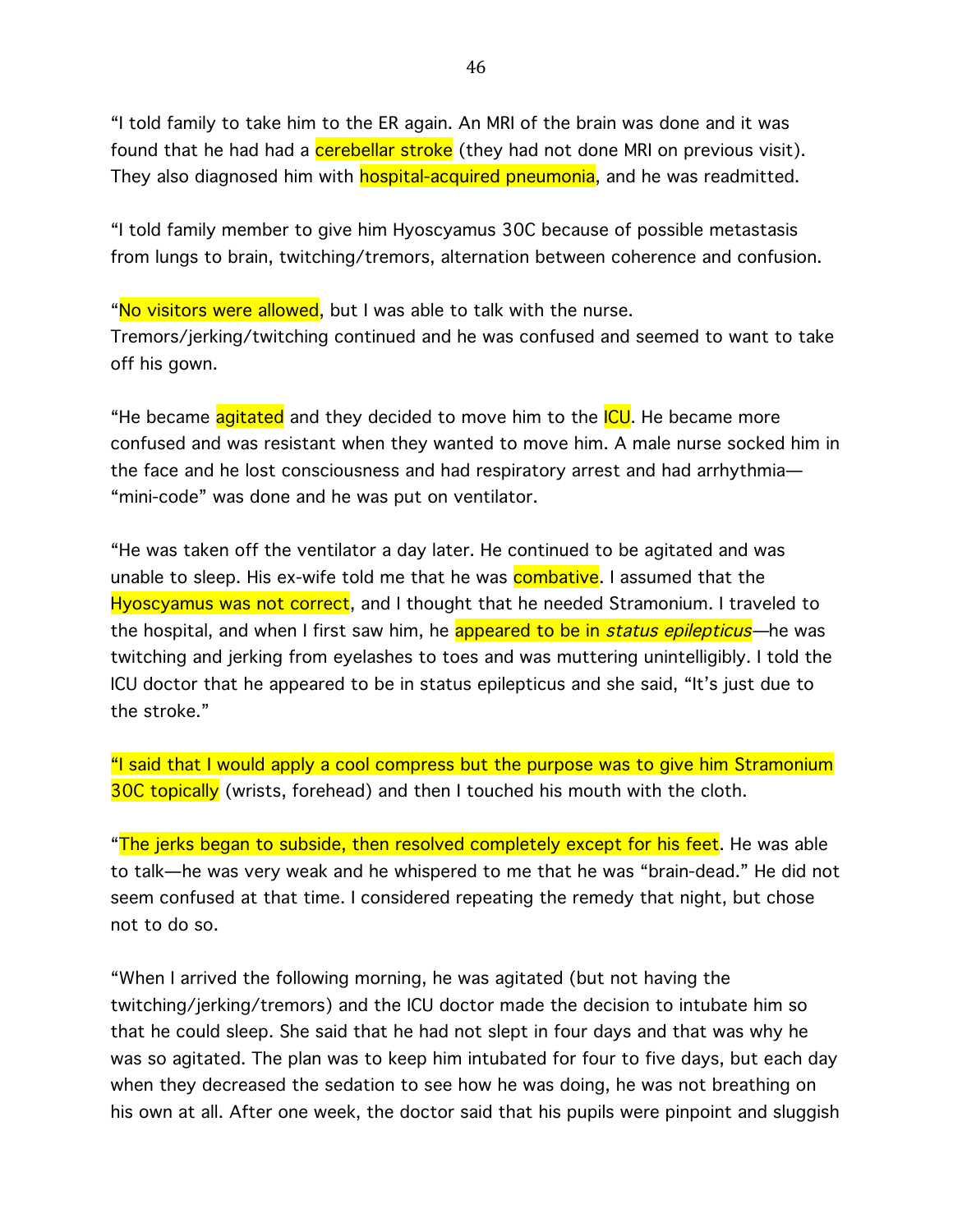and wanted to know if he had advance directives and we were told to discuss with the family what they wanted to do.

"During the days he was on the vent, I had been reading about the remedies with metastasis from lungs to brain. I became certain that **Hyoscyamus** was the correct remedy—according to Guernsey: 'Every muscle in the body twitches, from the eyes to the toes. This is one of his chief indications for its use in convulsions, whether epileptic or not.'

"This is exactly what I witnessed. Nurses had also told me that he was grasping at things, picking at the bed sheets, trying to take off his gown. I had already given him Hyoscyamus, but there was no evidence that it helped. I thought that perhaps he never took the remedy (due to confusion or weakness), or he took the remedy but the pace of the illness was too fast for 30C potency and he needed a stronger potency or more frequent repetition. There was also the possibility that because of his sensitivity, he had a proving reaction to the one dose— I did not think this was likely.

"Nash also talks about how Hyoscyamus may deteriorate into an Opium state, and this was my main question. While I was confident that he had needed Hyoscyamus earlier, did he still need it or did he now need Opium?

"I felt that the doctor's questions about advance directives implied that he was dying and this was consistent with the pinpoint pupils, etc. So I gave Opium 30C on his tongue while he was on the vent.

"The next morning, he opened his eyes somewhat and squeezed my hands. I then gave him Hyoscyamus 30C, and the following day he opened his eyes and was breathing on his own. He was extubated that day, and was coherent. I watched for twitching and tremors, etc., and I gave him another dose of Hysocyamus 30C, followed by 200C at next indication.

"He was fully conscious, but had irregular breathing (Cheyne-Stokes) as well as ileus - I gave him **Opium 200C**. He slept for 4 days, then he awakened, sat up in bed, and the next day he was able to stand. He spent 2 weeks in inpatient rehab (he had difficulty eating and walking due to the lack of coordination). He subsequently made a full recovery from the stroke. He lost 30 lbs during the hospitalization, with loss of much muscle mass, and he still has some weakness and shortness of breath with exertion, but he is able to walk on a treadmill.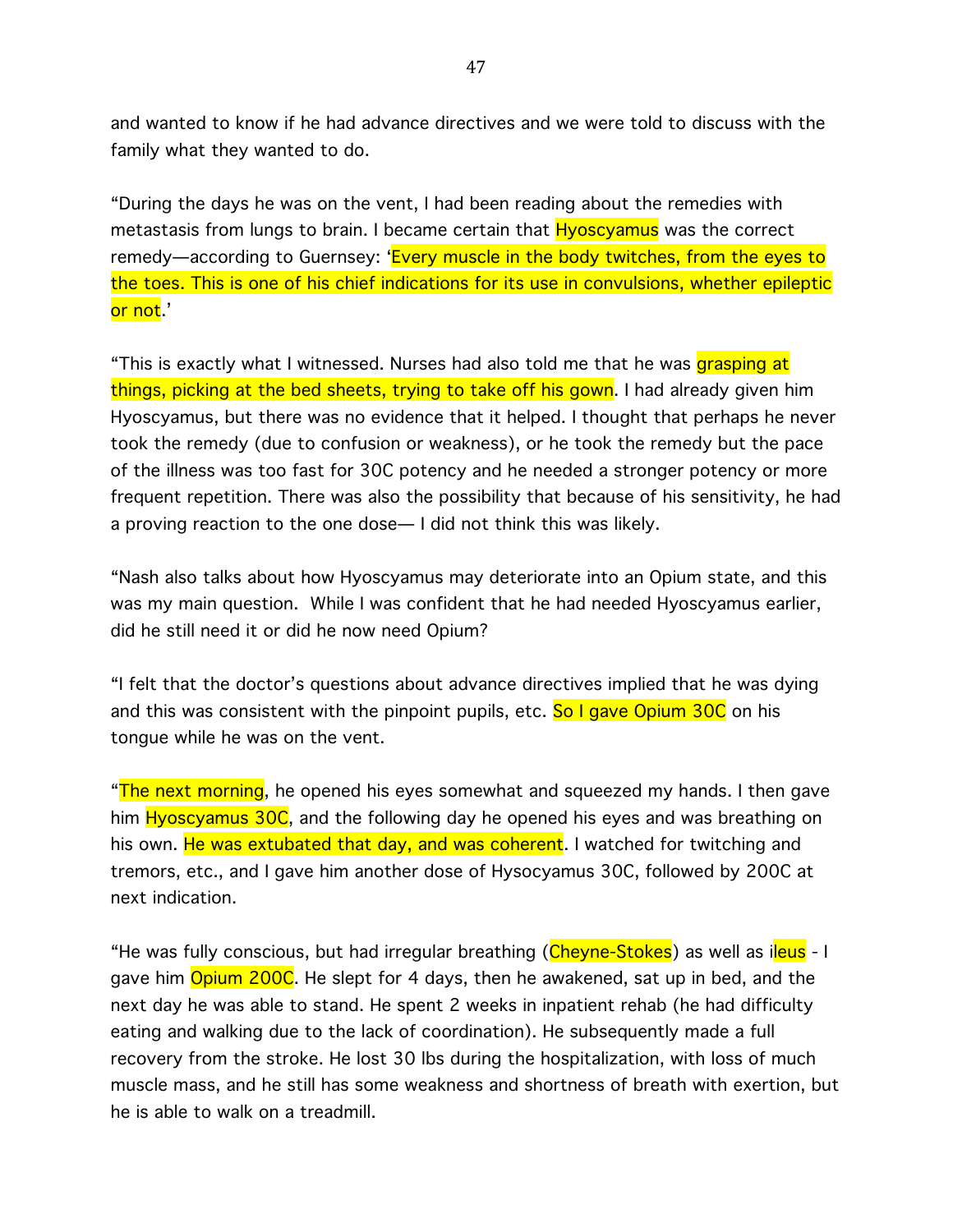"In addition to the above, he also had acute renal injury due to meds, intermittent atrial fibrillation, and anemia, which all resolved.

"His final diagnosis was COVID-19 encephalopathy and cerebellar stroke. It was later determined that he never had the hospital-acquired pneumonia.

"For a second time, a doctor told him that he did not expect him to live.

"What is the reason for the metastasis to the brain? Remdesevir? steroids? After the first hospitalization, he had significant coughing, and I gave him the second dose of Carbn-o. 200C—the cough got dramatically better—was this suppressive? I suspect that remdesevir or the steroids caused the suppression, but I am not sure."

#### **Other interesting cases and observations**

Sharum Sharif from Kent, Washington shared his experience in another dramatic case in early December 2021 on the American Institute of Homeopathy email group platform:

"Bryonia is indeed still up there for sure. I had over 20 cases of COVID-19 in one week about 3 weeks ago. It was a tough week, long hours. I practice near Seattle, WA.

"By far most needed Bryonia, a few did well with Antimonium tartaricum, and a couple did wonderful with Gelsemium. Most of them were moderately ill, and one was severe/critical (oxygen dependent at home).

"All have recovered, a few still dealing with a few minor residual symptoms.

"The critical case had a dramatic turn around with Antimonium tartaricum had a ton of phlegm in chest (keynote). His case is very interesting. He had had COVID-19 two months prior, been hospitalized. Went into hospital a totally functional person with a mild (non oxygen dependent) case of COPD.

Ten days later he was released on a wheelchair, dependent on a portable oxygen machine, could not talk or walk, had hallucinations, rage, extreme lethargy, and has been completely dependent on wife for his care ever since.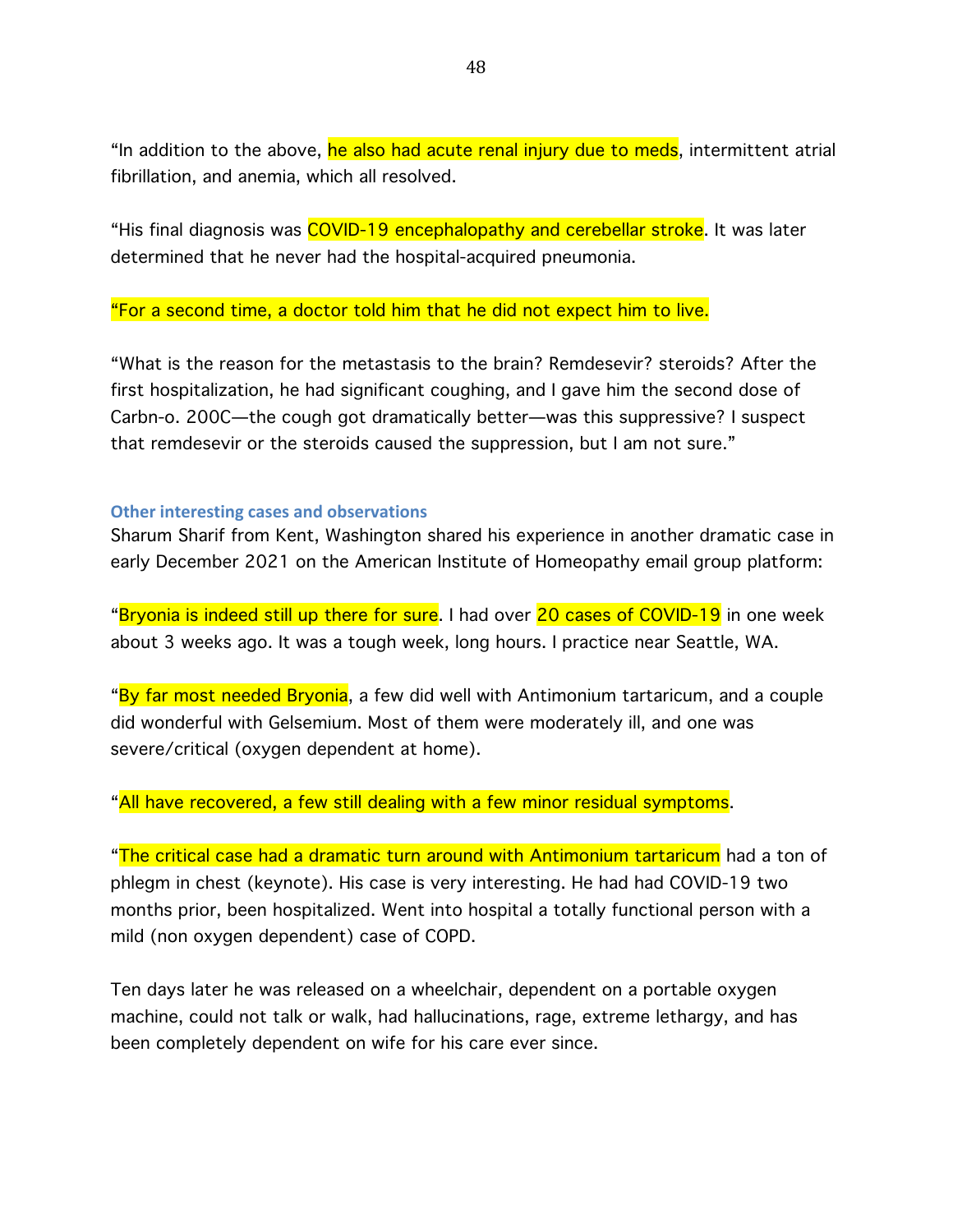He came to my office about 3 weeks ago. Bryonia helped improve his anger, rage, hallucinations, and partially some of his physical symptoms including fatigue.

Then, a couple of weeks into his homeopathic care (using Bryonia 30C a few times a day), he developed a severe Antimonium tartaricum cough/phlegm situation.

Antimonium tartaricum 200C every 1-2 hours initially and then every 3-4 hours immediately turned him around. Without this remedy, he was going down fast—oxygen sat was dropping below 80. His mental/emotional/physical symptoms post release from hospital is all starting to gradually reverse, thankfully. He's got a long ways to go though before hopefully back to his pre-COVID-19 self about two months ago. We will see.

"His wife is ecstatic! It looked to me like the discharge process had been suppressed with drugs in the hospital, leading to all of his disabilities upon release from the hospital. And I suspect Bryonia (since, to say the least, so similar to the COVID-19 process) helped stimulate the vital force to push out the suppressed discharges, causing him to go into an Antimonium tart state (perhaps the state he had been in when admitted to the hospital to begin with). He responded extremely well to Antimonium tartaricum his oxygen sat improved dramatically (up to above 90s) within 6 hours, etc. Now, we are treating the COVID-19 properly this time around."

Mitch Fleisher from Virginia reported that he "had five cases of acute COVID-19 respond rapidly to Bryonia 1M in dilution. One case had acute autoimmune hepatitis that showed improvement in liver function tests in 1 week."

A number of practitioners, including one in Germany, one in Western Canada, one in Eastern Canada and one in the UK, reported that one or more of their patients likely had COVID-19 two to three months before it had officially arrived in their countries.

#### Personal chronic remedy for CIOVID-19 prevention

Wiebke Michaels from Germany wrote, "I have only one patient out of 1000 who is taking Bryonia 1M every week, still unvaccinated and not infected. The other patients are taking their **constitutional remedy**. Bryonia is the main remedy in treating Covid-19 here in southwest Germany (Saarland), even in vaccinated patients, who got Covid. Besides from some other remedies as Eup-p., Tub-a., Puls. Nux-v., etc.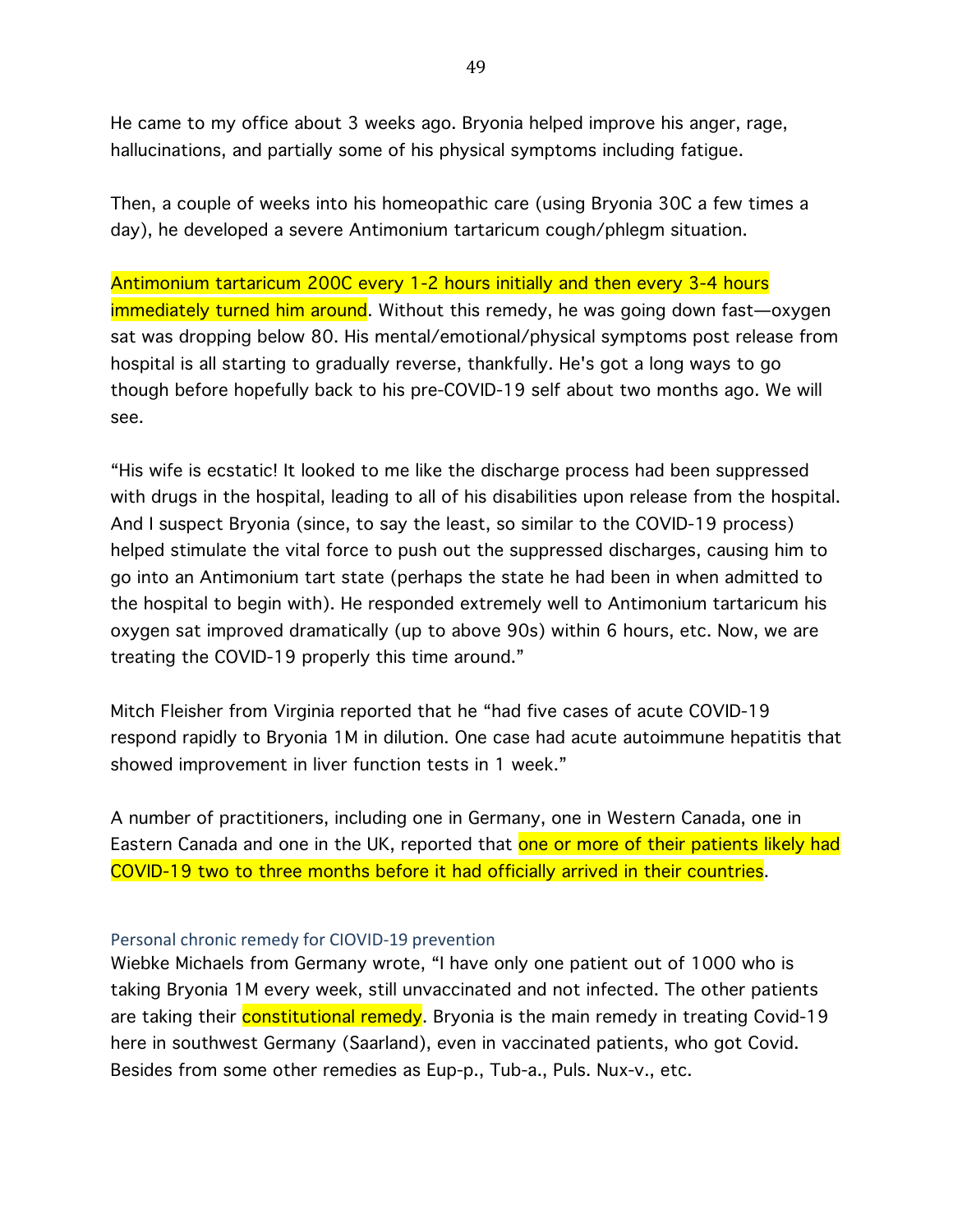Hans Habich wrote, "I had some patients with COVID-19 in the last weeks, all got better with the chronic remedy, what I remember it was Conium, Phosphor, Sulfur...

"Last year in March I had one patient with COVID-19. I remember that she had strong dyspnea, fear of dying and restlessness, she could not stay alone, the dyspnea was over after some days with Arsenicum album. After that she was very weak and needed several remedies, after about a month she recovered fully."

Darcelle Rivard's experience with Omicron in Timmins in Northern Ontario Possible new genius epidemicus?

Two confirmed cases of COVID in November- in region of Collingwood - husband and wife treated with Sulphur successfully, I had forwarded the 2 cases to André in November (one with fever).

Local cases: Large cluster of COVID infection at local bar- Dec 18/21 Young male Alain (patient), after going to bar, tested (+) with mild symptoms of common cold - mild coryza, nasal obstruction- no tx needed. Soon after all his family tested (+) by Dec 24, which included his:

Sister- mild sx, no tx needed. Father - mild sx, no tx, he is not a patient. Mother- mild sx, but developed sx of sinusitis - Tx - Kali-bich (Dec 29/21)

Maternal grandfather - mild sx, no tx needed (not a patient)

But maternal grandmother-same exposure but she is the only one NOT POSITIVE, has been tested twice Dec 23, 27 and will go again Jan 3, she has no sx's. HOWEVER- she has been treated for shingles S/E vaccine since Dec 1/21 with SULPHUR 1M - BID.

### Gwen Khanna from the U.S. wrote:

"I work in a COVID-19 clinic and have treated well over 300 cases. Not sure I can help answer your questions below, but here are the remedies that are working well and resolving most of my cases: **Puls. and Byronia** mainly followed by Phos., Ars., Nat-m., Kali-c. and Ant-t.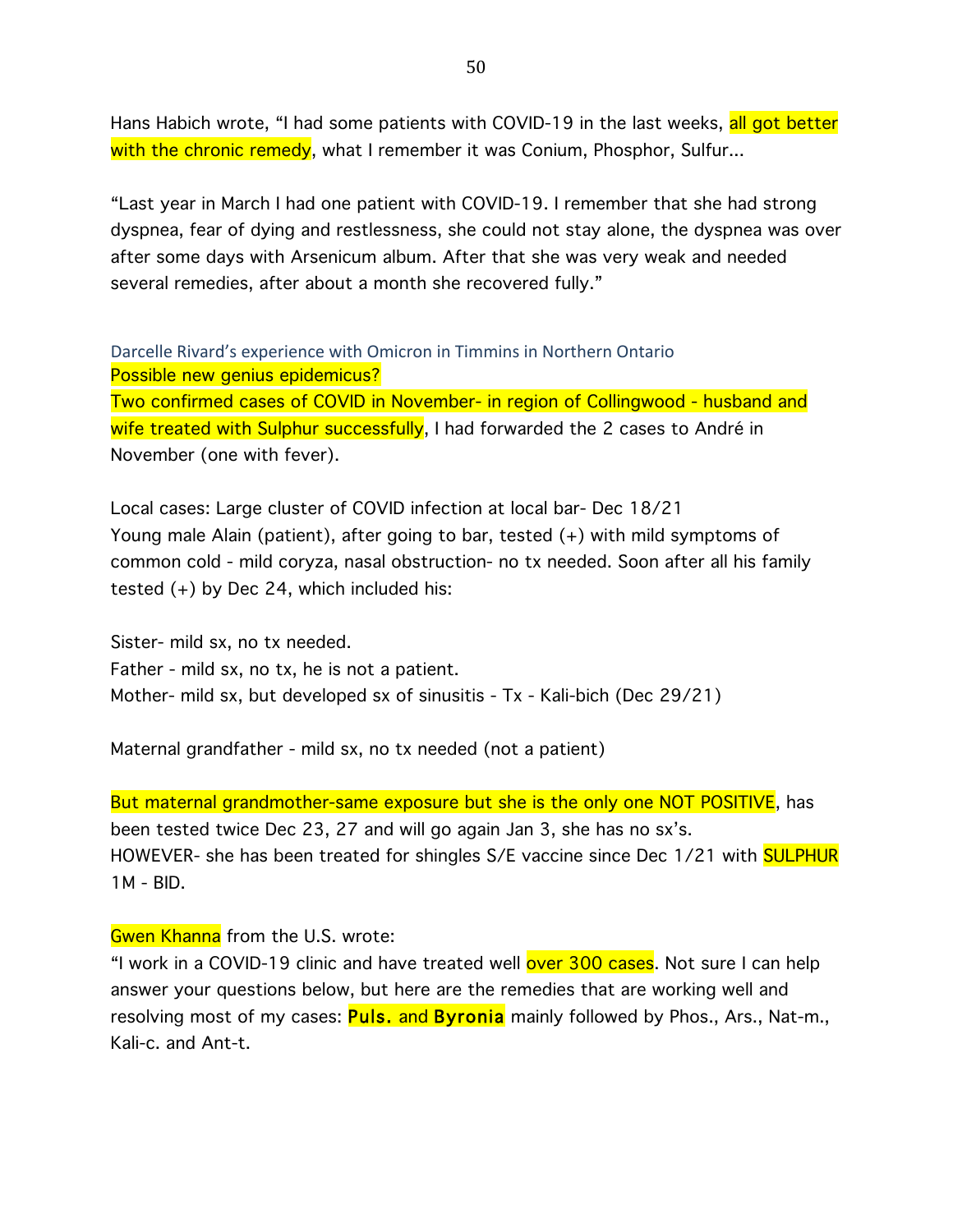"These remedies are working beautifully. Two elders folks ended up hospitalized with bilateral pneumonia and needed O2 and steroids. I've not lost 1 person, but like I said, few needed allopathic intervention.

"Also note, folks who were taking Ivermectin did much worse off compared to those only using Homeopathy.

"Folks using hydroxychloroquine, nebulizers with hydrogen peroxide, steroids and heavy doses of supplements tend to not be as responsive to homeopathic remedies and showed G.I distress (vitamins). I also noticed for many cases, repetition was important to fully resolve the case.

"Because of clinic liability, OSI levels lower than 89-90 are to be referred out. There are many times when I allowed 88, as long as there was no fever and they were walking around etc. In about 20 patients the sat dipped below 90. Once OSI levels dip below 87, I always recommend they seek allopathic care - 5 of which were hospitalized for pneumonia (all 5 recovered)

From Steven Coward in Ashville, North Carolina wrote, "I work in Asheville, NC, but I have patients up and down the east coast of the US. I don't know if I have much to add that you haven't already seen, but here are a couple things that I've found very helpful.

"First, if patients have lost their taste and smell, I treat them with Nat-m. if they are wet and mucusy. If they have lost their taste and smell, and they are dry and stuffy, I give Sulphuric acid. I have gotten people's symptoms better quickly with both remedies, and smell and taste generally return in five days to two weeks.

"Second, I have had a lot of patients of late who have needed Hepar sulphur. This has not been the case until recently. These patients have a choking cough, sensitivity to cold air or draft, and pain in the skin of their lower extremities so they can't bear even the touch of clothing. Maybe it's a local variant here, but I've had several patients get better overnight in these cases."

Christoph Abermann in Vienna reported about Lobelia purpurescens:

There is one remedy that is hardly mentioned in the Anglo-American reports on COVID-19 treatments, but is a very important COVID-19 remedy: Lobelia purpurascens (Lobp). I myself had COVID-19 last week and was severely ill, saturation levels were partly below 90. And I experienced 2 impressive effects with Lob-p C200 (pure and in water):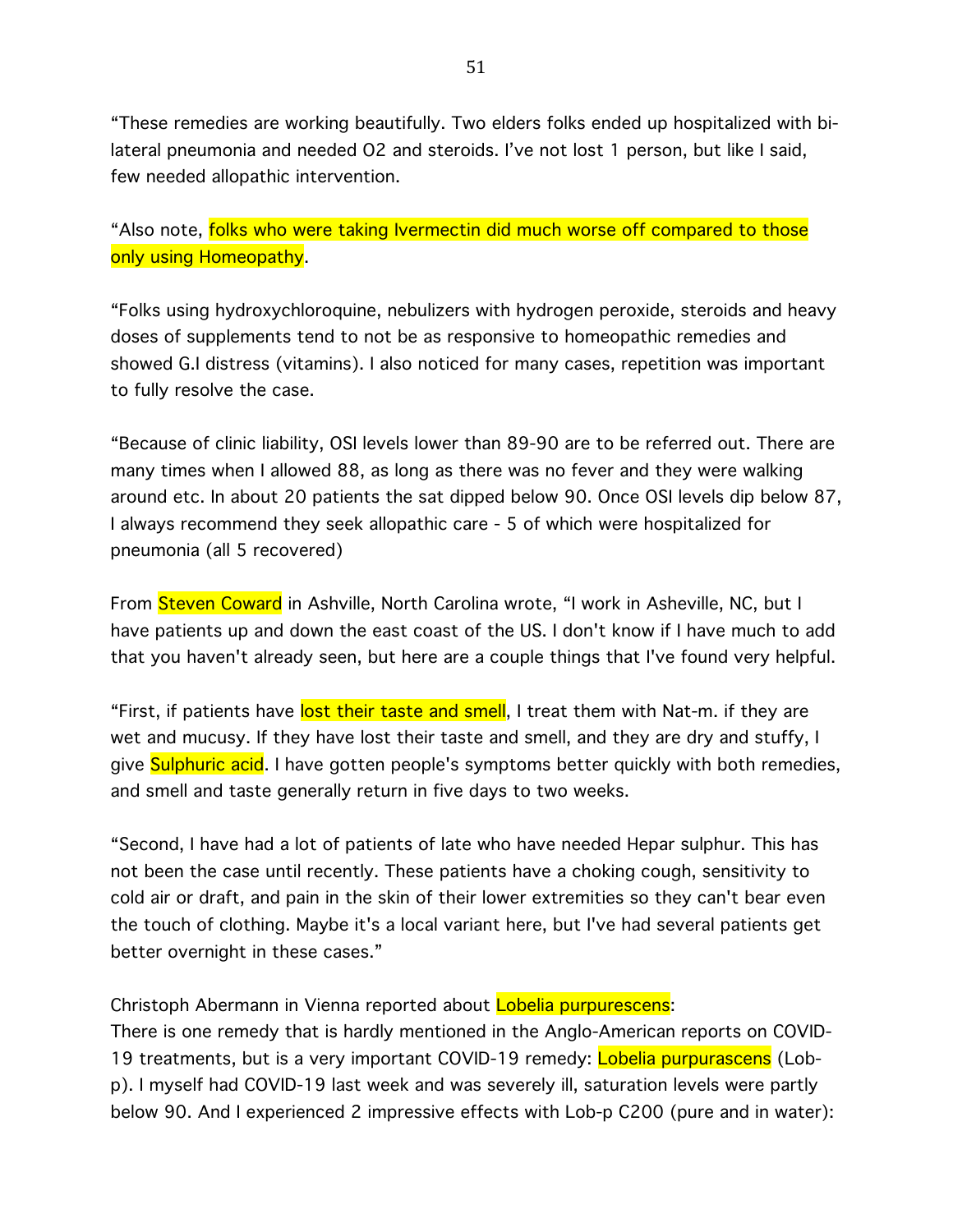the first time I was just lying with eyes closed for 4 days before (was on about 2% of my normal energy level) and didn´t have any symptom except mild cough without useful modalities. After taking it, for the first time in days I was able to sit up in bed within 1-2 hours and answer some emails. From that moment on things went uphill. However, the saturation levels did not improve (fluctuating between 89 and 93), so 2 days later I took Lob-p M: within an hour I had a saturation of 96 for the first time in many days, and it has remained normal ever since. My energy also improved quickly (I started working again 2 days ago).

"The main indications for Lob-p. are:

•

- Great weakness
- Feeling of not being able to breathe in completely.
- There are also some other (less important) indications in Clarke MM.

Dr. Tim Fior from Chicago wrote: "I have had several patients with COVID-19 pneumonia with desaturation who responded to either Carboneum oxygenistum and more commonly Carbo vegetabilis. Actually, Carbo vegetabilis was more frequently successful with these patients in Illinois or Indiana. One patient, an experienced homeopathic vet called me with COVID-19 pneumonia and a OSI of 86% and dropping, who was ready to go to the ER. He had just taken Carbo vegetabilis 10M and within a couple minutes the OSI was at 89-90%. By the time I spoke with him it was dropping again and I said repeat it every few minutes, which he thought he couldn't do. He repeated it often and it quickly came back to the mid 90s and he never had to go to the ER and recovered. He presented a webinar for us a few weeks later fully recovered."

Elisabeth Scholtz wrote: "The patients were all PCR positive tested. In total there are about 30 cases. One patient in the first wave was hospitalized for 2 days. He required 2 days of supplemental oxygen for a known bronchial asthma. All others were well managed as outpatients. 60% responded well to Bryonia 200C or 1M (Schmidt Nagel) and needed no other remedy. Other remedies were Arsenicum album, Pulsatilla, Rhus-t."

George Guess from Virginia wrote: "A patient informed me yesterday that the Bryonia I gave her back in January for fatigue, loss of smell, coryza, vertigo, improved in one day after Bryonia, smell completely restored by then as well. But I haven't seen many cases here. Bryonia has helped several of them also.

Another noteworthy point about Bryonia: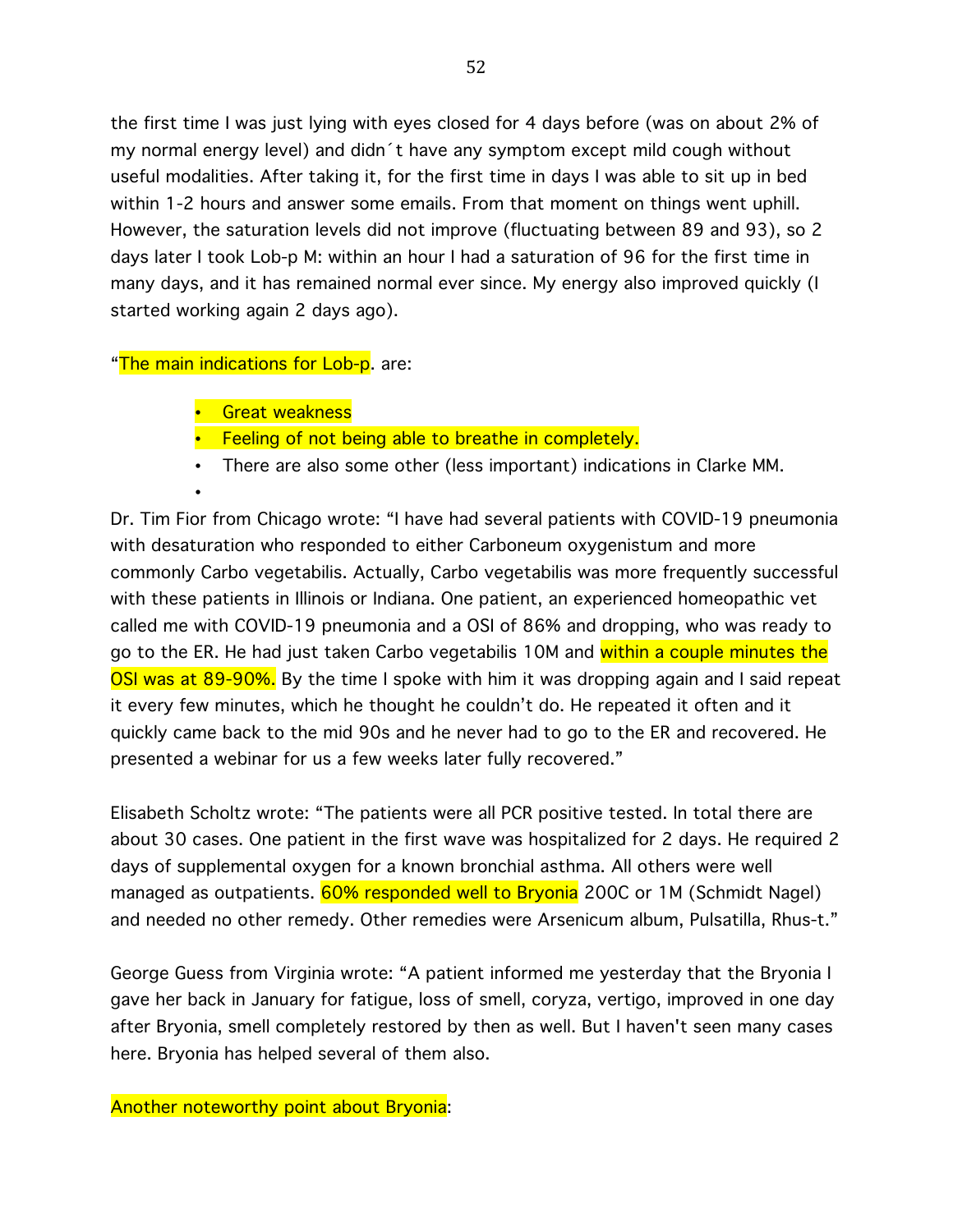Sharum Sharif wrote: "When I hear about any LEFT-sided symptoms that happened to start after onset of the pandemic in the U.S., I've been wondering if they went into the Bryonia state regardless of whether they had any s/s of COVID-19 infection or a negative COVID-19 test result. I have seen over probably close to a few hundreds cases now of the oddest s/s that have shown up for the 1st time OR gotten worse due to what appears to be 1) the virus itself 2) long-COVID-19 3) the COVID-19 vaccine. MOST of these LEFT-sided s/s are at least helped (if not significantly turned around) by Bryonia.

Two of my most profound examples I can think of right now include the following two patients: One could not walk without a walker and another one who wanted to quit his job because he could barely walk. Neither one realized they they had gotten ill with COVID-19 or any acute infection for that matter. Based on the hx of their s/s (LEFT sided issues with left lower extremity, and 1-2 other Bryonia keynotes when I saw them OR prior to their visit for a while...), I decided that they had potentially contracted the virus without realizing it, and that they were suffering from long-COVID-19. These patients were told by their conventional practitioners that the cause of their disability was unknown. Thankfully we don't need to "prove" that the patient comes down with a particular dz before we can help them. I hate to admit it, but as important as causation may be, prescribing symptomatically can go along ways in my experience... So, I prescribed Bryonia 30c bid for both of these patients. One felt normal in 3 days (his legs felt like they did previously, a few months prior), and the other one could walk without a walker after two weeks of using the remedy (and she had not been able to walk without a walker for 1.5 years).

"I find it extremely sad that our fellow humans beings are being impacted so negatively by an entity (be it in the form of an active infection or the consequences there of- long-COVID-19, or the vaccine), and yet we as homeopaths could most definitely help them with such ALL of these maladies ever so swiftly...

"I have seen this phenomenon as well- giving Gelsemium or another remedy to a long-COVID-19 patient and in some cases seeing acute COVID-19 symptoms show up. In such cases, I have found that often (not always) the picture of Bryonia (or another remedy) is surfacing- LEFT sided headache, or other left sided symptoms, dryness, etc. Therefore, I stop Gelsemium (or whatever other remedy the patient was taking that brought out the Bryonia picture), and have the patient start taking Bryonia which helps either partially or completely resolve the case. (I also happen to like the lower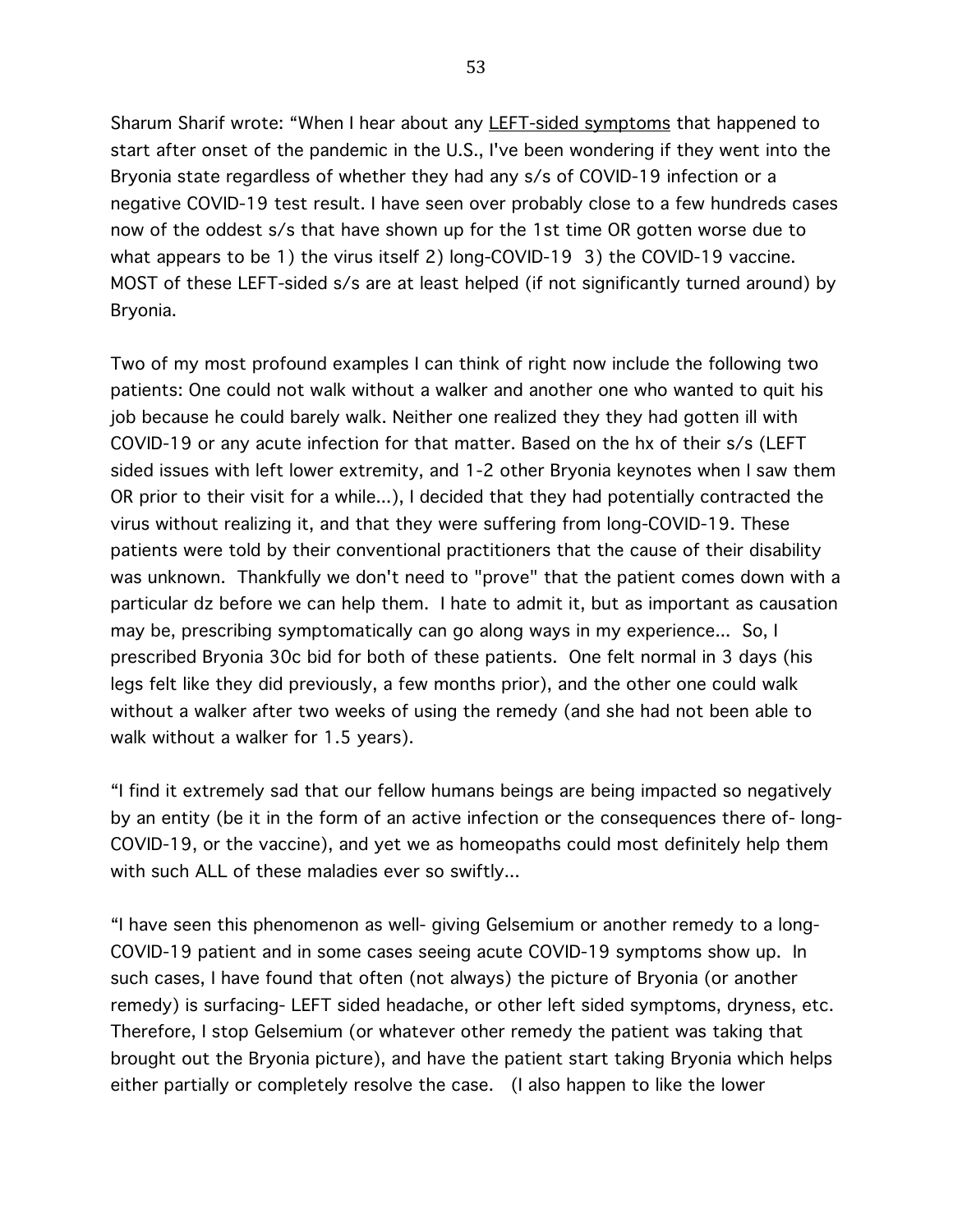potencies of say 30c in long-COVID-19 cases which the patient has to take for typically a few weeks, qd or bid or tid depending on the case.)

"I wonder in the long-COVID-19 case you were mentioning here, if the patient's headache and/or sinus congestion was worse on the left side or only present on the left side?! If so, I would have prescribed Bryonia at that point.

"In many long-COVID-19 cases, I have also found Gelsemium by itself very helpful. Of course the top keynotes must be present- dull, dizzy, droopy and dumb, etc."

#### Long haulers

As far as my experience goes, long-haulers have responded well to the remedy they needed when they were in the first stage of COVID-19, such as Bryonia alba, or in the later stage of the disease, such as Carboneum oxygenisatum, or to the remedy they needed before they fell sick to COVID-19, which is a good example of individual susceptibility to chronic diseases, as it was originally reported by Hahnemann in his Chronic Diseases.

Practitioners will have the same success with these cases as they would have in their general practice to treat patients with chronic diseases.

Interestingly as soon as the correct remedy is given every symptoms begin to improve in a progressive manner, even though patients may have been in a weakened state of health for many months and up to one and half years.

I am recalling a long-hauler patient who began to come out within 15 minutes of brain fog and physical exhaustion that she had been experiencing constantly for about nine months after taking a single dose of Carboneum oxygenisatum 1M.

I therefore recommend all my colleagues a careful study of the materia medica of Carboneum oxygenisatum, as its pathology is most similar to COVID-19. Many practitioners including myself have cleared in patients sequellae of COVID-19 including chronic difficulty breathing and low oxygen saturation index, fatigue and symptoms related to poor circulation/blood clots, such as cyanosis, chilblains, mental confusion, disorientation.

Incidentally, I will make sure that in the coming days we will make available on the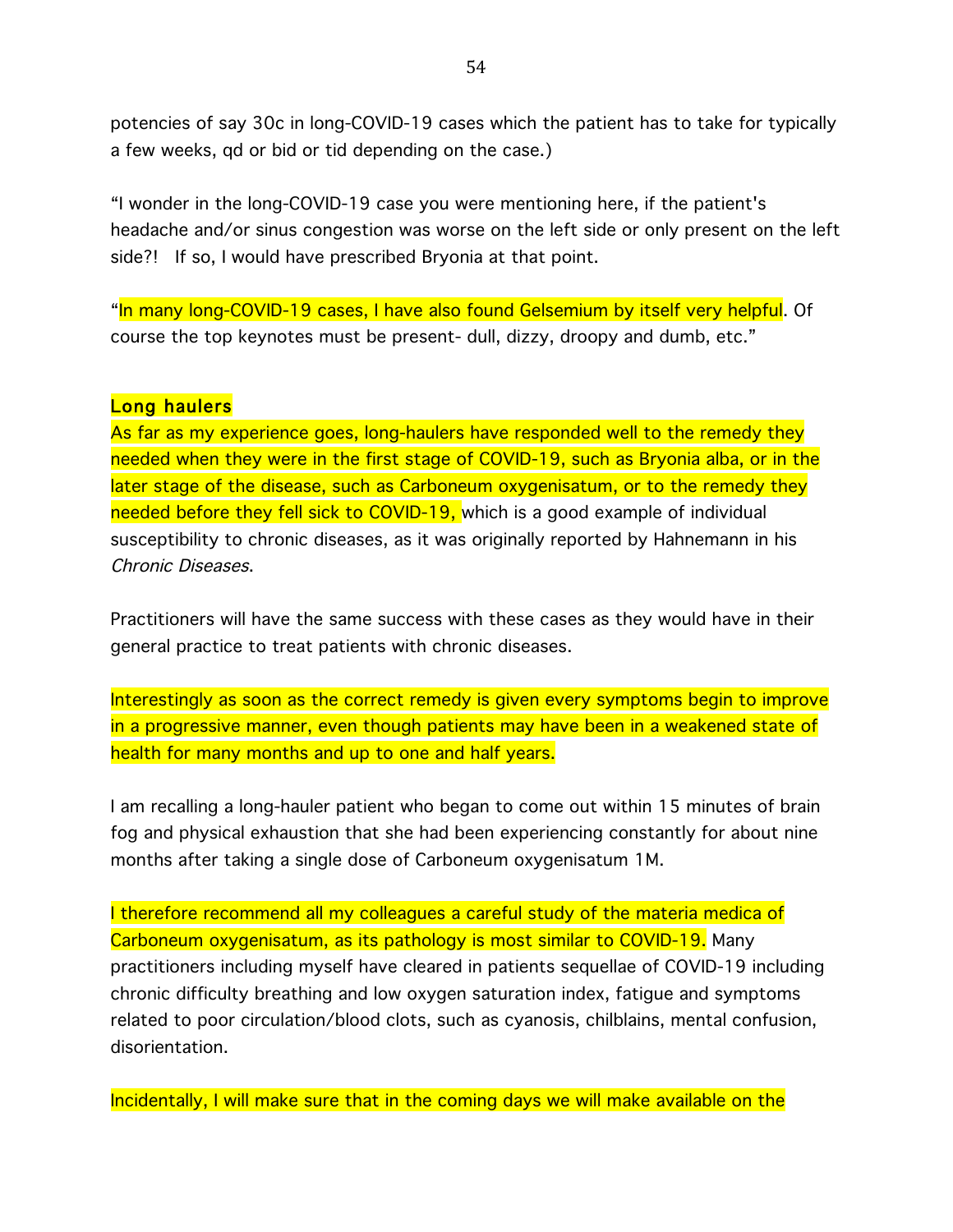website of the Canadian Academy of Homeopathy (www.homeopathy.ca) this presentation in a PDF format and the newly revised monograph of Carboneum oxygenisatum, which includes a proving that was conducted in the Spring of 2020 by the members of the Materia Medica Pura Project.

Similar interesting observations regarding long haulers have been reported by many colleagues:

"I have treated three patients with post-COVID-19 weakness. They responded well to either Carbn-o. or what was obviously their chronic remedy. Elisabeth Scholtz

"I worked with at least two long hauler COVID-19 patients and both got better on Bryonia. One finally got completely better after Bryonia CM. A few other people responded to their chronic remedy to heal." Betsy Beaven

"With long-COVID-19 (now five people being treated) I immediately start with Carbn-o. 200,  $\frac{3x}{24}$  hours, and then wait and repeat as needed.

"All five patients seem to be improving; many said within a few hours my head is more clear and start to recover. Later on here too, if necessary, I will switch to their constitutional remedy." Michel de Sonnaville

#### **Sequellae from the COVID-19 vaccines**

The general rules of homeopathy and the observations reported on long haulers apply also to the victims of the COVID-19 vaccines.

Betsy Beaven reported the following interesting observation: "Just for you to know, someone contacted me who heard your October 16 COVID-19 Update which was free to the public.13 She had COVID-19 in January 2021. She got over it easily on her own, then received a COVID-19 vaccine in February. After the vaccine she spent the next 8 months in a COVID-19 fog, no energy, body aches, and a feeling of hopelessness. She heard about me and booked an appointment. In the meantime, she got access to your webinar and felt Bryonia would help her. She ordered it, took a dose of 1M and the next day 75% of her symptoms were gone! She felt a miracle had happened to her and she had never done homeopathy in her life. It was all because of listening to your webinar. Just wanted you to know how valuable your information has been.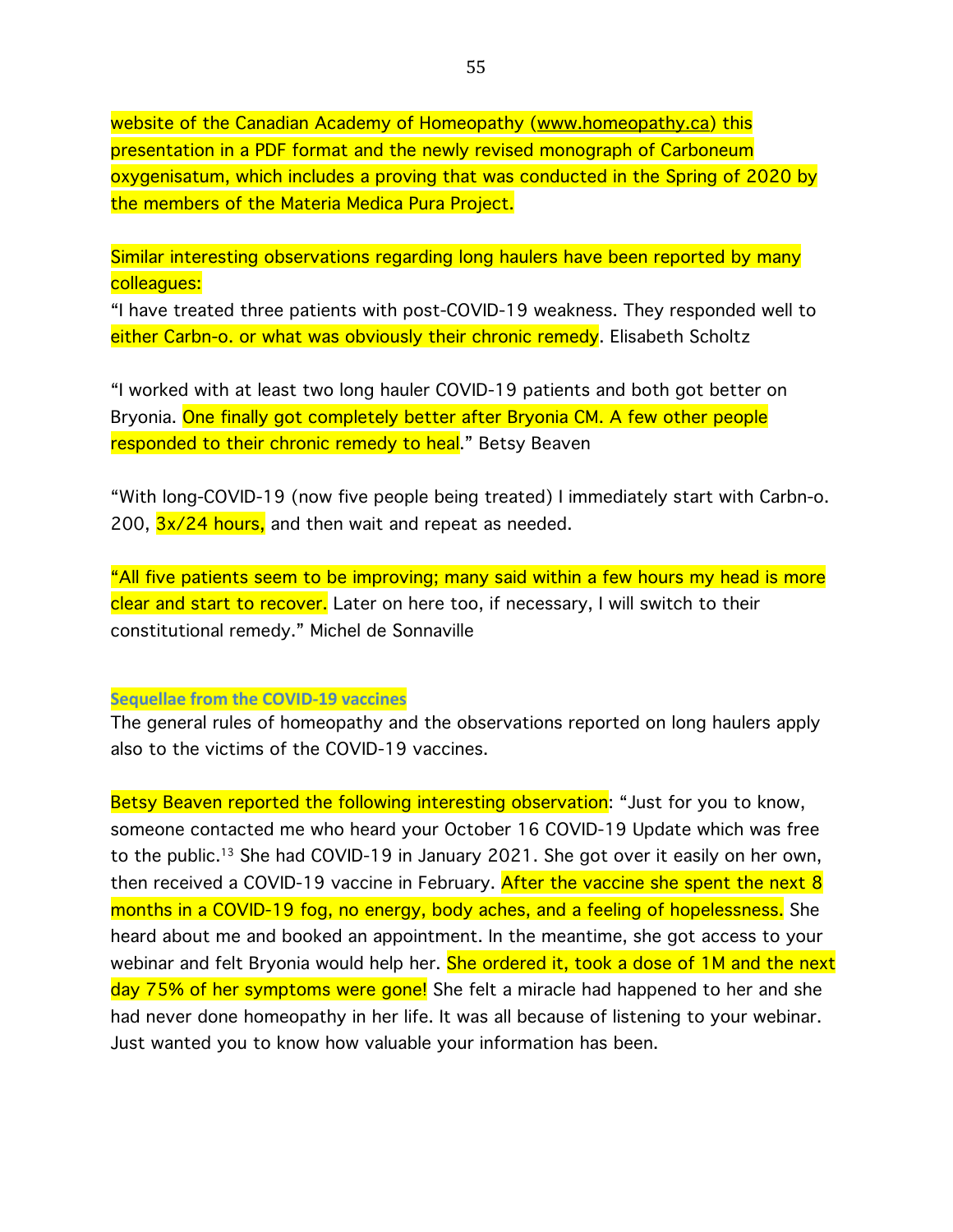"Finally, I started early on advising people to take Bryonia 1M before the vaccine, (not Ledum), right afterwards, and another dose that evening. Most people did well or had minor problems.

"A few people who got boosters recently followed the Bryonia vaccine protocol and felt it helped them immensely. Their previous vaccinations had far more side effects than when they used Bryonia for the boosters."

Sharum Sharif from Kent, Washington wrote: As a side note, now that we are talking about Bryonia, it's only appropriate to say that in my experience Bryonia appears to also be amazing for most cases of long-COVID-19 OR even post-COVID-19 vaccine reactions</u>. From what I have seen, Bryonia appears to be at least very helpful, if not right on, for most of such cases."

### Dr. Pradeep Kumar Gupta in Agra

Over a 32 consecutive day period in April-May 2021, Dr. Pradeep Kumar Gupta treated in the **outpatient department** of his hospital in Agra 5,545 patients with COVID-19.

After the first week, 86% had recovered, 13% were better and 1% had not improved.

Of 183 patients that were admitted to his hospital, 117 recovered, 56 were still under treatment, 3 died, 4 were referred out and 3 who had improved but were discharged on patient request.

### Average hospitalized days 5 days.<sup>14</sup>

However, by October 2021, Dr. Gupta and his team were reporting having treated 12,566 COVID-19 patients with 99.11% recovery within 15 days. 15

He mentioned in two different presentations different posology protocols. In the first protocols he was administering in his **outpatient clinic** remedies in 6C, 30C, 200C and 1M potencies, four pills dry of number 30, as needed, which can be every 2 to 6 hours or even oftener, depending upon the intensity of symptoms. 16

In a later presentation he was administering to hospitalized patients LM1 in water q5m for four doses, then q10m for four doses, so that after one hour and eight doses patients are remarkably better. For on the second day every hour, third day q2h, day 4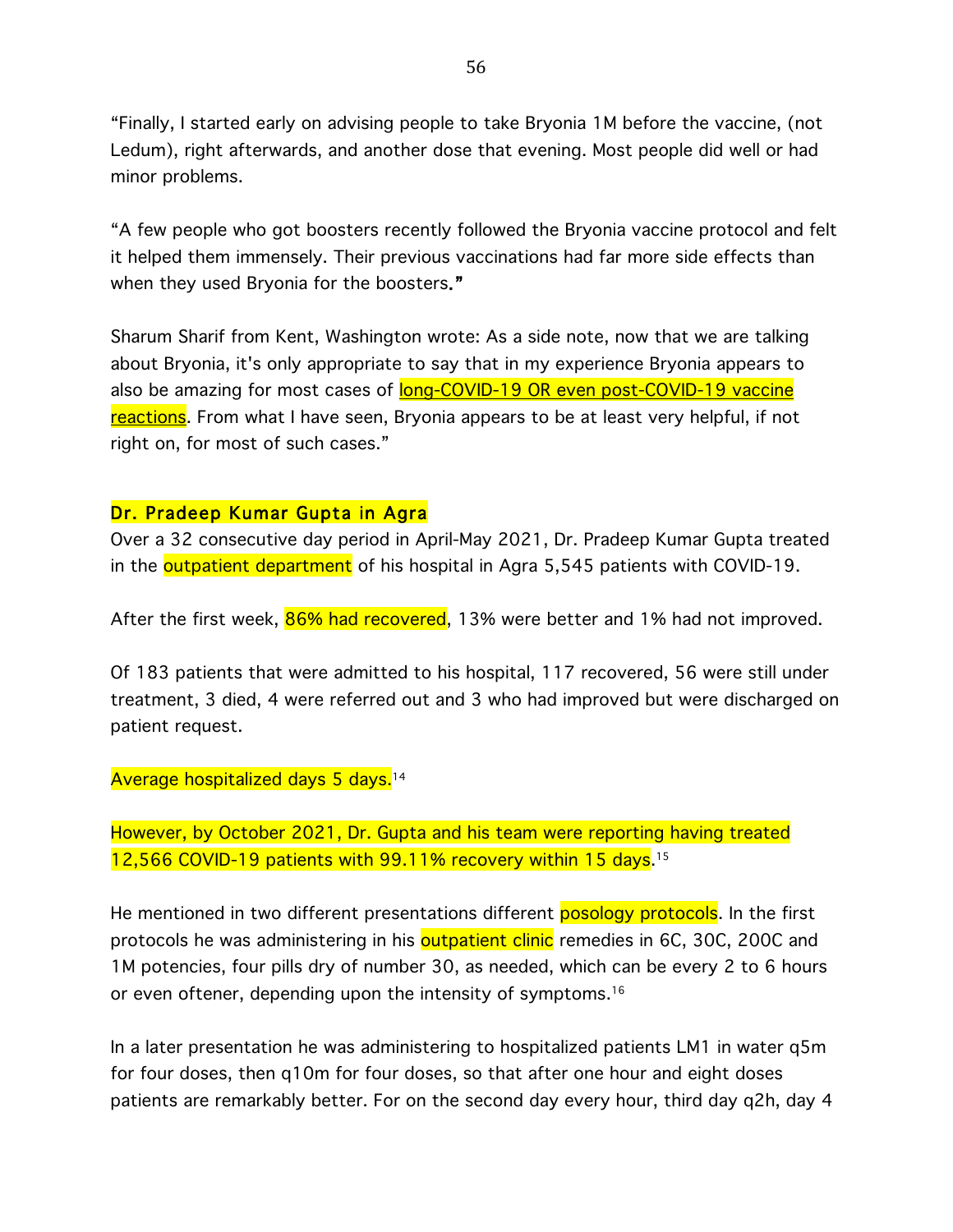q4h (always in water, never dry doses), and qid for a week when discharged.

For prevention he used Bryonia in over 70,000 people the following posology, four times a day for three days, three times a day for three days and then two times a day for three days, and then no more.<sup>17</sup>

On June 11, 2021: "Neminath Hospital is one of the famous hospitals in Agra. This hospital has cured more than 12000 thousand infected in the epidemic. Many hospitals took bills of lakhs of rupees from the patients in the name of covid, yet the patients lost their lives due to lack of proper treatment. This hospital has been treating complex diseases with homeopathic medicines at very low cost. Gupta has "one motto: Nothing is incurable."

# The American Institute of Homeopathy data bank

If we looked at the frequency of remedies prescribed by a large number of practitioners who have reported some of their cases to the American Institute of Homeopathy

|      | Number of cases of COVID-19 reported to the American Institute of Homeopathy |                                                                                       |    |    |    |    |    |    |     |      |    |     |
|------|------------------------------------------------------------------------------|---------------------------------------------------------------------------------------|----|----|----|----|----|----|-----|------|----|-----|
|      | reporting system                                                             |                                                                                       |    |    |    |    |    |    |     |      |    |     |
| Tota | Bry.                                                                         | Phos<br>Gels.<br>Bell.<br><b>Rhus</b><br>Puls.<br>Nux-<br>Hep.<br>Cam<br>Merc<br>Ars. |    |    |    |    |    |    |     | Othe |    |     |
|      |                                                                              |                                                                                       |    |    |    |    | v. |    | ph. | -t.  | ٠  | rs  |
| 116  | 365                                                                          | 209                                                                                   | 84 | 83 | 65 | 47 | 33 | 23 | 21  | 20   | 20 | 191 |
|      |                                                                              |                                                                                       |    |    |    |    |    |    |     |      |    |     |
| 100  | 31%                                                                          | 18%                                                                                   | 7% | 7% | 6% | 4% | 3% | 2% | 2%  | 2%   | 2% | 16% |
| %    |                                                                              |                                                                                       |    |    |    |    |    |    |     |      |    |     |

On the other hand if we look at another of data from a Germanic group of physician, Ärztegesellschaft für Klassische Homöopathie, out 61 patients, **11 got Lob-p.**, 10 got Camph., 6 got Bry., 6 Gels., 5 got Ars., one Phos., and one got Ant-t.

# What about conventional vaccination, where shall we stand?

To better understand the pros and cons and the confusion they engender and that currently exists about vaccination a very brief review of the more recent history of medicine may be helpful, as philosopher George Santayana pointed out, "Those who don't know history are destined to repeat it."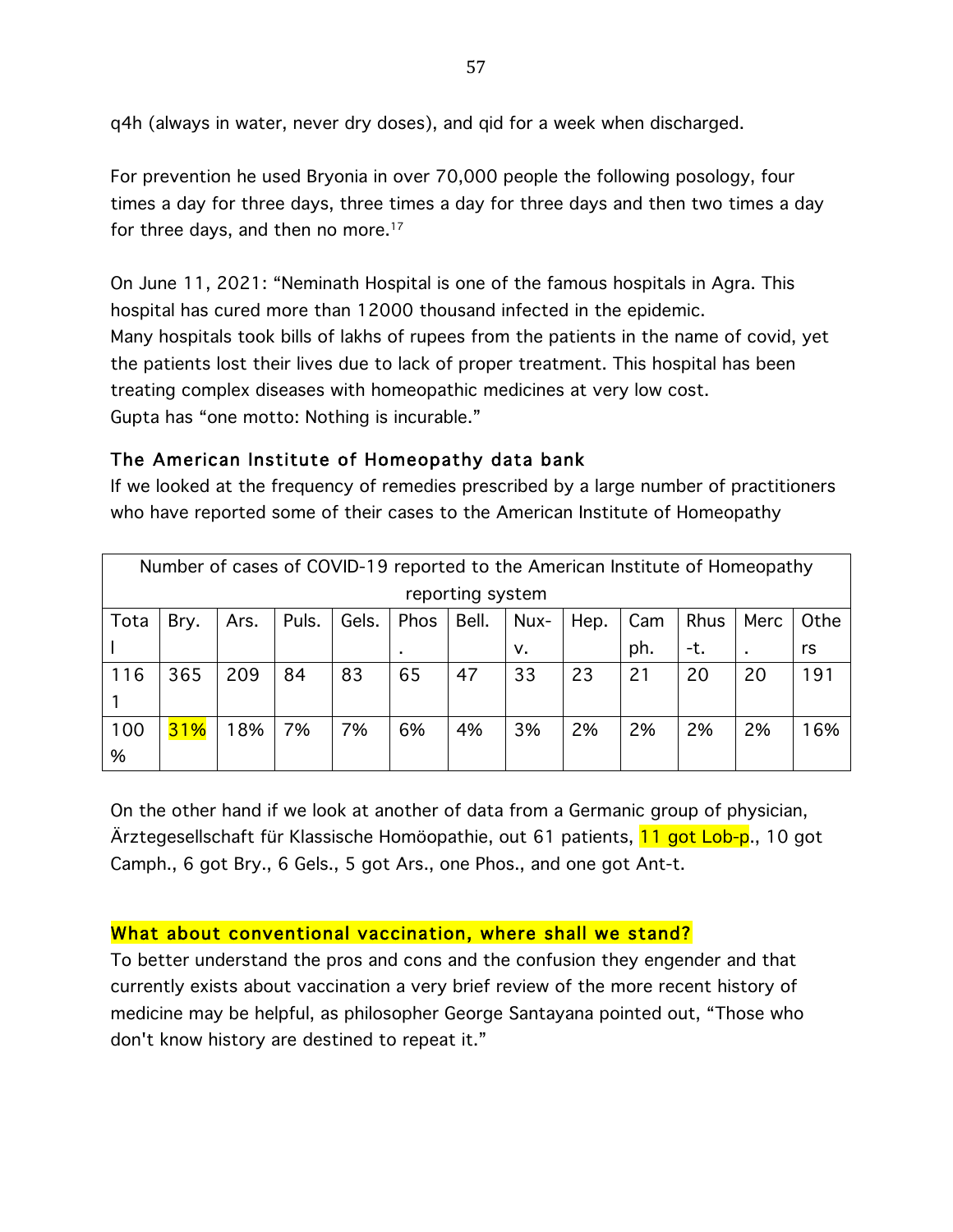I made a brief overview of the history of medicine that prepared the ground for today's state of conventional medicine, which can be viewed in my presentation of October 16, 2021 before the American Institute of homeopathy. 18

I made review the subject in greater details in my two upcoming books, one is The Use of Medicines to Prevent Epidemic diseases—Scientific Evidence of the Efficacy and Effectiveness of Belladonna to Prevent Scarlet fever—A Systematic Review with Its Documentation and Narratives, while the other is Risks and Benefits of Vaccination—A Holistic Perspective—Do Your Own Thinking, But First Inform Yourself.

I will make available the unedited chapter of the above book on the risks and benefits of COVID-19 vaccination and the Epilogue of the same book.

The major reason why the current pandemic turned into a major health and socioeconomic crisis is the helplessness and ineptitude of conventional medicine to effectively deal with people suffering from respiratory tract viral infections.

### The bottom line

- 1- The experience has been uniformed among many colleagues for the prevention of COVID-19 and clinical outcome of COVID-19 patients:
	- a. The prevention of COVID-19 with homeoprophylaxis is very effective and safe.
	- b. As a rule it is easy to treat patients with COVID-19, acute and chronic, as long as you are applying the fundamental principles of genuine homeopathy.
	- c. Occasionally a case may require more attention, and this is more common when there are comorbidities, as well as in odd cases after the arrival of the Delta variant.
- 2- Beware:
	- a. The picture may change during the course of treatment, specifically in more advanced COVID-19 cases, which is not uncommonly seen with other similar febrile conditions, such as influenza or acute viral or bacterial pneumonia.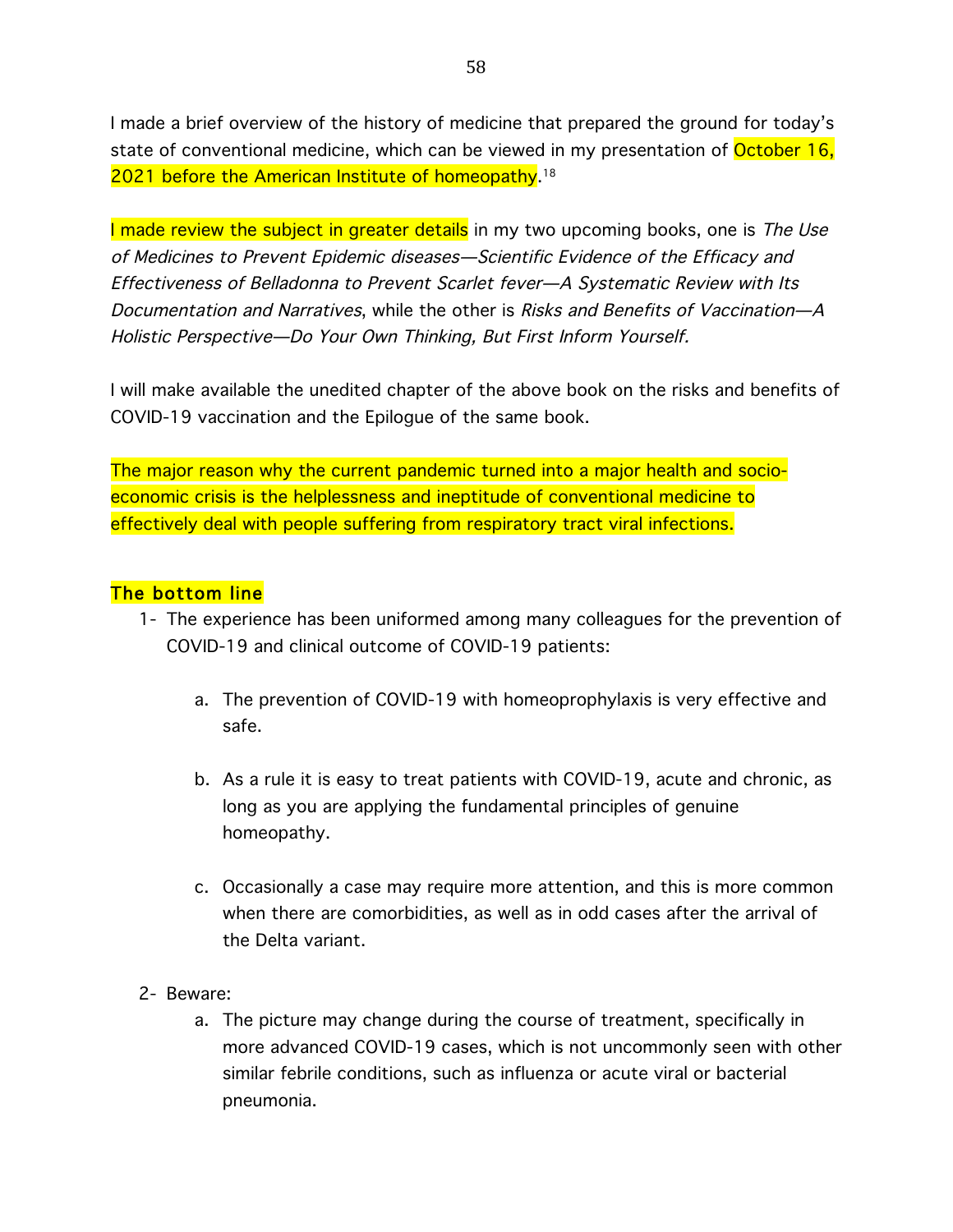b. It is important to continue to administer the remedy even after the apparent signs recovery and also after what looks like full recovery.

Thank you Dr. Hahnemann, you have not lived in vain, as your labors have prevented much morbidity and saved innumerable lives in the current pandemic.

 

<sup>15</sup> Personal communication from Dr. Witraut Reich in Germany.

<sup>&</sup>lt;sup>1</sup> W. A. Dewey. Homeopathy in influenza—A chorus of fifty in harmony. Journal of the American Institute of Homeopathy 1920-21; 13: 1038-1043.

<sup>&</sup>lt;sup>2</sup> Four of these six people are exposed on working days to people.

<sup>3</sup> Tow A of these PIX meoplathy in this edga werking day it for find fimony. Journal of the American Institute of  $3$  W. A. Dewey. Homeopathy in influenza—A chorus of fifty in harmony. Journal of the American Institute of Homeopathy 1920-21; 13: 1038-1043.

<sup>4</sup> Talele, Gitanjali, et al. "Randomized Double-Blind, Placebo-Controlled Feasibility Study, Evaluating the Efficacy of Homeopathic Medicines in the Prevention of COVID-19 in a Quarantined Population." Homeopathy (2021).

<sup>5</sup> Daruiche, Paulo Sergio Jordão, et al. "Homeopathy for COVID-19 Prevention: Report of an Intervention at a Brazilian Service Sector Company." Homeopathy (2021).

<sup>6</sup> Pradeep Kumar Gupta. Homeopathy 360 Webinar On COVID 19 And Homoeopathy In Collaboration With The Homeopathic Key. https://www.homeopathy360.com/recording-ofhomeopathy-360-webinar-on-covid-19-and-homoeopathy-in-collaboration-with-thehomeopathic-key/

 $7$  André Saine. The American School of Homeopathy and the International Hahnemannian Association: The High Point of Homeopathy Part III-Pneumonia and Hahnemannian Homeopathy. Liga News 2016; No. 17 (April): 17-23.)

<sup>8</sup> André Saine. Case Management and Clinical Outcomes from the Perspective of Evidence-Based Medicine of the Homeopathic Treatment of Patients with Pneumonia. WissHom-Kongress Internationaler Coethener Erfahrungsaustausch. Leipzig. June 16, 2017. https://www.wisshom.de/wisshom-kongress-iceinternationaler-coethener-erfahrungsaustausch/archiv-der-ice-kongresse/

<sup>9</sup> André Saine. A COVID-19 Update—Prevention of COVID-19 and Treatment of the COVID-19 Patient. American Institute of Homeopathy. October 16, 2021. https://new.homeopathy.ca/a-COVID-19-updateprevention-of-COVID-19-and-treatment-of-the-COVID-19-patient/

<sup>&</sup>lt;sup>10</sup> Groff, Destin, et al. "Short-term and long-term rates of postacute sequelae of SARS-CoV-2 infection: a systematic review." *JAMA network open* 4.10 (2021): e2128568-e2128568.

<sup>&</sup>lt;sup>11</sup> Groff, Destin, et al. "Short-term and long-term rates of postacute sequelae of SARS-CoV-2 infection: a systematic review." *JAMA network open* 4.10 (2021): e2128568-e2128568.

<sup>&</sup>lt;sup>12</sup> Groff, Destin, et al. "Short-term and long-term rates of postacute sequelae of SARS-CoV-2 infection: a systematic review." *JAMA network open* 4.10 (2021): e2128568-e2128568.

<sup>&</sup>lt;sup>13</sup> André Saine. A COVID-19 Update—Prevention of COVID-19 and Treatment of the COVID-19 Patient. American Institute of Homeopathy. October 16, 2021. https://new.homeopathy.ca/a-COVID-19-updateprevention-of-COVID-19-and-treatment-of-the-COVID-19-patient/

<sup>&</sup>lt;sup>14</sup> Pradeep Kumar Gupta. Free Update on the Homoeopathic Treatment of COVID-19 in India. https://www.youtube.com/watch?v=LMAk-Ulg0Ew